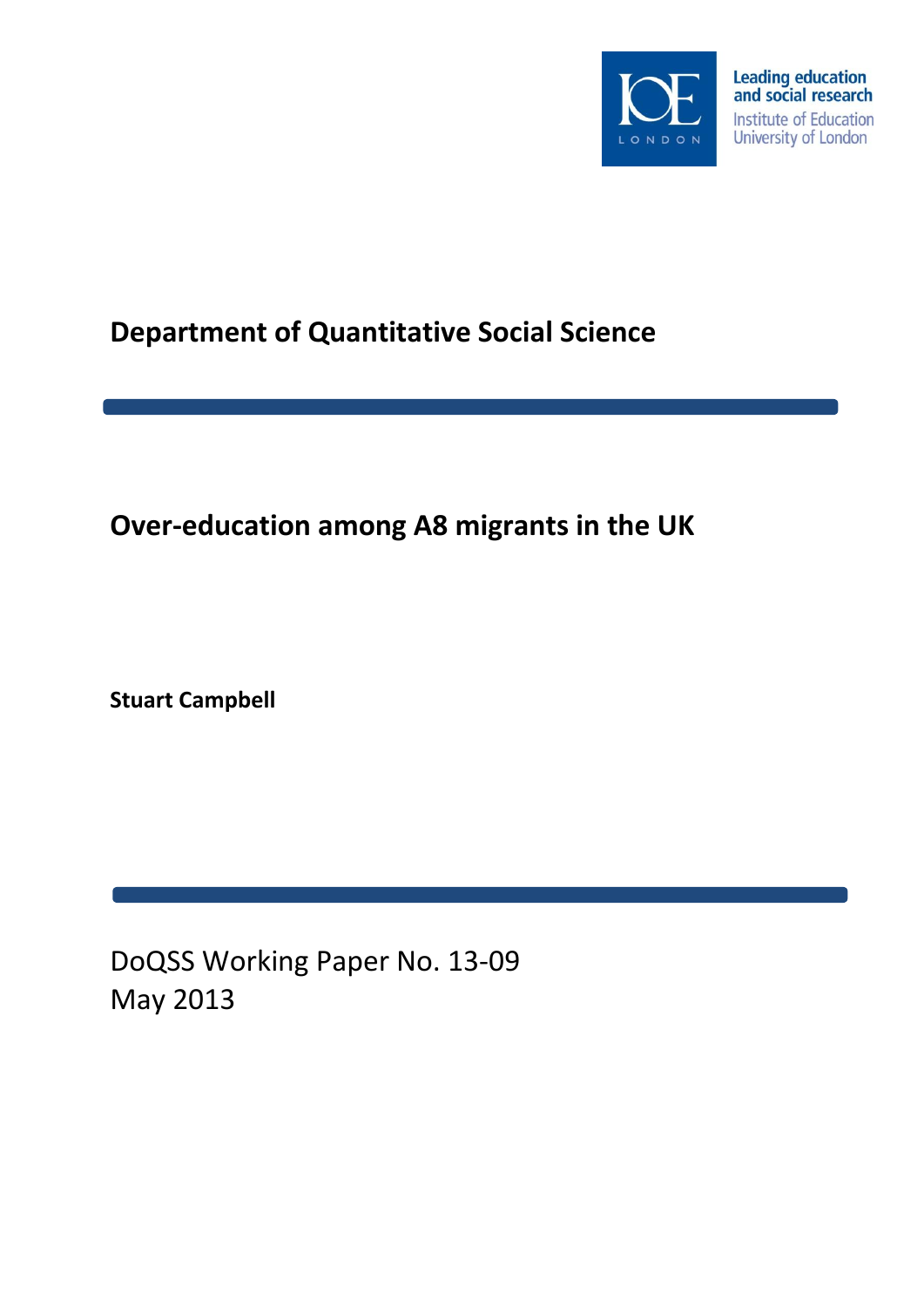## **Disclaimer**

Any opinions expressed here are those of the author(s) and not those of the Institute of Education. Research published in this series may include views on policy, but the institute itself takes no institutional policy positions.

DoQSS Workings Papers often represent preliminary work and are circulated to encourage discussion. Citation of such a paper should account for its provisional character. A revised version may be available directly from the author.

Department of Quantitative Social Science, Institute of Education, University of London 20 Bedford Way, London WC1H 0AL, UK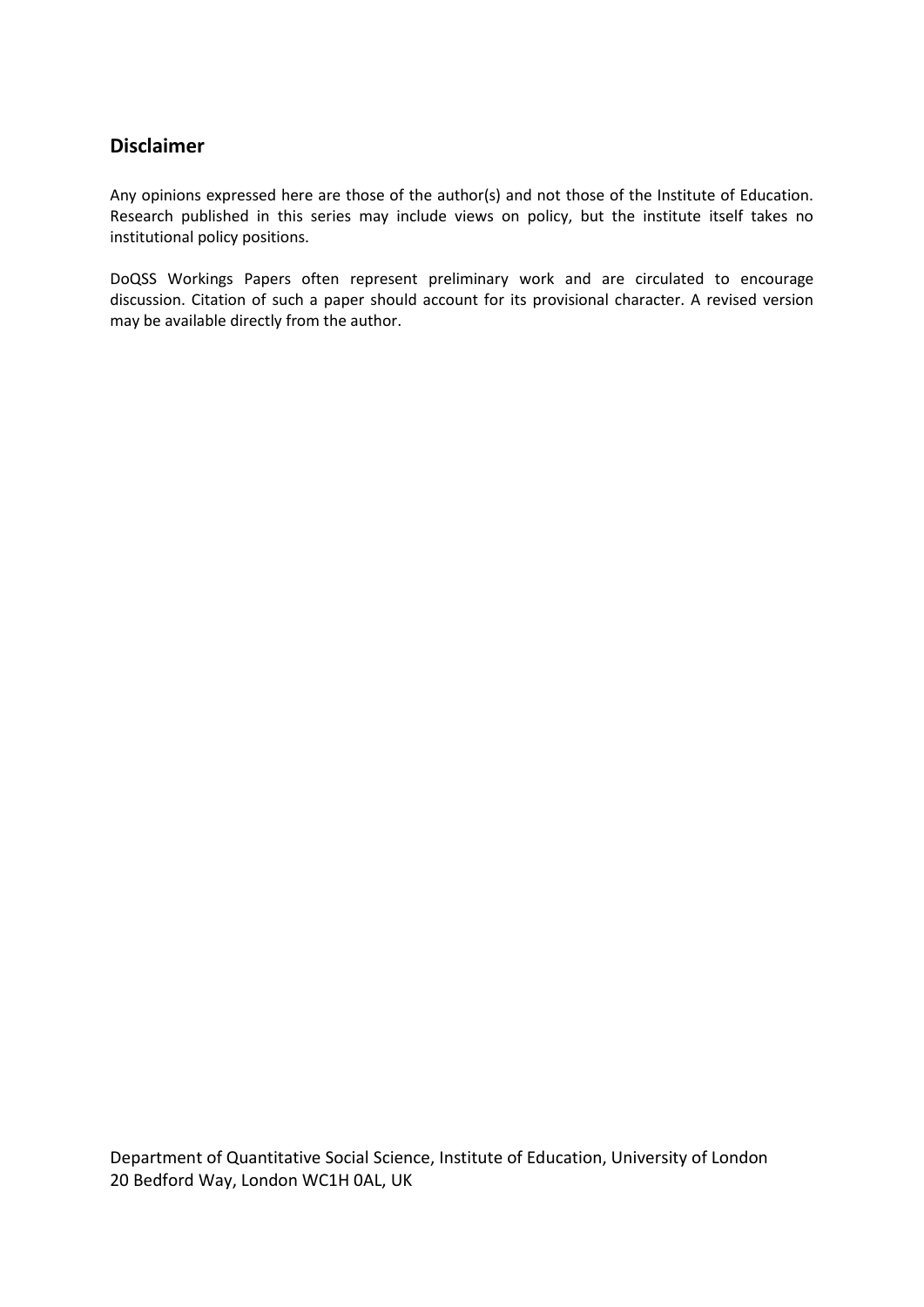# **Over-education among A8 migrants in the UK**

# **Stuart Campbell<sup>1</sup>**

## **Abstract**

I present new evidence on the incidence and wage associations of over-education among migrants to the UK from the 'A8' EU accession countries of Central and Eastern Europe from 2004-2011. Using the Labour Force Survey, I employ a novel strategy to maximise the number of migrants drawn from the dataset over the period of interest, creating a survey sample of A8 migrants of unprecedented size. I also use a new method of classifying education attained outside the UK, which takes account of different European education systems. I find that A8 migrants face a substantially higher risk of over-education in the UK than other recent EU migrants, and that this additional risk remains after taking account of observed characteristics. I argue that this result is driven by unobserved differences between the groups, arising from distinct self-selection processes associated with the institutional context of the EU accession. I also find that in non-graduate occupations, the wage penalties faced by A8 migrants in the UK are of such strength that even the over-educated are paid less than matched UK nationals. Moreover, A8 migrants are concentrated in a particular sub-group of occupations, where higher wages are not available for the over-educated.

**JEL classification:** J24; J61; J62; F22

**Keywords**: Immigration, educational mismatch, labour market, skill recognition

Acknowledgements:

 $\overline{a}$ 

<sup>&</sup>lt;sup>1</sup> Department of Quantitative Social Science, Institute of Education, University of London [\(scampbell@ioe.ac.uk\)](mailto:scampbell@ioe.ac.uk)

This work is supported by the Economic and Social Research Council, via the Bloomsbury Doctoral Training Centre. Data are provided by the UK Data Service. I am grateful for conscientious supervision from John Micklewright and Lucinda Platt. I also received helpful comments on an earlier draft from Anna Vignoles and Charlie Owen, and at presentations of various iterations of this work, including at the 2013 NORFACE migration conference, the 2012 OECD/CEPII Immigration Workshop (particularly from Isabelle Chort), the 2012 ESDS LFS User Meeting, and at seminars in the Department of Quantitative Social Science at the Institute of Education, University of London.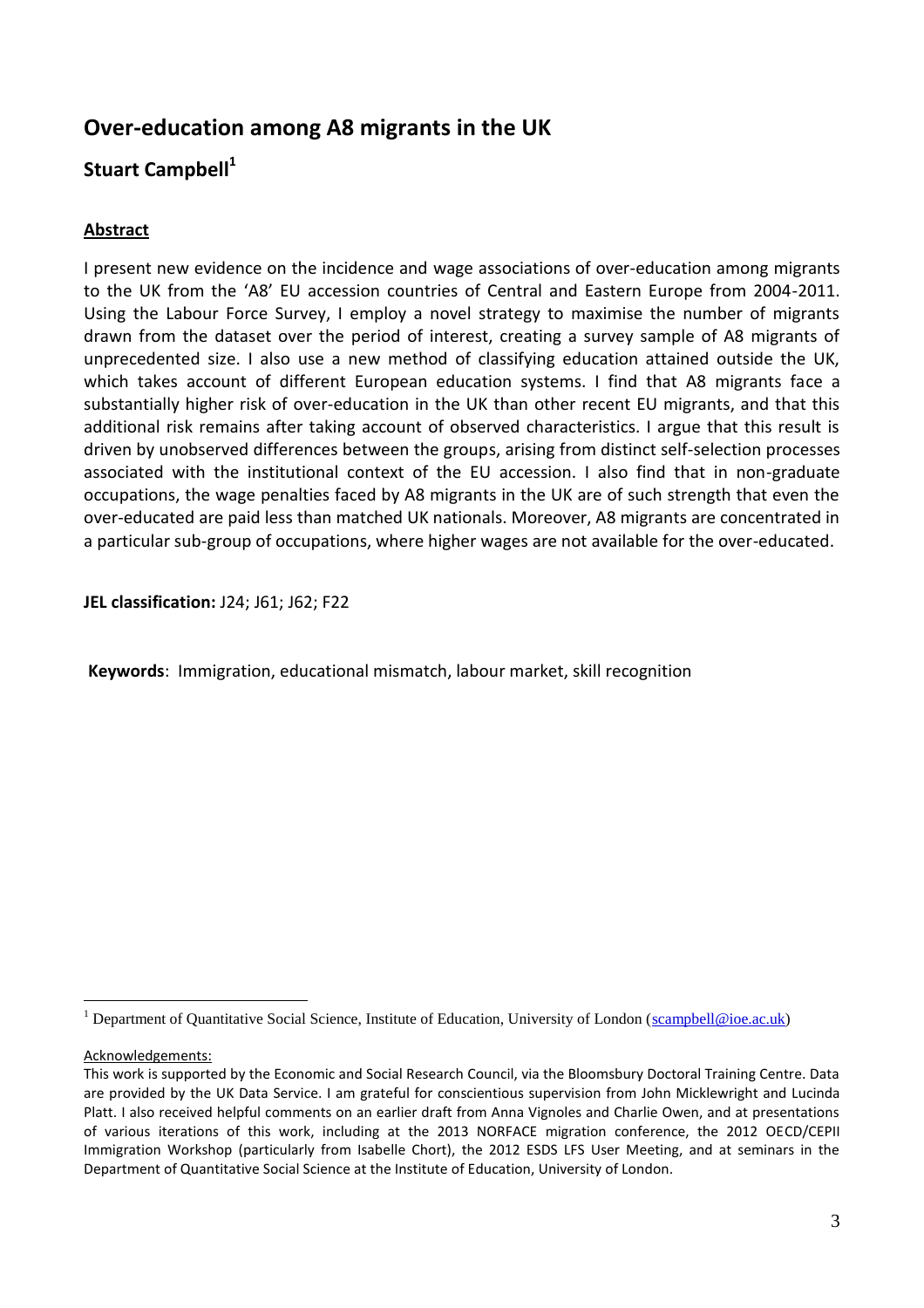### **1. Introduction**

The highly educated migrant earning a modest living as a cleaner, shop assistant, or factory worker is a popular character in public discussions of immigration in the rich world, and there is some evidence to suggest that the phenomenon of migrant 'over-education' has more than a merely anecdotal existence. Where it does exist, such mismatch between occupation and educational background potentially represents a waste of individual potential for the migrant affected, as well as a failure for the host country to capture the full economic gains from immigration. In the United Kingdom, where the leaders of all three major political parties have expressed concern that low-skilled native workers have suffered from unfair competition arising from increased immigration in recent years,<sup>2</sup> the perception that over-qualified migrants are displacing lowskilled natives may also be damaging for social cohesion, and for public support of moderation in immigration policy-making.

A large empirical literature suggests that over-education is associated with decreased job satisfaction, higher labour market turnover, and reduced earnings potential.<sup>3</sup> For migrants, it may also contribute to a decision to move on to another country, or indeed to move home. Recent migrants to the UK from the EU accession countries of Central and Eastern Europe (the 'Accession 8', or 'A8' countries), namely the Czech Republic, Estonia, Hungary, Latvia, Lithuania, Poland, Slovakia, and Slovenia, have developed a strong reputation for being over-educated, but no quantitative study has yet investigated the incidence and implications of overeducation in this group. This represents an important omission from the literature, given both the grand scale of this wave of migration, which some believe to have been the largest to the UK in history (Salt and Rees, 2006), and its unique character, which appears to have been more temporary and recurrent than that observed in other migrant groups in the UK (see Eade *et al*., 2007, 33-34). The purpose of this paper is to establish the prevalence of over-education among A8 migrants in the UK, and to investigate any potential wage implications.

The main comparison group I use in this study is EU15 migrants, who come to the UK from countries which were already EU members in 2004 (Austria, Belgium, Denmark, Finland, France, Germany, Greece, Ireland, Italy, Luxembourg, the Netherlands, Portugal, Spain and Sweden).<sup>4</sup> Migrants from these countries have been coming to work in the UK over a longer time period, but to allow comparison with the recent A8 migrants, I only consider those arriving in 2004-2011. UK nationals act as an alternative comparison group.

 2 See Cameron (2011); Clegg (2013); Miliband (2013). Empirical support for such claims is mixed. Dustmann *et al.* (2013) find that immigration depresses wages at the lower end of the UK wage distribution, but the evidence on employment effects is weaker (Dustmann *et al.*, 2005, find no well determined impact of immigration on native employment, while the Migration Advisory Committee, 2012: 10, find a 'tentative negative association' under certain macroeconomic conditions).

<sup>&</sup>lt;sup>3</sup> Various empirical studies on the implications of over-education are cited in Allen and van der Velden (2001: 434).

<sup>&</sup>lt;sup>4</sup> The 'EU15<sup>'</sup> designation usually includes the UK, but UK nationals are treated as a separate group here. Malta and Cyprus joined the EU at the same time as the A8 countries, but under quite different institutional circumstances, and nationals of these countries are therefore excluded from the analysis. The same applies to migrants from Romania and Bulgaria (the 'A2' countries), who have been part of the EU since 2007, but will not enjoy equal labour market access in the UK until January 2014.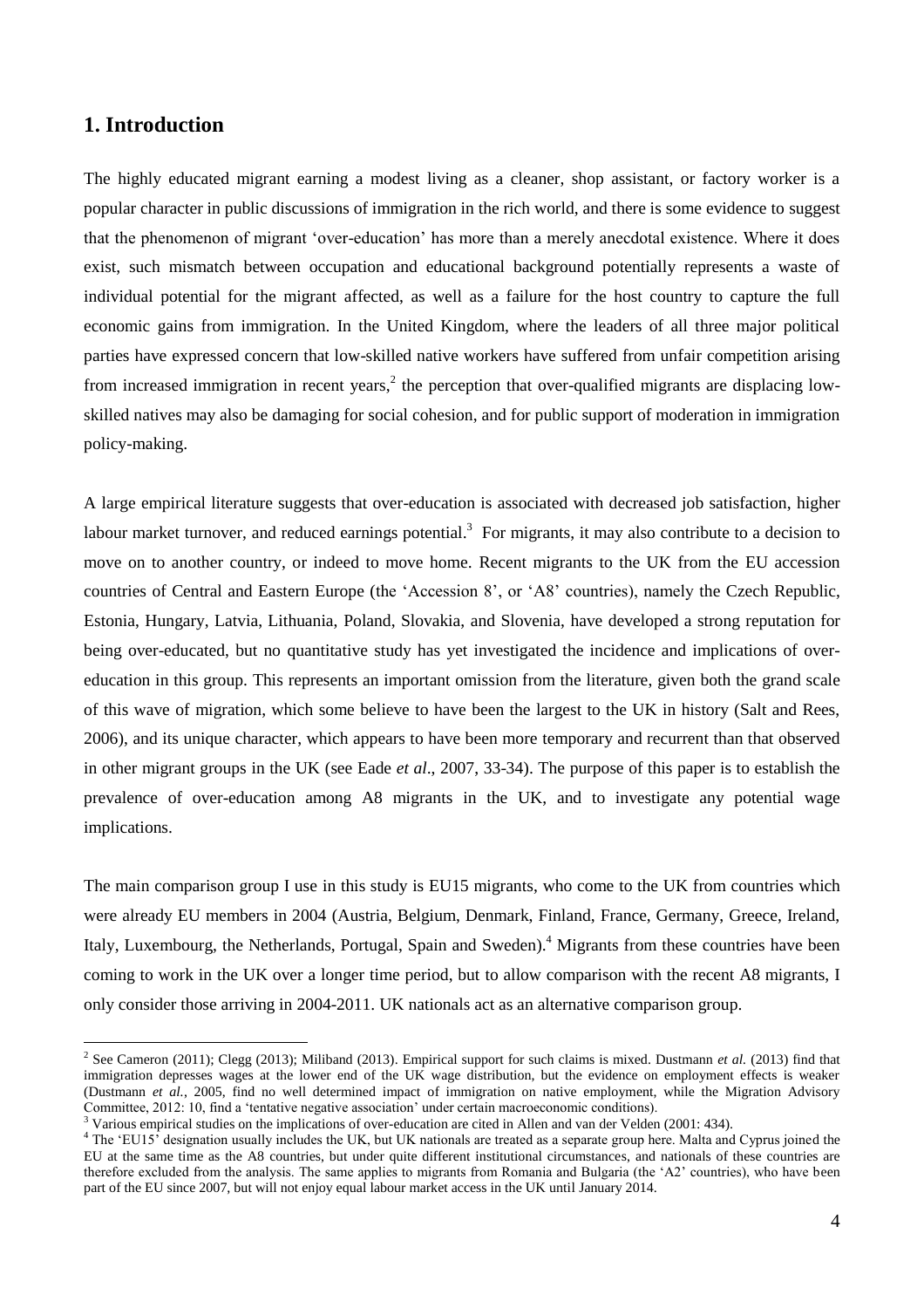The definition of 'over-education' I use in this study is based on the distribution of educational attainment within a given occupation. Having established a standard level of education within each occupation, using an internationally comparable measure of educational attainment, I class individuals as 'matched', or 'overeducated', depending on how their own level of educational attainment compares to this standard level. I then compare the prevalence of over-education in different migrant groups. I take account of differences in the observable characteristics of the migrant groups using a probability model, and I assess the wage associations of over-education using a variant on the standard human capital earnings function.

The data I use here come from the Labour Force Survey (LFS) between 2004 and 2011. Previous empirical work on A8 migrants in the UK has been hindered by the small survey sample sizes possible, even with large datasets such as the LFS, and by the difficulty of estimating returns to education attained in different European education systems. I use a novel strategy to extract information on the maximum number of individuals possible from the LFS, which results in a cross-sectional sample substantially larger than any used in previous survey-based studies of A8 migrants. I also use an improved method of classifying the past educational attainment of A8 migrants, which takes account of the differences between European education systems.

A recent review of the scholarly literature examining over-education among migrants in general is provided by Piracha and Vadean (2012). Almost all studies in this area have suggested that migrants suffer a higher propensity to be over-educated than the native population, and that migrants receive lower returns to surplus education than natives. However, I argue that the institutional context of the EU accession attracted and retained migrants from the A8 countries with a unique vulnerability to over-education, and my findings are consistent with this hypothesis. I also find that mismatch is associated with wage differences, but that in this case they are dominated by strong migrant wage penalties. Further, I note that A8 migrants are concentrated in a particular sub-group of occupations, where higher wages are not available for the over-educated.

In Section 2, I present background information on A8 migrants in the UK and review some of the existing evidence relating to this group; in Section 3, I discuss the dataset and the definitions I use in this study; in Section 4, I examine the prevalence of over-education and the characteristics with which it is associated; in Section 5, I examine the wage associations of this over-education, and in Section 6, I conclude, and make a brief comment on policy.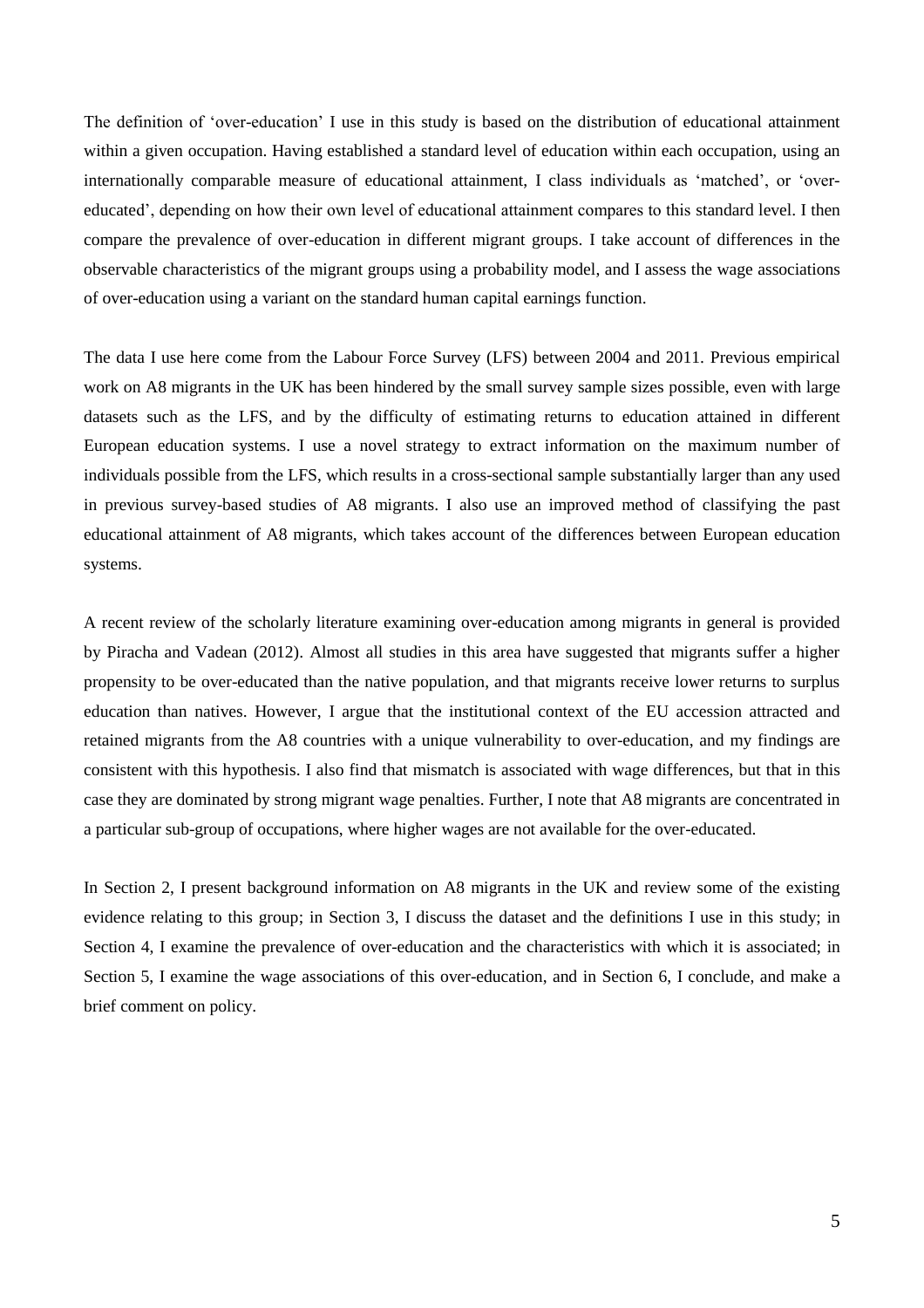### **2. Background**

 $\overline{a}$ 

#### **2.1 Who are the A8 migrants?**

The 'A8' countries are the eight former communist countries of Central and Eastern Europe that joined the EU on May 1<sup>st</sup> 2004. EU citizens had previously been allowed almost free access to the labour markets of the other member states, but fears about mass immigration from the poorer A8 countries led to the establishment of 'transitional arrangements' in the richer EU15. For most governments of the EU15, these transitional arrangements involved placing substantial barriers to the employment of A8 migrants,<sup>5</sup> but the governments of the UK, Ireland and Sweden allowed more or less free access to their labour markets. The UK has by far the largest labour market of these countries, and, although the exact numbers are contentious, perhaps 1.5 million A8 migrants came to the UK to work for some period of time in the first five years following accession in 2004 (Sumption and Somerville, 2010: 5).

The transitional arrangements in the UK from May 2004 until the end of April 2011 placed some restrictions on access to welfare benefits for A8 migrants in their first year in the country, as well as requiring initial registration on a 'Worker Registration Scheme' (WRS) in order to take up employment. The demographic information collected in the WRS is thoroughly summarised in Drinkwater *et al*. (2009: 166-167) and in Blanchflower and Shadforth (2009: F145-F146). Broadly, it indicates that most A8 workers in the UK are aged between 18 and 34, and only a small number arrive with dependent children. A8 nationals also appear to be more evenly distributed around the country than other migrant groups, which tend to be clustered in large metropolitan areas (Drinkwater *et al*., 2009: 167).

The speed and scale of A8 migration drew scholarly attention, focussing, for example, on its impact on the domestic labour market (Portes and French, 2005; Gilpin *et al*., 2006; Green *et al.*, 2007; Lemos and Portes, 2008), the housing market (Robinson, 2007; Pemberton, 2009), its fiscal effects (Dustmann *et al*. 2010), and its impact on the crime rate (Bell *et al*., 2010). The geographical distribution of the early A8 migrants has also been addressed (Coombes *et al.*, 2007). Other authors have considered the labour market performance of A8 migrants, and the returns to education available for these workers in the UK. For example, Clark and Drinkwater (2008) found A8 migrants worked relatively long hours for relatively low wages, and had particularly low returns to education. Drinkwater *et al*. (2009) also found low returns to education among A8 migrants.

<sup>&</sup>lt;sup>5</sup> Restrictions on the rights of A8 migrants to work in all of the other EU15 countries had ended by May  $1<sup>st</sup>$  2011, with the end of the period of 'Transitional Arrangements'.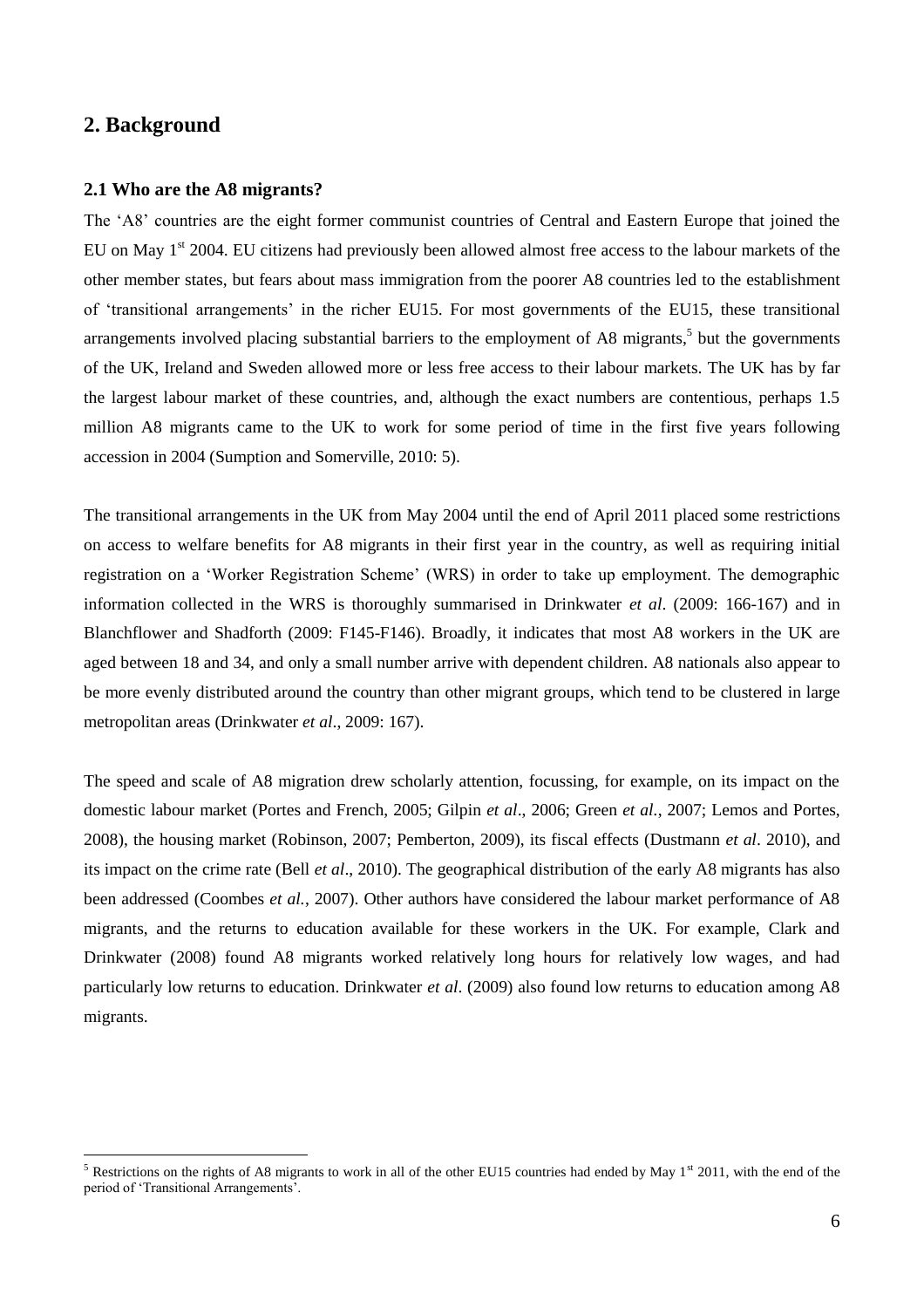Over-education among this group of migrants in the UK has been considered in several qualitative studies, often focussing on one or more of the constituent A8 nationalities. 6 Parutis (2011) explicitly addresses the question of why so many Polish and Lithuanian migrants in the UK appear to be working below their level of qualification, using in-depth interviews. She argues that often the motivation for migration does not centre on wage benefits, and that learning English, and the experience of living abroad, can play an important role. Similarly, Anderson *et al*., (2006) find over-qualified interviewees explaining their situation both in terms of such non-wage benefits, and in terms of a conscious economic trade-off, as a low wage in the UK may be relatively high when compared with wages in the country of origin. There is also qualitative evidence of discrimination against A8 migrants causing over-education, or at least a lack of recognition of qualifications attained in A8 countries. For example, Cook *et al.* (2011a: 61) note that more highly qualified workers expressed frustration that imported qualifications and experience were not recognised by employers in the UK. Such interview evidence is very valuable, particularly in assessing individual perspectives on the causes and consequences of educational mismatch, but it is difficult to judge the reliability of these subjective accounts of over-education, or indeed their national significance.

This previous research has therefore indicated that the reputation for over-education among A8 migrants has some empirical basis. However, no study has yet produced quantitative evidence that addresses overeducation in this group explicitly, or that examines the association between over-education and wages. As such, this paper should be a useful addition to the existing research.

 $\overline{a}$ 

 $6$  On the possible consequences of over-education, aside from labour market implications, over-education among Polish migrants in Scotland has also been cited in the public health literature as a major contributor to stress (Weisharr, 2008: 1253).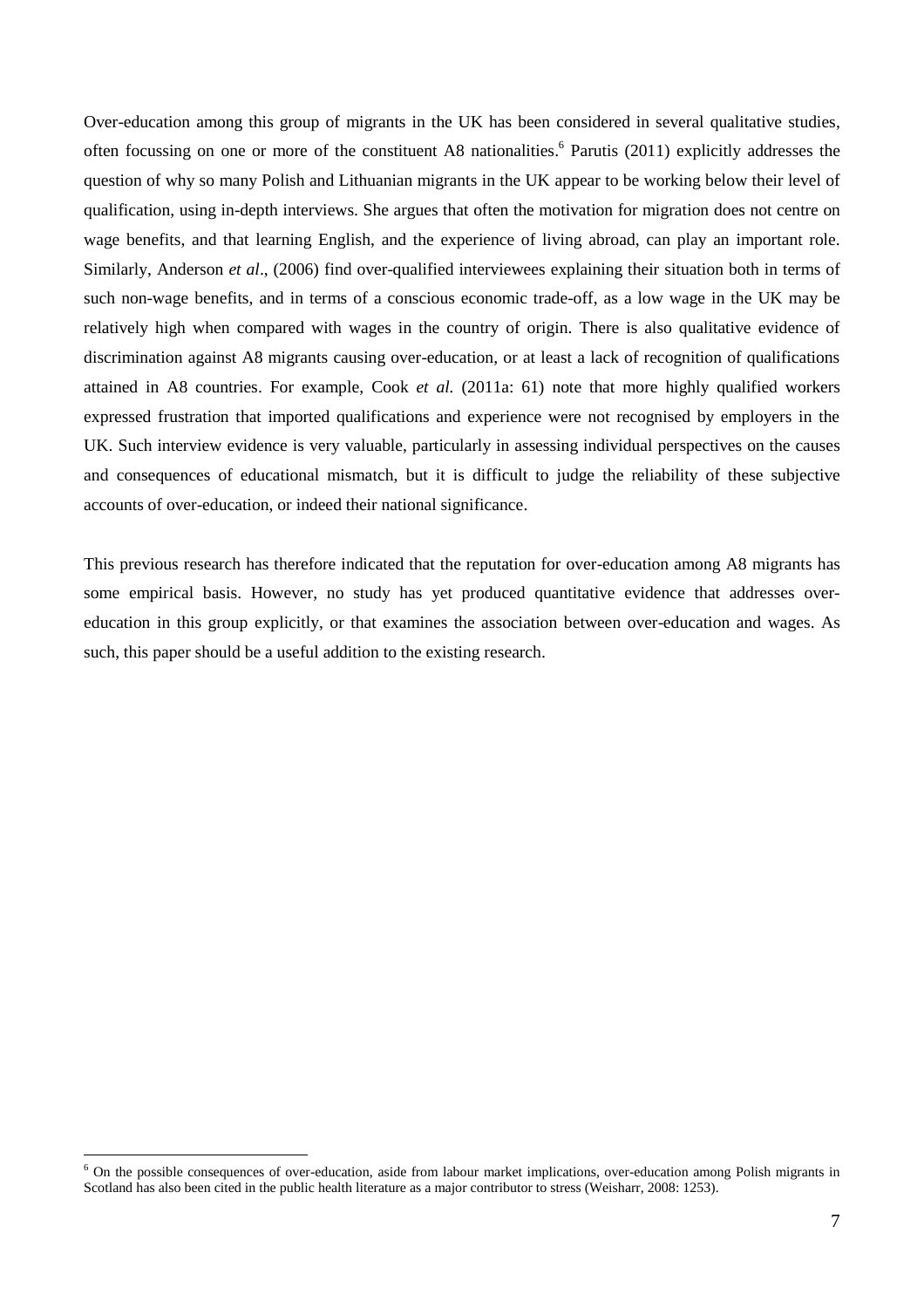#### **2.2 How many A8 migrants are in the UK?**

It is difficult to estimate the number of A8 migrants who have come to work in the UK with precision: no comprehensive official records are kept of people entering or leaving the country, and researchers must therefore rely on survey evidence, which often struggles to capture recent migrant populations adequately (see the discussion in Section 3.1 below), or on domestic administrative data, which often lacks detail, and is not always comprehensive. Around one million workers from the A8 countries registered on the 'Worker Registration Scheme' (WRS) in the UK in the first five years after accession, and, taking account of the many workers who did not register on the scheme, it has been inferred that around 1.5 million A8 workers came to the UK in total, though much of this migration has been temporary (Sumption and Somerville, 2010: 9).

Leaving aside these problems of accurate measurement, it is clear that at any point in time, A8 migrants make up a small proportion of the UK working age population, which is now around 38.5 million people (ONS, 2012a). One consequence of this is that even a large government survey such as the LFS can capture only a relatively small number of A8 migrants, and this creates problems for statistical inference. I employ a novel strategy to increase sample size, discussed below in Section 3.3.

Long-Term International Migration (LTIM) data, which are based on the International Passenger Survey (IPS), suggest total net migration from the A8 countries over 2004 to 2011 of only around 393 thousand (compared to 354 thousand for EU15 migrants), but the IPS uses an interpretation of the United Nations definition of a long-term international migrant, which specifies that a person must stay in the country for at least a year in order to be properly considered as such. As the IPS is conducted at the point of arrival in the UK, migrants are asked about their 'intended' length of stay, and included in the survey if this is over one year.<sup>7</sup> This definition excludes many A8 and EU15 migrants with short time horizons in the UK, including those who end up staying for longer than a year, for there is often a large discrepancy between intended and actual length of stay in the country (Clark and Drinkwater, 2008: 504n). In order to give a sense of trends in long-term migration from the A8 countries and the rest of the EU, at least in the limited sense of 'intended' long-term migration, Figure 1 compares the total inflow and outflow of A8 and EU15 migrants recorded in the LTIM data, over 2004-2011.

<sup>&</sup>lt;sup>7</sup> 'Outflow' estimates are collected at the point of departure in the UK, and migrants are identified based on their actual length of their stay.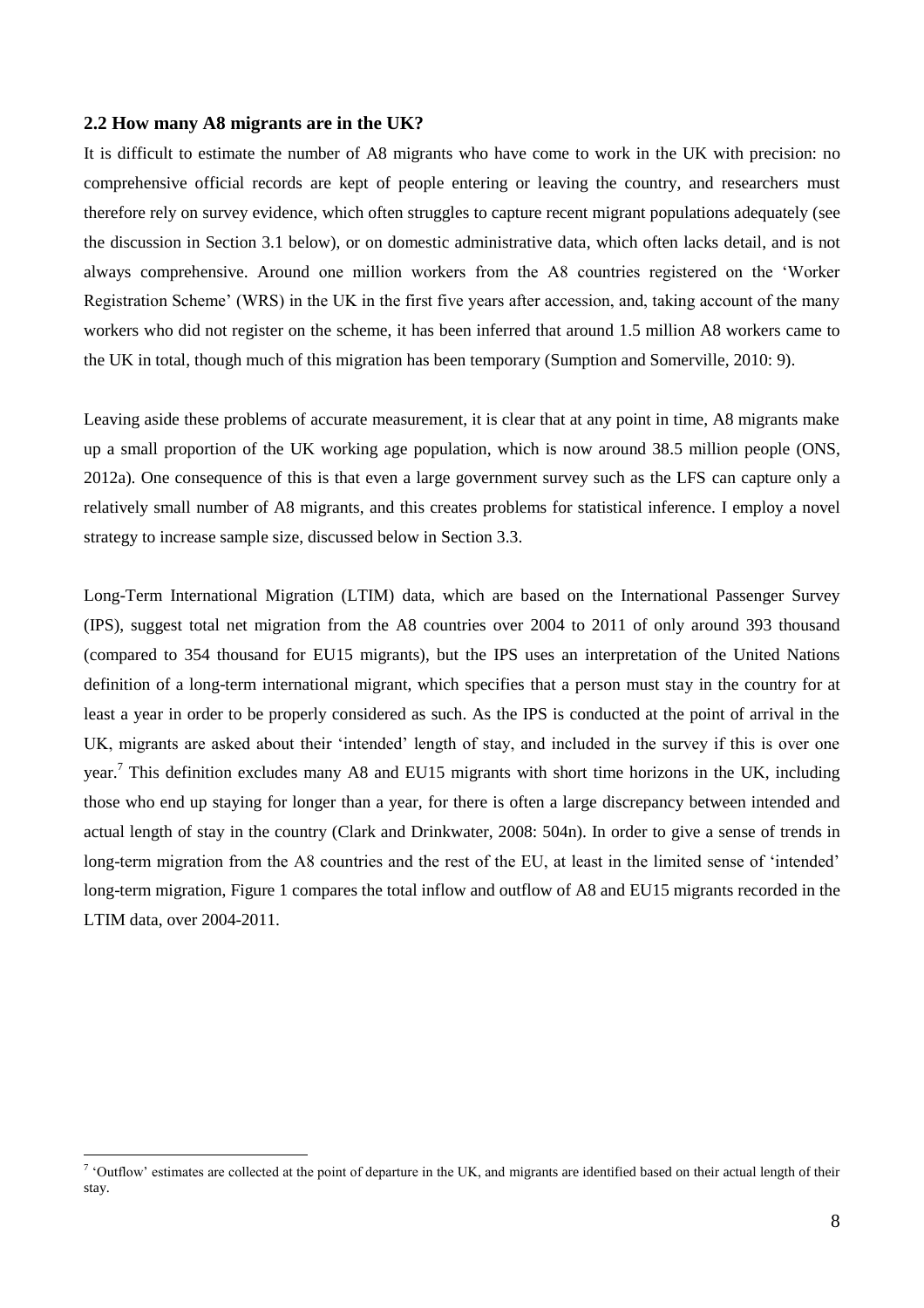

**(a) Inflows ('Intended' Long-term migrants)**

### **(b) Outflows ('Actual' long-term migrants)**



Source: LTIM time-series data, ONS (2013a).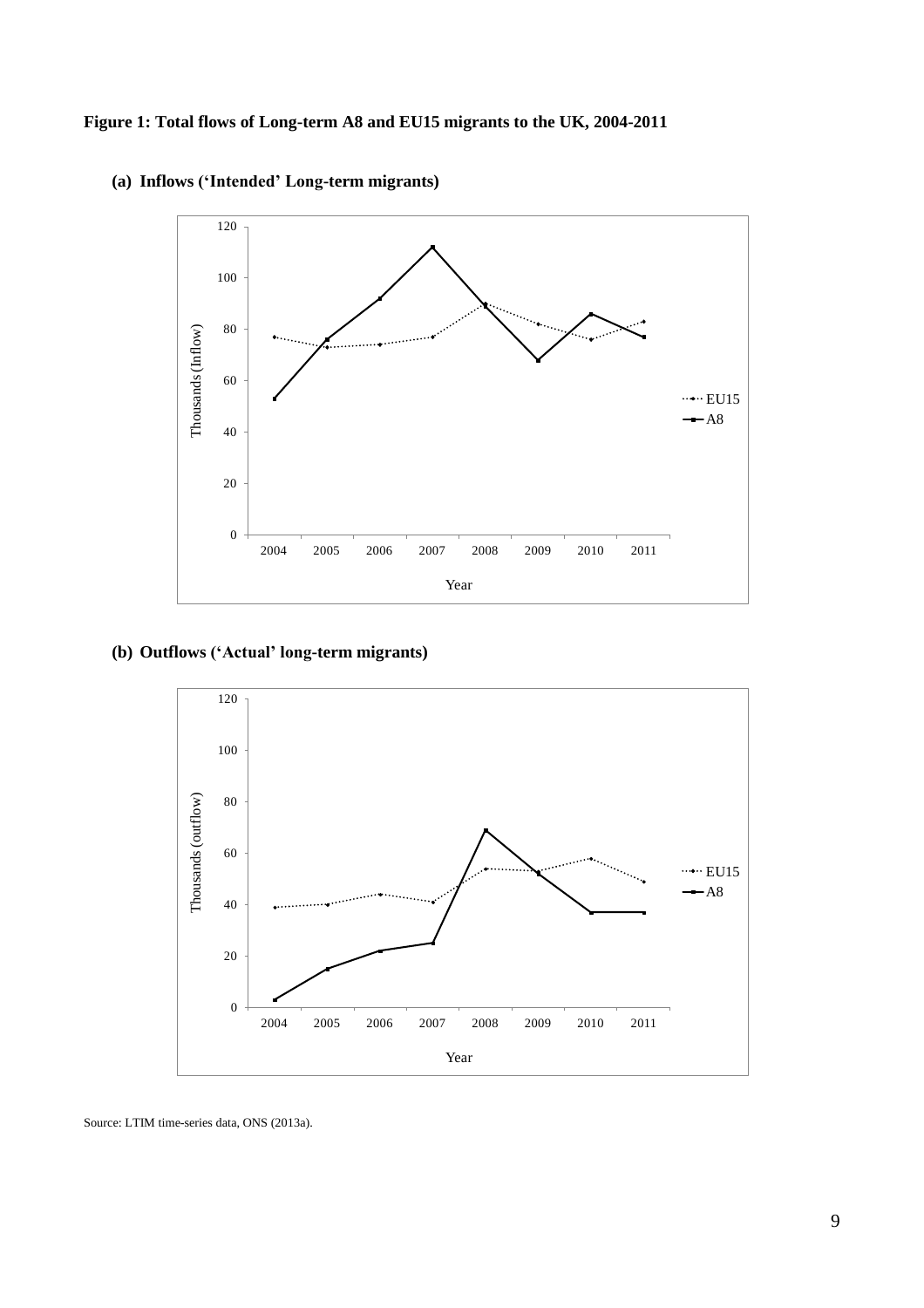The inflow and outflow of EU15 migrants appears to be relatively constant during the transitional arrangements, with an increase in the rate of outflow over the second-half of the period. In contrast, the inflow of A8 migrants rises sharply up to 2007, and then falls sharply until 2009, before starting to rise again in 2010, and falling slightly in 2011. The outflow of A8 migrants rises more slowly until 2007, before increasing sharply in 2008, and then falling back again over 2009-2010. These patterns suggest that the flow of A8 migrants with long-term intentions is less constant then that of EU15 migrants with long-term intentions. Indeed, with the fluctuations in the UK macro-economy since 2008, it may be that the A8 migrant group is simply more responsive to macroeconomic conditions. This would be consistent with the evidence that patterns of A8 migration are more fluid than those of other migrant groups, an idea that I will refer to again in the next section.

#### **2.3 Why are A8 migrants different?**

 $\overline{a}$ 

I argue here that A8 migrants face a higher risk of over-education than recent EU15 migrants because of unobserved differences in their labour market characteristics, and possibly also because they experience a higher degree of labour market discrimination in the UK. These unobserved differences in characteristics include more heterogeneous motivations, more uncertain time-horizons, and lower reservation wages. Such qualities reflect a distinct self-selection process associated with the institutional context of the accession. Specifically, wide real wage gaps, wide differences in absolute price levels, and a one year exclusion from government welfare benefits attracted and retained migrants with a unique vulnerability to educational mismatch.

Migrants tend to be positively self-selected for labour market ability and motivation (Chiswick, 1978). However, in general, the larger real wage gaps between the UK and the A8 home countries<sup>8</sup> imply that the inflow of migrants from these countries will be less positively self-selected for such characteristics than will the inflow of migrants from the richer EU15 countries, if transport and other fixed costs of migration are reasonably similar.<sup>9</sup> In other words, migration to the UK will be a profitable enterprise for many people from the A8 countries whether their labour market ability and motivation is high or low, while only the most able and most motivated workers in EU15 countries will gain from migrating. Indeed, the heterogeneity of the motivations for migration cited by people from A8 countries is one of the features of the qualitative literature in this area (Anderson *et al.*, 2006; Cook *et al.*, 2011a; Parutis, 2011), and this may reflect the more marginal role that labour market motivations play for some such migrants.

<sup>&</sup>lt;sup>8</sup> I do not quantify the wage gaps between the A8 and EU15 countries here, but Eurostat (2013) provides detailed maps of GDP per capita within the EU over the period of the transitional arrangements.

 $9$  This is a straightforward implication of the human capital approach to migration in Chiswick (1978). See Chiswick (2001) for a discussion of migration costs and positive selection.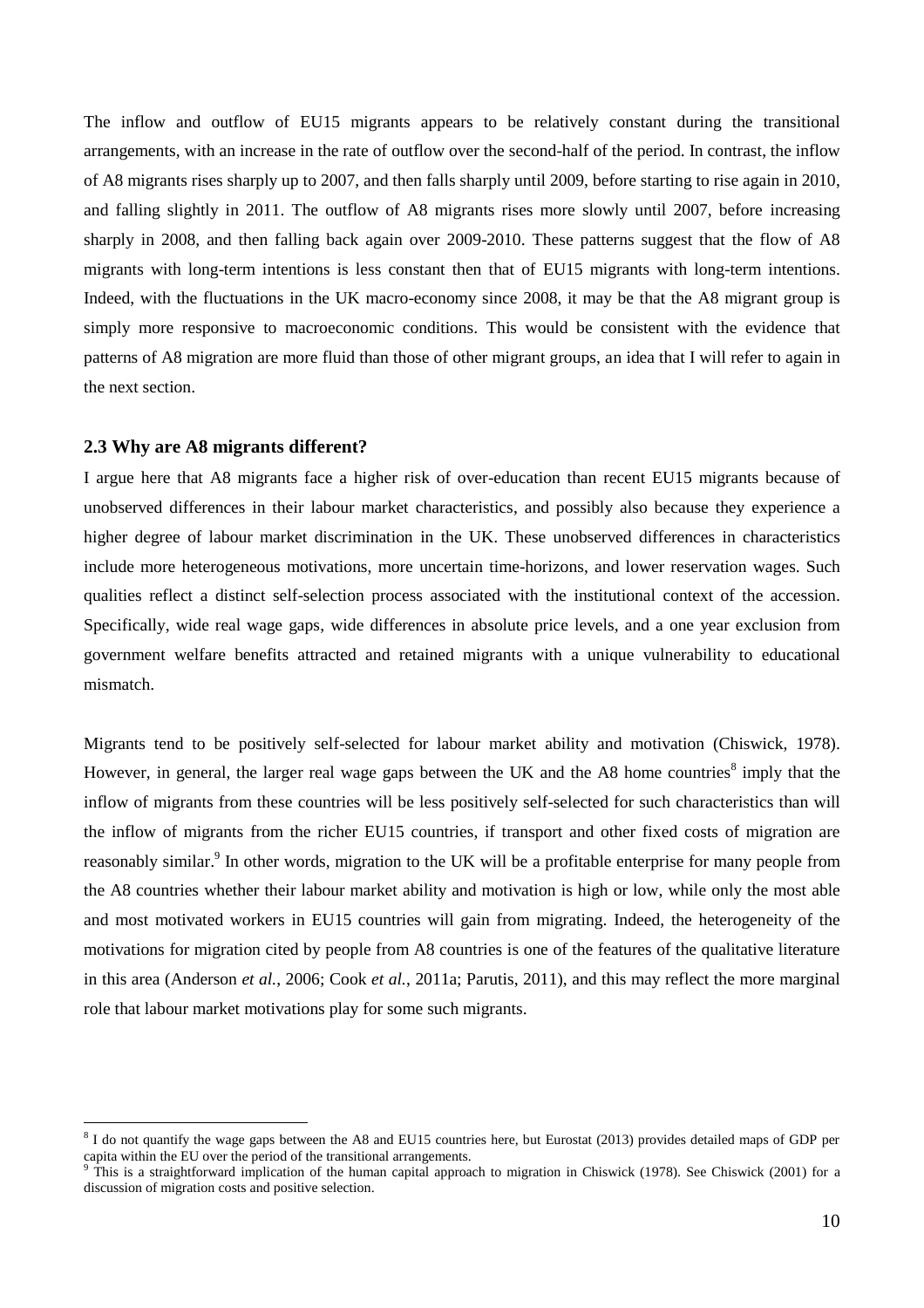The larger real wage gaps between the A8 countries and the UK may also foster a higher occurrence of 'temporary' or 'circular' migration,<sup>10</sup> as extended periods of country-specific human capital adaptation are not required in order to make migration profitable. Time-horizons in the UK therefore may be less certain for many A8 migrants. Indeed, one of the stylised facts emerging from the empirical work on A8 migrants so far is that they are an unusually fluid group of migrants, with many people coming to the UK and working for only a short time before moving elsewhere, or moving back and forth between their home country and the UK over a longer period (see Eade *et al.*, 2007: 33-34). Engbersen *et al.* (2010) have described the movement of A8 workers around the EU as 'liquid migration', with workers 'trying their luck' in different European labour markets before settling or moving on.<sup>11</sup> If those A8 migrants with greater labour market ability leave the UK permanently after achieving some pre-determined level of target savings, then the relative degree of positive self-selection for labour market ability and motivation will be further reduced in the A8 migrant stock in the UK.

At the same time, in terms of generic skills associated with securing employment quickly, the inflow of A8 migrants will be strongly positively self-selected, since A8 nationals are excluded from government benefits during their first year in the UK, and the gap between the absolute price levels in the UK and the A8 countries makes any period out of work particularly costly. Thus, in order to secure positive returns to migration, many will have to be able to find work fast, and with minimum expenditure.<sup>12</sup> In a job-search framework, such workers can be said to have a lower 'reservation wage'. EU15 migrants are not excluded from government benefits, and do not face an equivalent price gap, and so job-search is not so constrained. If those A8 migrants who are unable to secure or maintain employment leave the UK permanently, this will leave the remaining stock of such migrants even more strongly selected for these characteristics. The lower reservation wages among many A8 migrants are reflected in exceptionally high employment rates, which averaged 81.1% over the years of the transitional arrangements, compared to 72.4% for EU15 nationals and 72.8% for UK nationals.<sup>13</sup> They are also reflected in the unusually high geographic mobility of this migrant group, as workers travel to areas of labour-shortage, rather than clustering in large metropolitan areas (Coombes *et al.*, 2007).

A8 migrants may also face higher levels of employer discrimination. Little work has been done so far in the quantitative literature on discrimination specifically against A8 migrants, but, for example, there is qualitative evidence of general hostility towards A8 migrants from the host population in the UK (see Cook *et al.*, 2011a: 61-62; Cook *et al.*, 2011b: 736; Spencer *et al*. 2007: 66-69; Anderson *et al.*, 2007: 15; and a review of newspaper coverage of Polish migrants in Fomina and Frelak, 2008), and it is plausible that such

 $\overline{a}$ 

<sup>&</sup>lt;sup>10</sup> For a concise summary of different forms of migration, see Dustmann and Weiss (2007: 237-238).

<sup>&</sup>lt;sup>11</sup> Eade *et al.* (2007: 34) have referred to the 'intentional unpredictability' of such migrants.

<sup>&</sup>lt;sup>12</sup> The high relative cost of job-search for A8 migrants may be reflected in their more intensive use of social contacts when looking for work. Sumption (2009) presents evidence of this for Polish migrants, and Battu *et al.* (2011) note similar patterns for the A8 group as a whole.

<sup>&</sup>lt;sup>13</sup> These are my calculations, from the tables in ONS (2013b).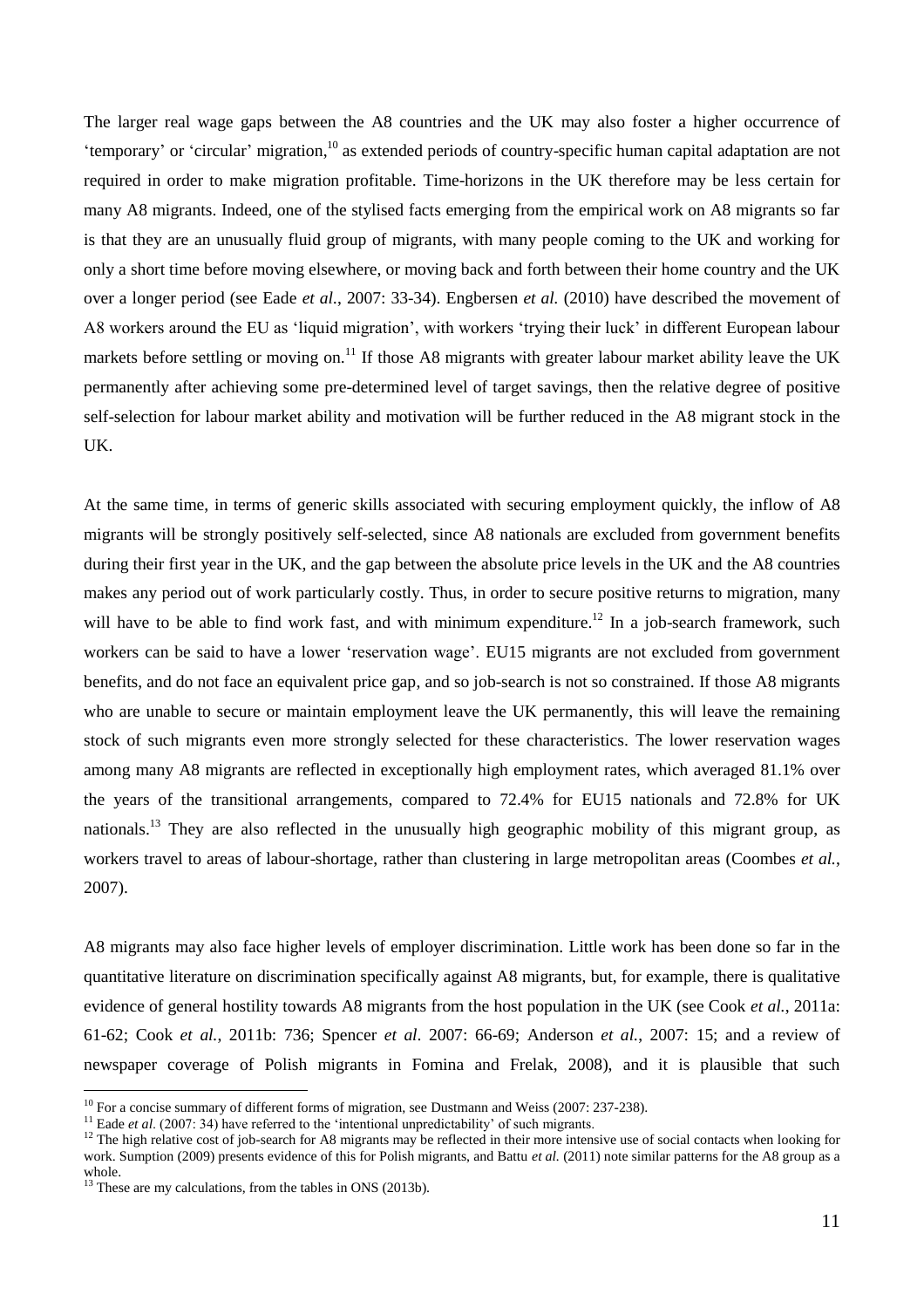discrimination could be affecting occupational outcomes for A8 migrants in a way that it does not affect outcomes for EU15 migrants. And, as noted above, some more highly qualified A8 workers have expressed frustration that imported qualifications and experience are not recognised by employers in the UK (Cook *et al.*, 2011a: 61), which may reflect a more subtle form of discrimination, targeted against non-native qualifications and experience, rather than at the individuals that hold them.

I assume that this combination of different motivations, different time horizons, lower reservation wages, and potentially also different levels of labour market discrimination all contribute to a higher risk of overeducation for A8 migrants compared to those from EU15 countries. Of course, the distinct geographical, occupational and demographic characteristics of the two groups may also be part of the explanation, but I can account for these characteristics in an econometric analysis, which I will discuss in Section 4.2 below.

In the broader educational mismatch literature, over-educated workers are generally found to earn more than their matched peers within a given occupation. This must partly be because their surplus education proves to be of some productive value to employers (Duncan and Hoffman, 1982). However, migrant groups tend to face wage penalties in the host country independent of educational mismatch, due both to wage discrimination and imperfect human capital portability. For the migrant over-educated, then, wage returns depend on the relative size of the migrant wage penalty and any wage effects associated with over-education. Establishing the relative size of these effects is an empirical exercise, but the existing evidence (e.g. Clark and Drinkwater, 2008; Drinkwater *et al*., 2009) suggests that the wage penalties suffered by A8 migrants in the UK are such that only very strong returns to surplus education would reverse them for the over-educated.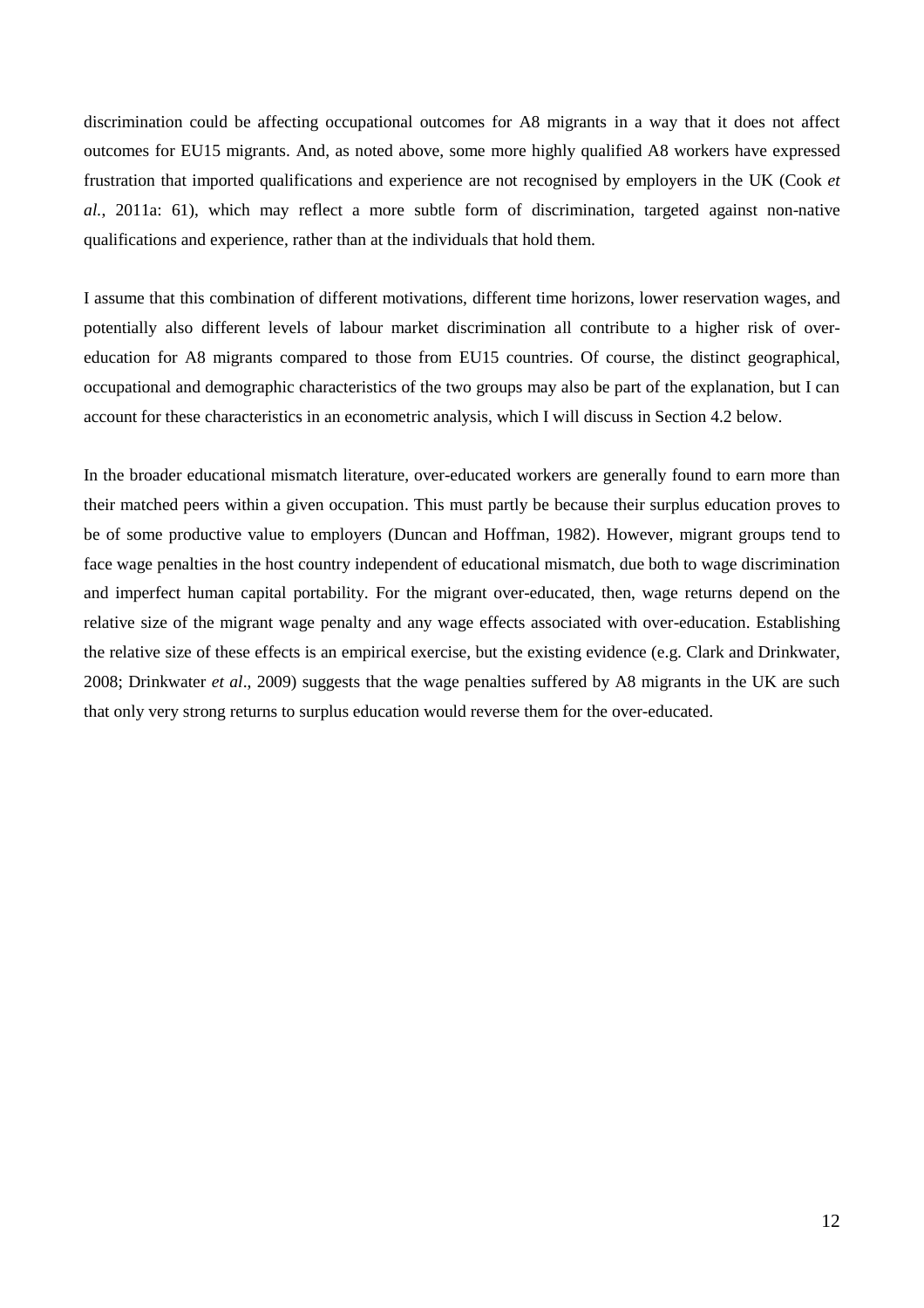### **3. Data**

#### **3.1 The Labour Force Survey**

The LFS is a large sample survey of households in the United Kingdom, which collects a range of demographic and labour market information. It is administered by the Office for National Statistics (ONS). The sample includes around 50,000 responding households each quarter in Great Britain, and around 3,000 responding households in Northern Ireland. As such, it is the largest regular household survey in the UK. The survey employs a rotating panel design, in which addresses are followed quarterly for five successive 'waves', so that around one fifth of the sample is new in each quarter. Addresses to be surveyed are sampled randomly by postcode from the small users' sub-file of the 'Postcode Address File' for Great Britain, and by geographical strata from the 'Valuation List' used for rating purposes in Northern Ireland. Each member of the sampled household is surveyed in person in the first wave, and is then surveyed on the telephone for the four subsequent waves. Interviews may be conducted by proxy if any household member is absent, or if they cannot be surveyed for some other reason, such as poor English language ability. The LFS excludes individuals living in some types of communal establishments, and, until the start of 2008, it also excluded migrants who had arrived in the UK within the preceding 6 months (ONS, 2011: 10).

The LFS follows addresses rather than respondents, and the identity of respondents surveyed may therefore change over the five waves, as current residents leave the household, or as new residents join. Individuals may also be unavailable, or refuse to participate in the survey in any of the five waves. Individual respondents may therefore appear for the first time in waves two, three, four or five, as well as in wave one, and may disappear from the survey intermittently or permanently at any point. I use this feature of the LFS to maximise the sample size in this paper, as I describe in Section 3.3 below.

The LFS has been used extensively to examine the labour market performance of migrants in the UK (for example, Shields and Wheatley-Price, 1998, Blackaby *et al.*, 2005; Dustmann and Fabbri, 2005), including in work focussed specifically on A8 migrants (for example, Clark and Drinkwater, 2008; Jayaweera *et al.*, 2008; Drinkwater *et al*., 2009; Sumption, 2009). There are several reasons to suspect that the LFS under-represents the A8 migrant population. For example, before 2008, all new migrants were excluded by the requirement that they be resident in the UK for six months before being eligible for the survey. Gilpin *et al.* (2006: 11) have also suggested that the exclusion from the LFS of those living in 'communal households' (such as hotels, boarding houses or hostels) may have reduced coverage of A8 migrants in particular.

Aside from these sampling issues in the LFS, a major disadvantage of my using the survey in this application is its lack of regular information on English language ability, which is thought to be a particularly important determinant of labour market success among migrant workers in the UK (see Dustmann and Fabbri, 2003).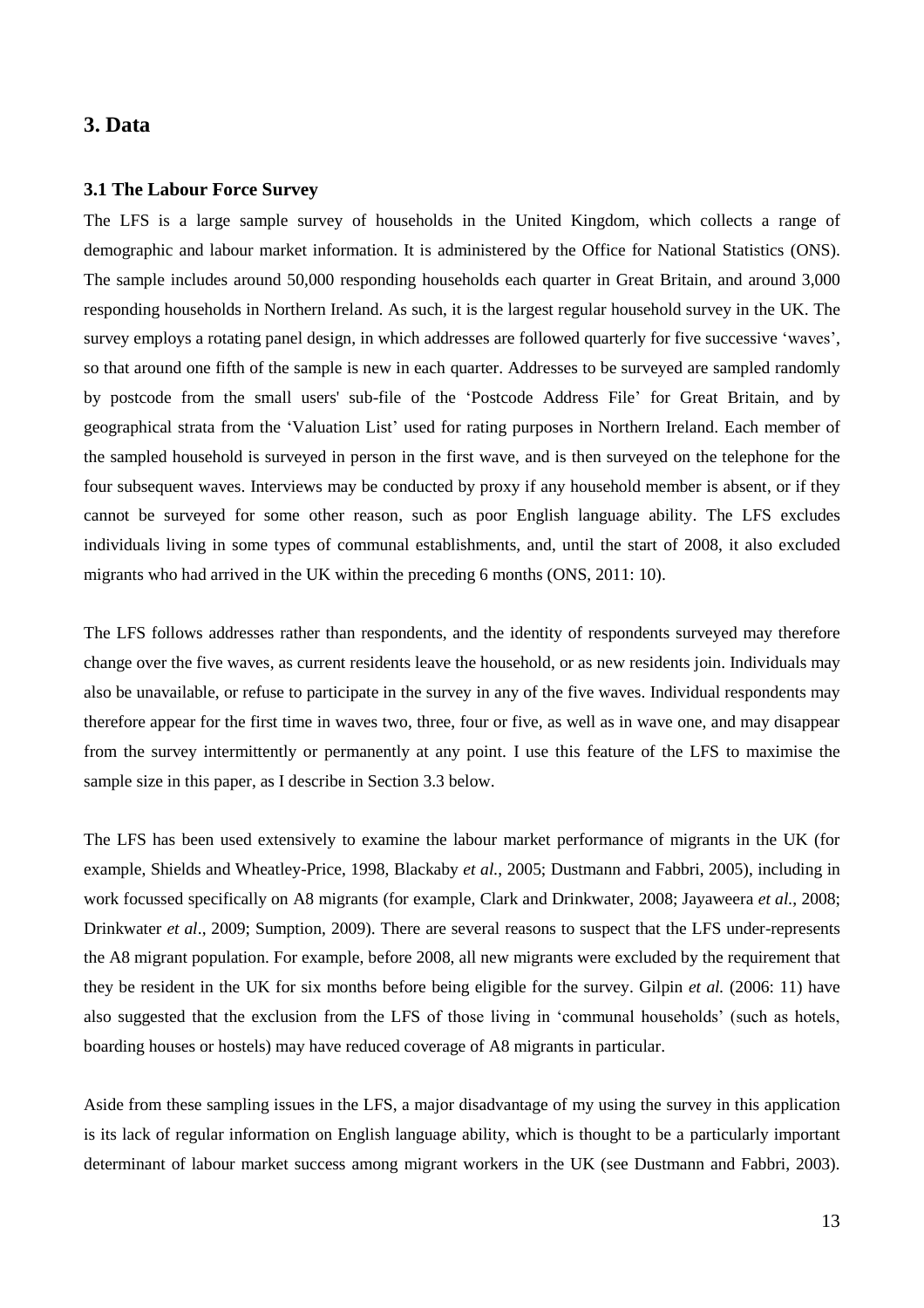Poor English language ability may be reflected in higher rates of response by proxy, but these rates do not differ substantially between A8 migrants, EU15 migrants, and UK nationals. Any household's participation is itself an indicator that at least one available household member has a minimum level of English language ability, which may mean the survey misses the least assimilated migrants.

The potential sampling issues and the lack of data on English language ability together constitute significant weaknesses for conducting research on A8 migrants, but the LFS is of course intended to capture information on the UK labour force generally, and is not a specialist dataset for studying migrants. The survey benefits from collecting the same detailed demographic and work-related information on a large number of respondents from different migrant groups as well as on UK nationals, which represent important points of comparison for A8 migrants in any analysis. Another source of data on A8 migrants is the Worker Registration Scheme (WRS), which covers a much larger sample, but contains only very basic information on demographic and labour market characteristics, and, crucially, contains no information on educational background.

#### **3.2 How are migrants identified?**

### **3.2.1 Dates of arrival and the transitional arrangements**

The period of interest in this study is between May  $1<sup>st</sup>$  2004 and April 30th 2011. This covers all migrants arriving after accession, for the entire period of the 'transitional arrangements'. As the arrangements restricted access to government welfare benefits for the first year spent in the UK, they will have affected both the composition of the inflow of A8 migrants, and the labour market behaviour of A8 migrants once in the country. Restricting the analysis to this period ensures that my results describe the characteristics and behaviour of A8 migrants under this specific set of institutional constraints.

The LFS records only the year of arrival of migrants, rather than a specific date or month of arrival. My study identifies all migrants from A8 countries who arrived between 2004 and 2011 as post-accession migrants. As the accession took place on May 1st 2004, this means respondents who arrived between January and April 2004 are misclassified as post-accession migrants. The only feasible alternative to this strategy would be to exclude all A8 workers who arrived in 2004, which would eliminate large numbers of the respondents of interest. For this reason, I proceed with this likely misclassification in mind. Other studies of A8 migrants in the UK have chosen the same strategy (for example, Dustmann *et al.*, 2010). As, at the time of the accession, migrants could not appear in the survey during their first six months in the country, the first post-accession migrants appear in the LFS in November 2004, so I do not include respondents interviewed before this date. The transitional arrangements ended on  $1<sup>st</sup>$  May 2011, so I also exclude all those interviewed after this date.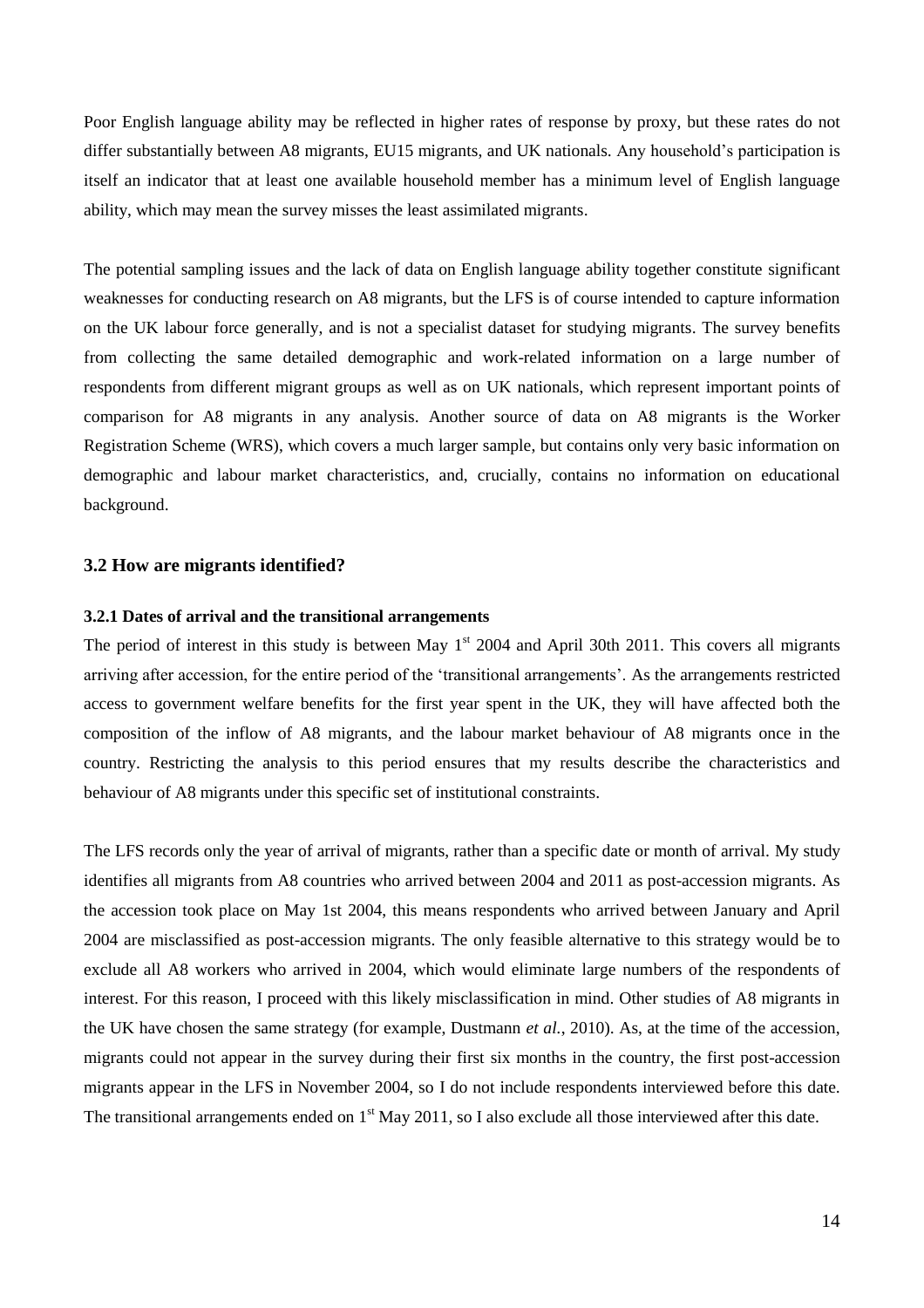#### **3.2.2 Nationality versus country of birth**

It is possible to infer migrant status from either the 'nationality' or 'country of birth' variables in the LFS. The literature contains many studies that use 'nationality' to identify migrants, and many that use 'country of birth'. Each of these methods of identification is problematic in its own way. For example, identifying migrants by nationality may cause misclassification because of different naturalisation laws in different countries. Identifying migrants' country of birth may cause misclassification because of nationals being born abroad, particularly in countries with former colonies or military posts abroad, such as the UK (Brücker *et al*., 2002: 72-73).

In this study, I define migrants in terms of their nationality. I see this as a more useful measure of migrant status than country of birth in this case, because nationality is a more fluid concept, which can change over a lifetime as a person moves, or indeed as the borders of a country change. Six of the A8 countries became independent in the early 1990s, which is during the lifetime of many A8 migrants presently in the UK, and therefore a potential source of misclassification in the 'country of birth' variable. Estonia, Latvia, and Lithuania, all part of the former Soviet Union, became independent countries in 1991. Slovenia, part of the former Yugoslavia, became an independent country in 1992, and the Czech Republic and Slovakia, constituting the former Czechoslovakia, separated into independent countries in 1993. A8 migrants born before these dates could potentially report having been born in countries which no longer exist, and, in the cases of the former Soviet Union and the former Yugoslavia at least, be misclassified as non-EU migrants and excluded from the sample.

Table A1 in Appendix A compares the proportion of migrants in each category by the 'nationality' and 'country of birth' definitions'. The only group in the sample for whom the definition makes a substantial difference is the 'EU15' group  $-17\%$  of whom would have been classified as 'non-EU' migrants had the 'Country of Birth' definition been used. The continents of birth of these particular EU15 nationals are listed in Table A2 (46% were born in African countries, 33% in Asia, and 17% were born in the Americas). This is an interesting finding in itself, but the numbers affected are still relatively small, so I will not pursue the matter here. I will, however, use the 'country of birth' definition of migrant as a robustness check in Appendix D.

#### **3.2.3 Grouping Nationalities**

The central comparison in my analysis is between migrants who identify themselves as nationals of one of the A8 countries, who have arrived in the UK since the start of 2004, and migrants who identify themselves as nationals of one of the EU15 countries, who have arrived in the UK over the same time period. Of course, the use of the 'A8' and 'EU15' groups hides much national heterogeneity, but each of these groups is crucially united by a specific set of legal constraints in the UK during the transitional arrangements, so in this case I think the two groupings are useful. Other authors have taken a different approach, such as separating the analysis of Polish migrants (for example, Drinkwater *et al*., 2008).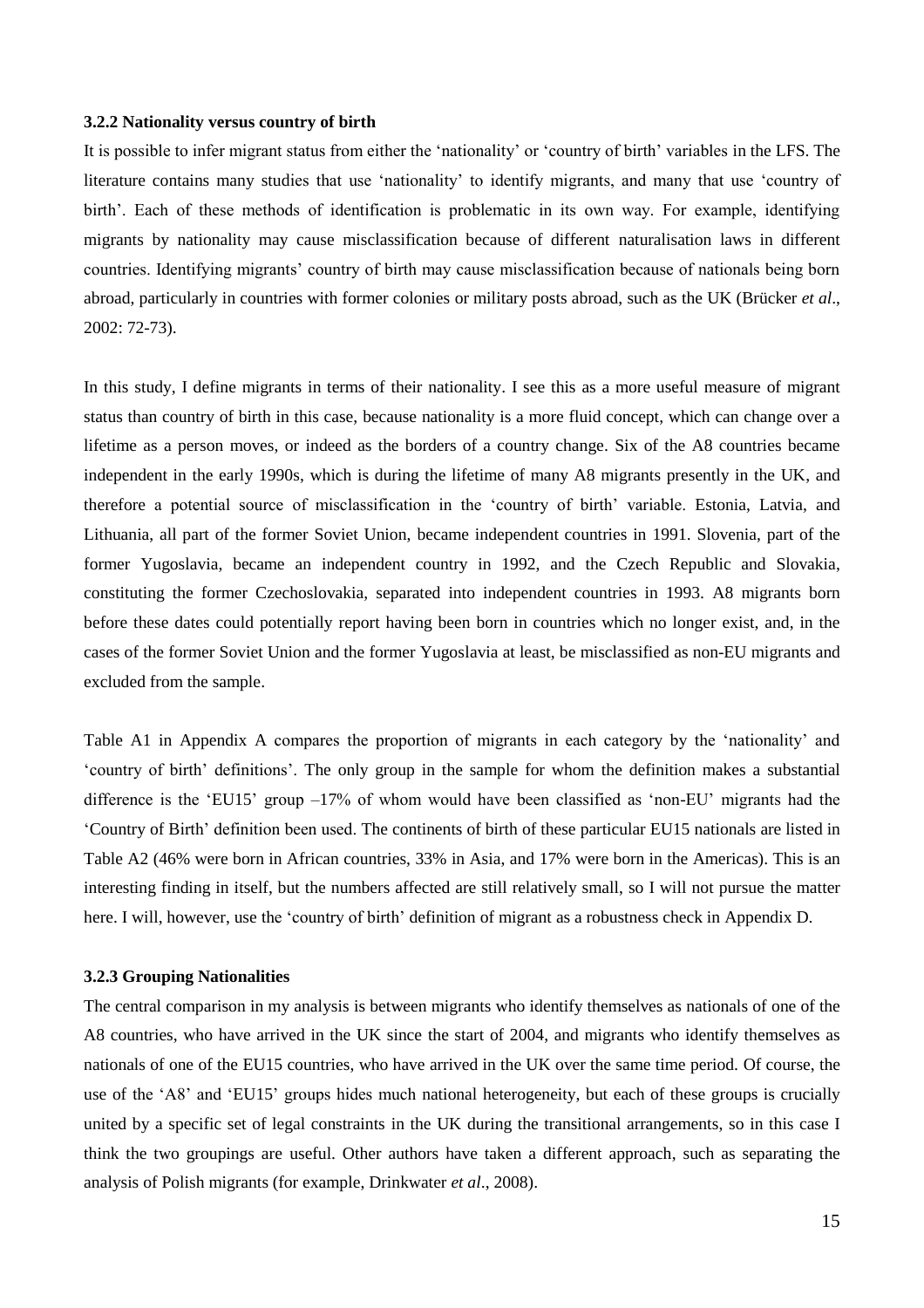The countries that are in the European Economic Area (EEA) but not the EU (Iceland, Lichtenstein and Norway) are not included, despite effectively having open borders with the  $UK - this$  is because there are slight legal differences in the entitlements of these citizens in the UK. Switzerland is not a member of the EU or the EEA, and is not included for the same reason. Malta and the EU area of Cyprus, which joined the EU at the same time as the A8 countries, are not included, as they did not face equivalent 'transitional arrangements'. Finally, Bulgaria and Romania (the 'A2' countries), which joined the EU in 2007, are not included, as nationals of these countries face their own 'transitional arrangements' until 2014. I will comment on the situation of the A2 nationals briefly in the conclusion.

The nationalities of migrants in the A8 and EU15 groups are shown by country in Tables A3 and A4 in Appendix B. The principle feature of the A8 group is the prevalence of Polish nationals, and, to a lesser extent, Slovakian and Lithuanian nationals: 70% of the A8 sample report Polish nationality, and 88% report either Polish, Slovakian, or Lithuanian nationality. In contrast, the EU15 group features relatively large proportions of several nationalities: respondents from France, Germany, Ireland, Italy and Portugal together make up 71%.

### **3.3 Sample construction**

#### **3.3.1 All occupations**

 $\overline{a}$ 

I draw the sample from 27 calendar quarters of the LFS, from the fourth quarter of 2004 to the second quarter of 2011.<sup>14</sup> I exclude respondents outside the ages of 16-64, those who are not employed, those in full-time education, and those reporting nationalities of countries other than UK, A8 or EU15 countries.

Most studies looking at A8 migrants in the UK using the LFS have discarded all but the first wave of the survey. For example, Drinkwater *et al.* (2009: 167-168) favour this approach, as wave one contains earnings information (waves 2-4 do not), and using only the first wave avoids the risk of double counting respondents, avoids mode effects associated with the switch to telephone interviewing after wave one, and avoids attrition bias caused by short-stay migrants leaving the sample prematurely. Response rates are also highest in wave one, at around 70 per cent (ONS, 2011). However, discarding waves 2-5 results in a smaller sample size than would otherwise be available. A common technique to increase sample size is to pool the data from the first wave of the LFS over several years, and this strategy has allowed for larger sample sizes of A8 migrants as the years have passed since accession, but the sample sizes used for analysis in this area of research have so far still been relatively small.

<sup>&</sup>lt;sup>14</sup> Until the start of 2008, it was not possible for migrants to appear in the sample until they have been in the UK for six months. November 2004 is six months after the EU accession of the A8 countries, and is therefore the first month in which post-accession migrants appear.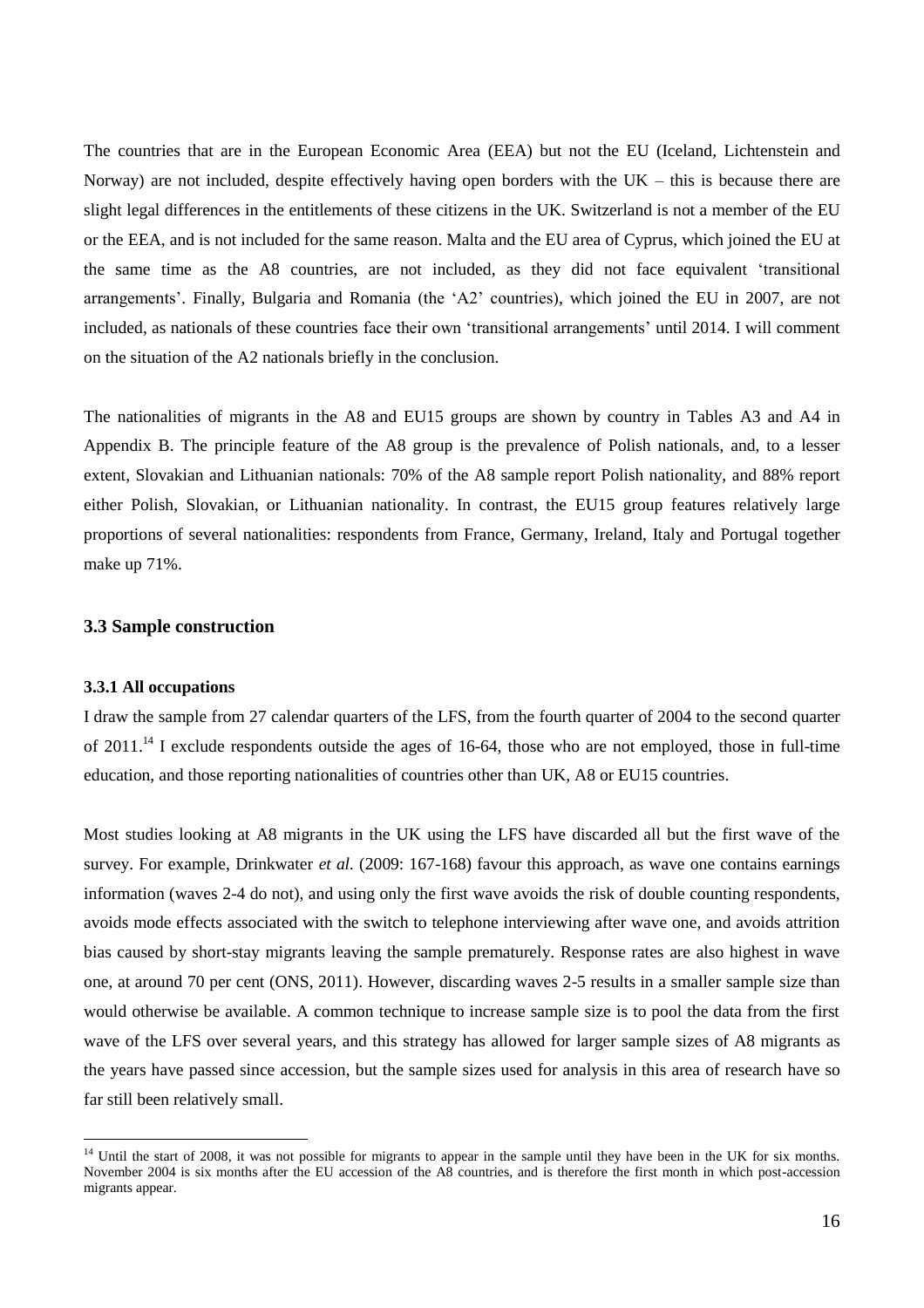I use a novel strategy to exploit the potential of the LFS more fully, allowing a substantial increase in the size of the cross-sectional sample. As noted above in Section 3.1, the LFS follows households rather than respondents, and individual respondents may therefore appear for the first time in any of the five waves. For the same reasons that migrants in general, and A8 migrants in particular, are thought to be under-sampled, they also tend to appear more intermittently across the five waves, and a disproportionate number of migrants are therefore missed when only the first wave is used.

I use one observation per individual respondent, but in order to maximise the number of individuals in the sample, I do not restrict my search for this observation to the first wave. For the first part of this study, in fact, the observation may be drawn from any of the five waves, depending on which waves the individual appears in. The second part of this study requires wage information, and therefore I use only unique observations on individual respondents who provided wage information in waves one or five. The self-employed are automatically excluded in the second part, as wage information is not available on this group.

Table 1 compares the frequency of unique observations with education and occupational information in each nationality group using the first wave only, with that found by augmenting the first wave with individuals observed in the other waves. It also compares the frequency of unique observations that have wage information in the first wave, with that found by adding in observations with wage information only from the fifth wave. 'UK' represents respondents who report UK nationality, 'A8' represents respondents who report being a national of one of the A8 countries, who have come to the UK since 2004, and 'EU15' represents respondents who report being a national of one of the EU15 countries, who have come to the UK in the same time period.

In the construction of the 'Waves 1 and 5' and 'All Waves' samples, I prioritise Wave 1 observations, due to the high response rate and complete set of questions in this Wave. If a respondent is absent from Wave 1, I use the information from Wave 5, as although Wave 5 tends to have the lowest response rate, it still contains earnings information. This constitutes the complete sample for the 'Waves 1 and 5' sample. For the 'All Waves' sample, I also use individuals who do not appear in Waves 1 or 5, adding observations from Waves 2, 3 and 4, in that order, on the grounds that response rates get progressively lower over each wave.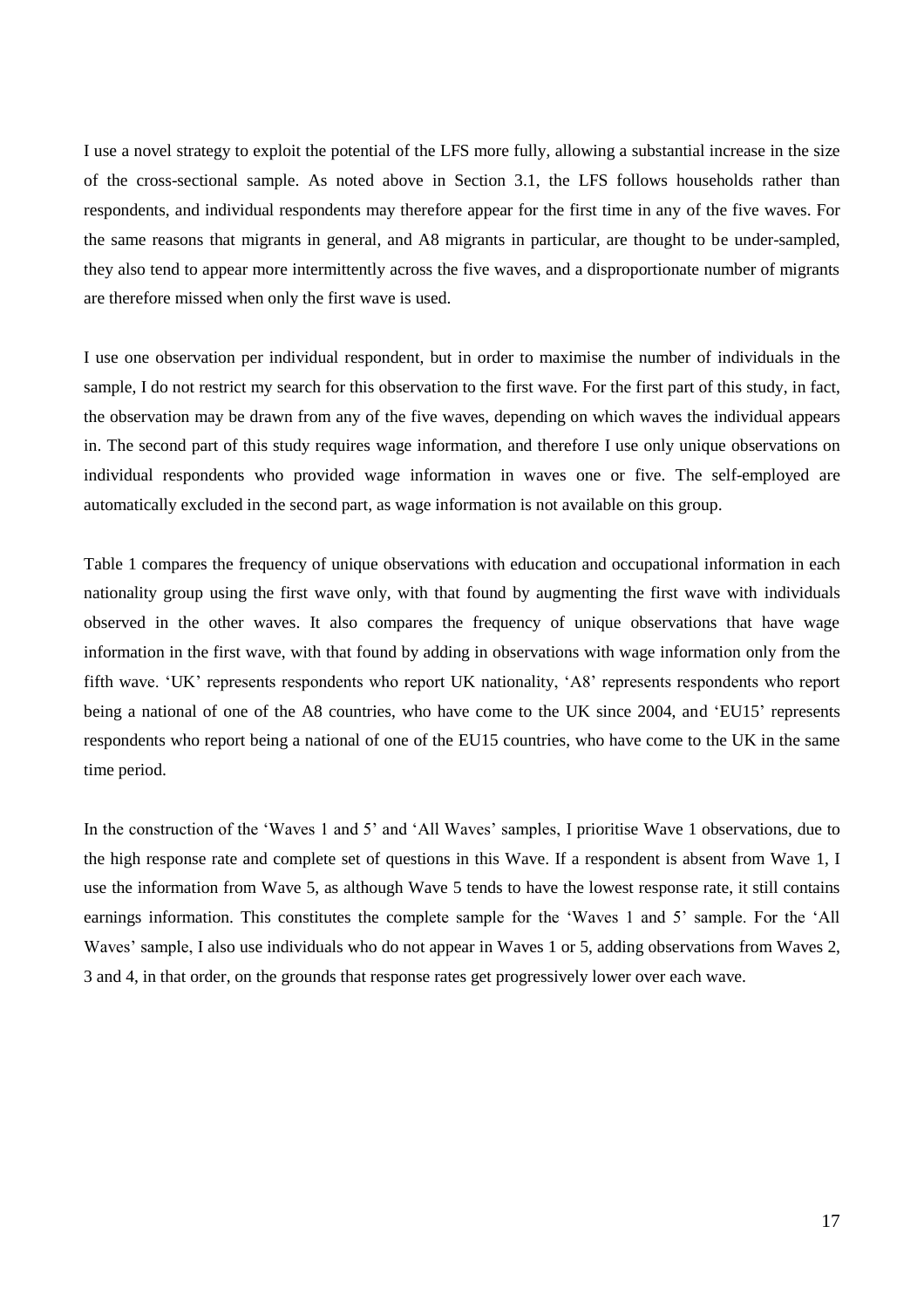|                                                                                     | <b>Education and occupational</b><br>information |                  | <b>Wage information</b> |               |  |
|-------------------------------------------------------------------------------------|--------------------------------------------------|------------------|-------------------------|---------------|--|
| <b>Nationality</b>                                                                  | <b>Wave 1</b>                                    | <b>All waves</b> | Wave 1                  | Waves $1 & 5$ |  |
| UK                                                                                  | 258,088                                          | 309,240          | 169,721                 | 190,701       |  |
| A8                                                                                  | 2,987                                            | 5,174            | 2,193                   | 2,940         |  |
| <b>EU15</b>                                                                         | 967                                              | 1,600            | 654                     | 874           |  |
| <b>Total</b>                                                                        | 262,042                                          | 316,014          | 172,568                 | 194,515       |  |
| Source: LFS. Notes: Employed men and women, aged 16-64, not in full-time education. |                                                  |                  |                         |               |  |

**Table 1: Number of individuals from each nationality group in the sample**

Thus, I increase the number of A8 respondents in the sample with education and occupational information by 2,187 (73%) by adding in individuals found in all waves. Similarly, I increase the number of EU15 respondents by 633 (65%) by adding in individuals from all waves, and the number of UK respondents by 51,152 (20%). The number of each group on whom there is wage information also increases. This strategy increases the size of the migrant sample proportionally much more than it increases the size of the native sample, because, as noted above, a higher proportion of migrants miss the first wave and appear in the subsequent waves.

My strategy of constructing a cross-sectional sample using responses from all five waves of the survey could be criticised on the grounds that the method of data collection moves from face-to-face interview to telephone interview for waves two to five, which may alter the way respondents answer some questions. However, there is some evidence that mode effects are less prevalent with objective questions, such as those asked in the LFS (see, for example, Nicolaas *et al.* 2011). My strategy also precludes the use of the sample weights provided with the LFS. However, in my view these disadvantages are outweighed by the benefits of having a substantially larger analytical sample.

#### **3.3.2 'A8 intensive' occupations**

 $\overline{a}$ 

New migrant groups are seldom evenly dispersed across different occupations, and in fact are often concentrated in just a few. There are 12 occupations in my sample that have more than one hundred A8 migrants.<sup>15</sup> These are largely unskilled manual or service sector occupations, which might be known in the sociological literature as 'secondary labour market' occupations – that is, they are part of a segmented labour market consisting of occupations that provide low wage, insecure employment with low returns to education, to workers who may face discrimination or other obstacles in the 'primary' labour market. In fact, a high

<sup>&</sup>lt;sup>15</sup> The 12 occupations are as follows: 'Assemblers and routine operatives', 'Construction trades', 'Elementary cleaning occupations', 'Elementary goods storage occupations', 'Elementary personal service occupations', 'Elementary process plant occupations', 'Food preparation trades', 'Healthcare & related personal service occupations', 'Process operatives', 'Plant and machine operatives', 'Sales assistants and retail cashiers', 'Transport drivers and operatives'.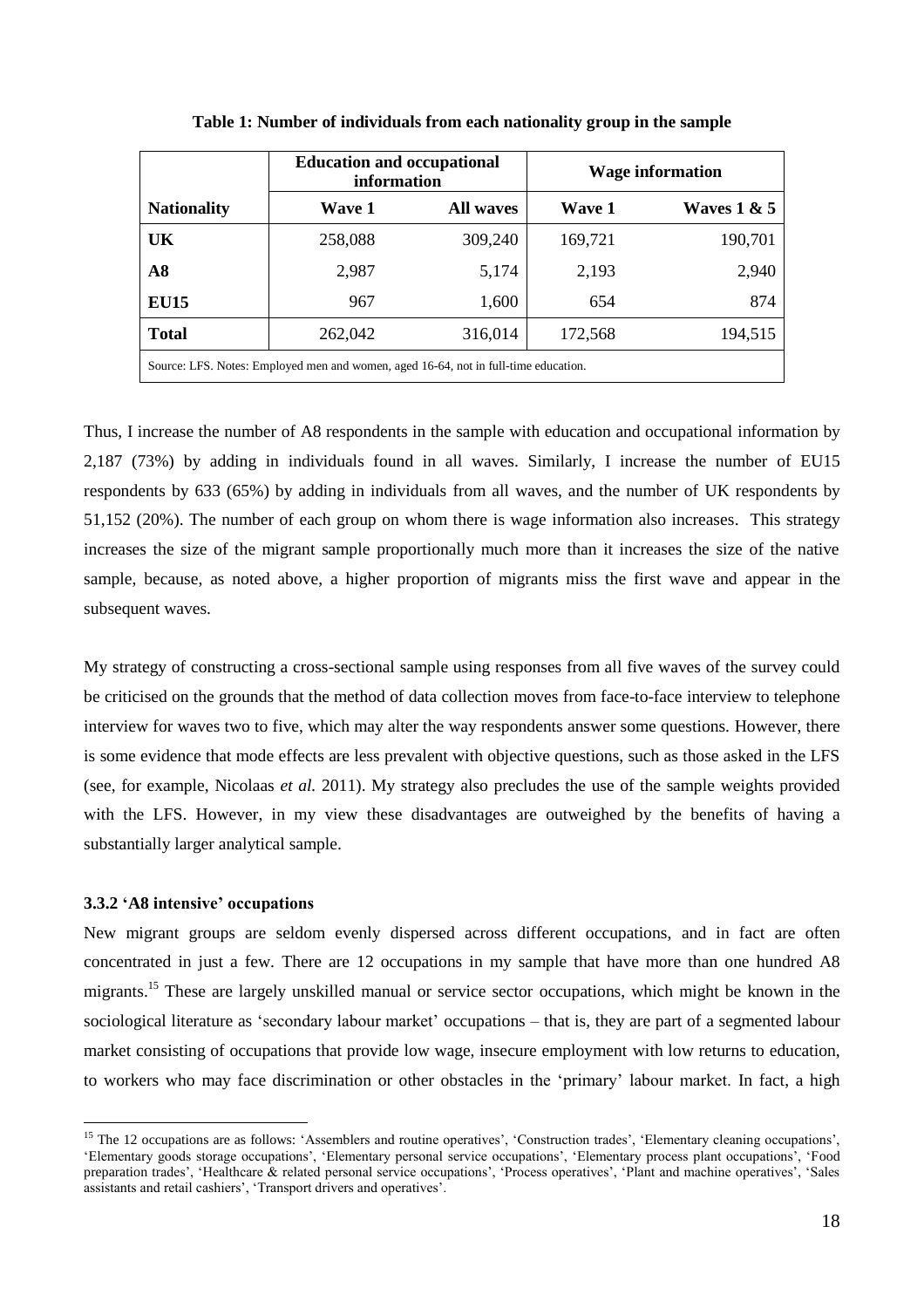concentration of A8 workers in secondary labour market occupations would be expected for many of the same reasons that I expect to see a higher risk of over-education in this group (see the discussion of motives, timehorizons, reservation wages, and possible discrimination in Section 2.3). I expect returns to surplus education to be lower in such occupations, since the scope for using surplus education to add productive value is particularly limited. Some of the analysis that follows is restricted to these 'A8 intensive' occupations. Table 2 compares the number of each nationality group in these 12 'A8 intensive' occupations.

**Non-A8 intensive A8 intensive Total UK** 230,633 78,607 309,240 **A8** 1,545 3,629 5,174 **EU15** 1,146 454 1,600 **Total** 233,324 82,690 316,014 Source: LFS. Notes: Employed men and women, aged 16-64, not in full-time education. Restricted to 12 occupations with at least 100 A8 migrants.

Table 2 shows that 70% of the A8 migrants in the sample are working in these 12 'A8 intensive' occupations, compared to 28% of EU15 migrants, and 25% of UK nationals.

#### **3.4 Measuring qualifications**

 $\overline{a}$ 

### **3.4.1 Using the 'Age completed full-time education' variable**

Over the period of interest, the LFS does not capture non-UK qualifications very effectively. In fact, until 2011 all non-UK qualifications were classified as 'Other' in the survey – which presents serious difficulties in assessing relative labour market performance and returns to education for those educated abroad.<sup>16</sup> This is a problem faced by all similar surveys – without the capacity to provide a list of all potential qualifications from every possible country of origin, there is inevitably some inaccuracy in the classification of non-native qualifications.

The tendency in studies of migrants using the LFS has been to use the 'Age completed full-time education' variable as a proxy for the educational achievements of the respondent. Without any further information on why an individual completed education at that particular age, it is very difficult to assess quite what this age might mean for anyone, but it is especially difficult in the case of migrants who have studied in different education systems. The assumption underlying the use of this variable is that a marginal year of education means something roughly equivalent within every country, and indeed at every level of education within

**Table 2: Number of people in the 'A8 intensive' occupations sample, by nationality group**

 $16$  A set of new variables was introduced to the LFS in the first quarter of 2011, in order to capture qualifications gained abroad more effectively.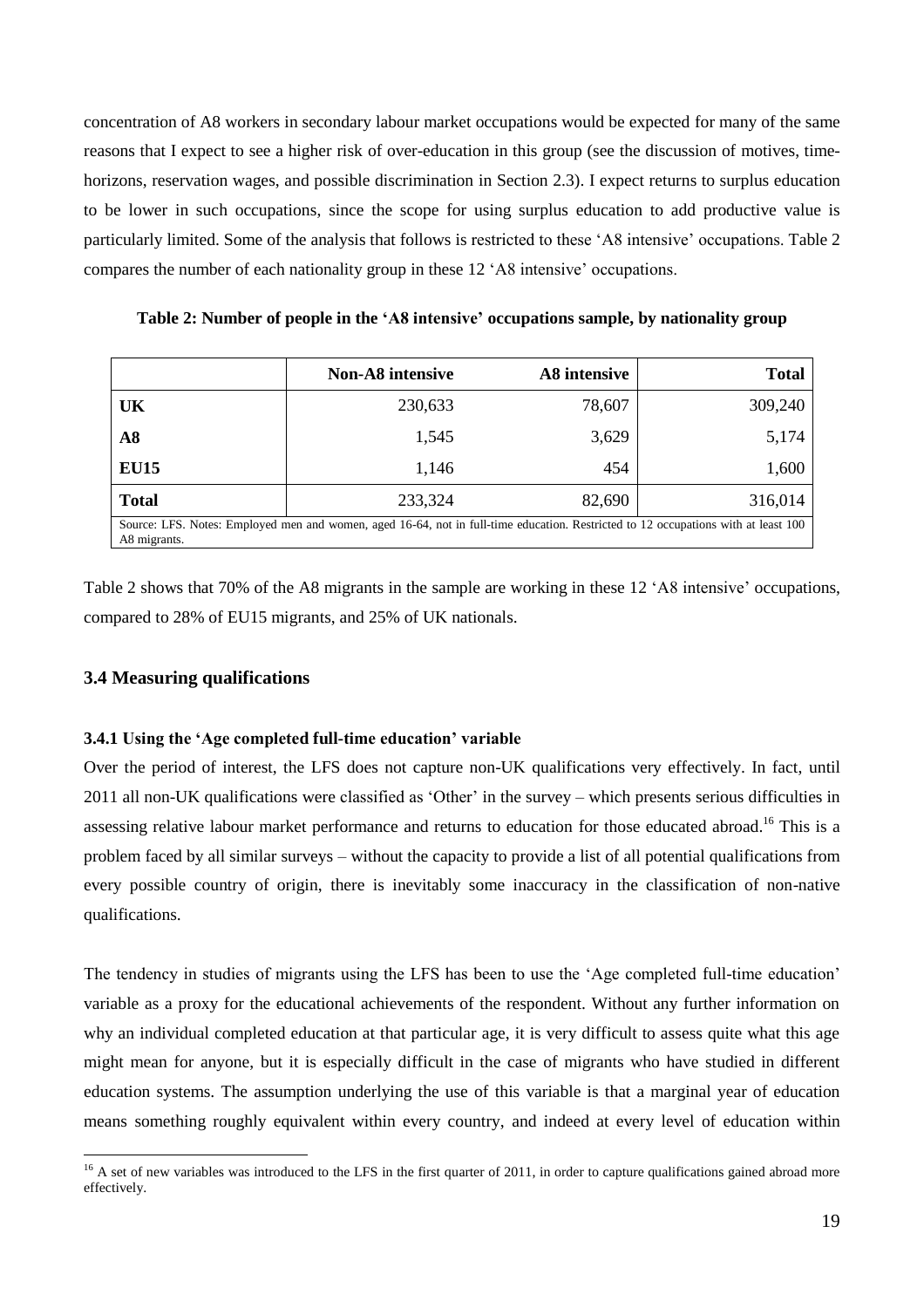every country. The measure is therefore supposed to allow the comparison of 'returns' to each year of education for natives and migrants, and for people educated to different levels. However, the diversity of national education systems, even within the European Union, means that that marginal year of education can mean quite different things in different countries. Even the statutory minimum school leaving age varies within the EU. For example, several studies using the 'age left full-time education' variable have noted particularly low returns to education for workers from Poland (e.g. Eade *et al*. 2007, 6; Drinkwater *et al.* 2009: 178). However, the current statutory minimum school leaving age in Poland (18) is two full years higher than that in most EU countries, and three years higher than in some. It is hard to see 'age left full-time education' as an effective measure of educational attainment in these circumstances.

### **3.4.2 Using ISCED levels**

 $\overline{a}$ 

I use a novel strategy to classify educational attainment more accurately for each country, using 'age completed full-time education' to assign respondents to a level in the International Standard Classification of Education (ISCED), a categorisation system that takes account of differences between national education systems (UNESCO, 2006). The different statutory school leaving ages are not as problematic here, as I have classified respondents according to what different school leaving ages should in principle mean in their country of origin. Of course, there is still room for misclassification of respondents' education level, particularly as the survey only records 'age left full-time education' in years, and the fact that some students may be held back to repeat years;<sup>17</sup> this method is by no means equivalent to having direct information on each individual's qualifications. However, this approach does at least exploit the 'age completed full-time education' information fully, by placing it in the context of the relevant education system.<sup>18</sup> Table 3 shows the results of this process.

<sup>&</sup>lt;sup>17</sup> 'Grade retention' causes measurement problems for the EU15 countries, where in some places (France, Germany, Spain, Portugal for example), 15% or more pupils repeat years at secondary level (EACEA, 2011). I discuss alternative specifications in Appendix F, allowing for large amounts of measurement error in assigned ISCED level for the EU15 group.

<sup>&</sup>lt;sup>18</sup> I use the tables in the PISA 2009 Technical Report (OECD, 2012a: 364) and the Primary school starting ages from the World Bank's World Development Indicators (World Bank, 2012) to calculate the usual age at which each ISCED level is attained in each country.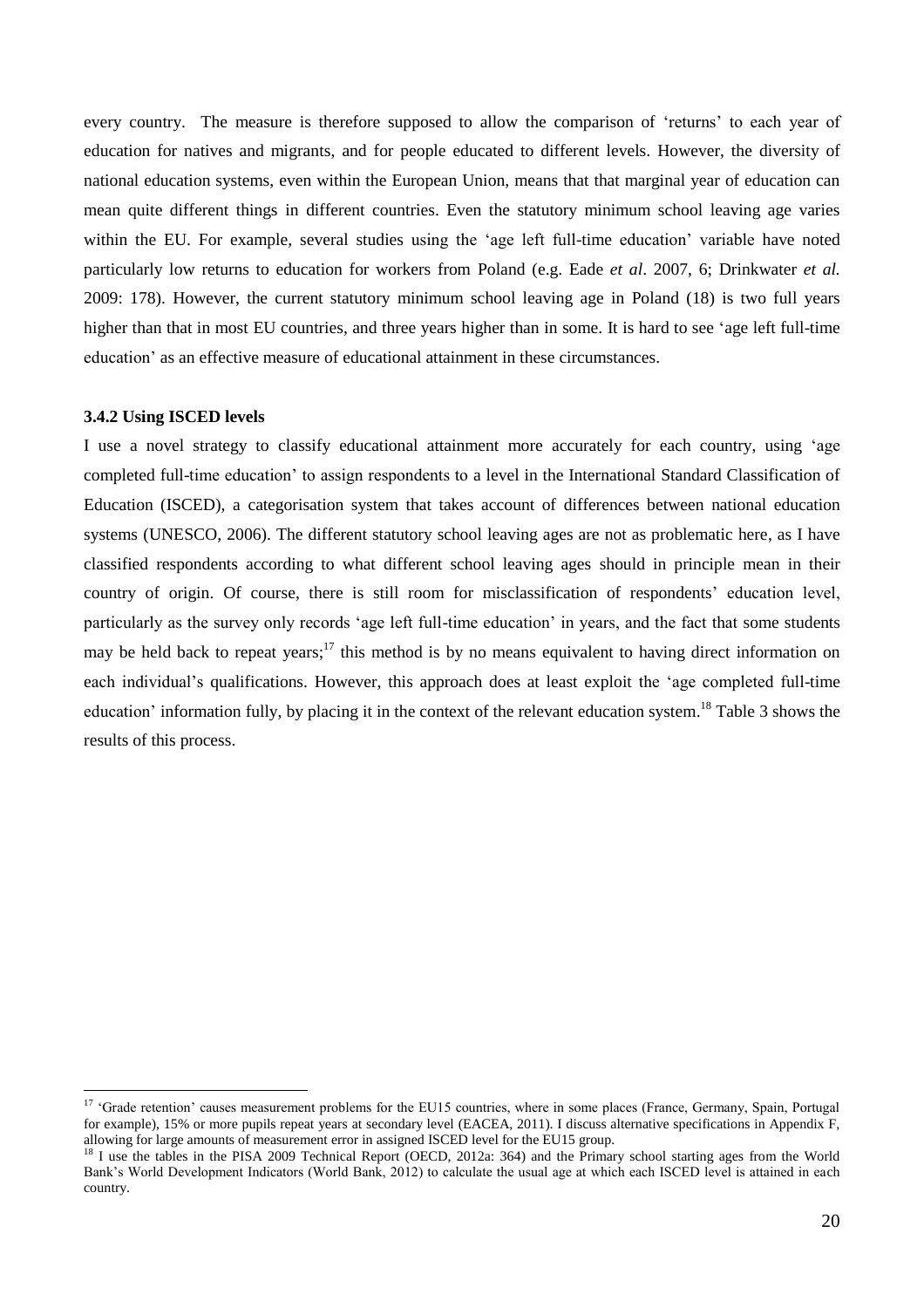|                                                                                                                   | <b>ISCED</b> levels              |                |                    |                      |                                         |                               |                      |              |
|-------------------------------------------------------------------------------------------------------------------|----------------------------------|----------------|--------------------|----------------------|-----------------------------------------|-------------------------------|----------------------|--------------|
| <b>Nationality</b>                                                                                                | <b>Never</b><br>had<br>education | <b>Primary</b> | Lower<br>secondary | (Upper)<br>secondary | Post-<br>secondary,<br>non-<br>tertiary | <b>Vocational</b><br>tertiary | Academic<br>tertiary | <b>Total</b> |
| <b>UK</b>                                                                                                         | $\Omega$                         | $\Omega$       |                    | 59                   | 13                                      | 6                             | 21                   | 100          |
| A8                                                                                                                | $\Omega$                         |                |                    | 34                   | 16                                      | 26                            | 21                   | 100          |
| <b>EU15</b>                                                                                                       | $\Omega$                         |                | 5                  | 24                   | $\overline{4}$                          | 16                            | 51                   | 100          |
| <b>Total</b>                                                                                                      | $\Omega$                         | $\Omega$       |                    | 58                   | 13                                      | 6                             | 22                   | 100          |
| $\mathcal{L}_{\text{Coulons}}$ LEC Motor Employed man and waman, and 16.64, not in full time advantion, n=216.014 |                                  |                |                    |                      |                                         |                               |                      |              |

| Table 3: ISCED level attained, based on age left full-time education, by nationality group (%) |  |  |  |
|------------------------------------------------------------------------------------------------|--|--|--|
|------------------------------------------------------------------------------------------------|--|--|--|

Source: LFS. Notes: Employed men and women, aged 16-64, not in full-time education. n=316,014.

Comparing these figures to the OECD's estimates for 'Educational attainment: Adult population' (OECD, 2012b) reveals that this method causes me to under-estimate the proportion of people in the UK who have completed tertiary education (the OECD tables suggest that 38% of people in the UK have completed some kind of tertiary education, compared to my estimate of 28%). However, I would expect the OECD figures to be higher, given that they are based on qualifications attained at any time in life, rather than those attained before leaving full-time education.<sup>19</sup> This method also causes me to over-estimate the proportion of people in the UK who have attained upper secondary-level education, which is equivalent to gaining five GCSEs at grade C or above (OECD, 2012b). This may be caused by the end of compulsory schooling in the UK occurring at the same age. The OECD do not publish separate tables for migrants in the UK. Clearly, this method of assigning ISCED levels on the basis of age-left full time education creates some measurement error, but my empirical strategy takes account of this, and is deliberately designed to produce conservative estimates of over-education (see Section 4.1, below).<sup>20</sup>

### **3.5 Occupation and 'required' education**

 $\overline{a}$ 

I classify the occupations of respondents using the 3-digit 'Standard Occupational Classification' (SOC) reported in the LFS. I classify the entire sample using the SOC 2000 definitions, and I use the modal ISCED level of UK nationals within each 3-digit occupation as the 'required' level of education. The modal definition has been used in other migrant over-education papers (Battu and Sloane, 2004: 543; Lindley and Lenton, 2006: 5), with the aim of establishing the standard level of education among workers in each occupation in the absence of migrant effects. This could be problematic if any 3-digit occupation were dominated by migrants, but UK workers make up the great majority of the workforce in every 3-digit occupation in the sample. Using

 $19$  See Jenkins (2013) for recent evidence on the prevalence of adult learning in the UK

<sup>&</sup>lt;sup>20</sup> A drawback of assigning ISCED levels based on 'age left full-time education' is that it is sometimes the same for different levels of qualification. I have taken a conservative approach and assigned the lower-level qualification in such cases (see Appendix C).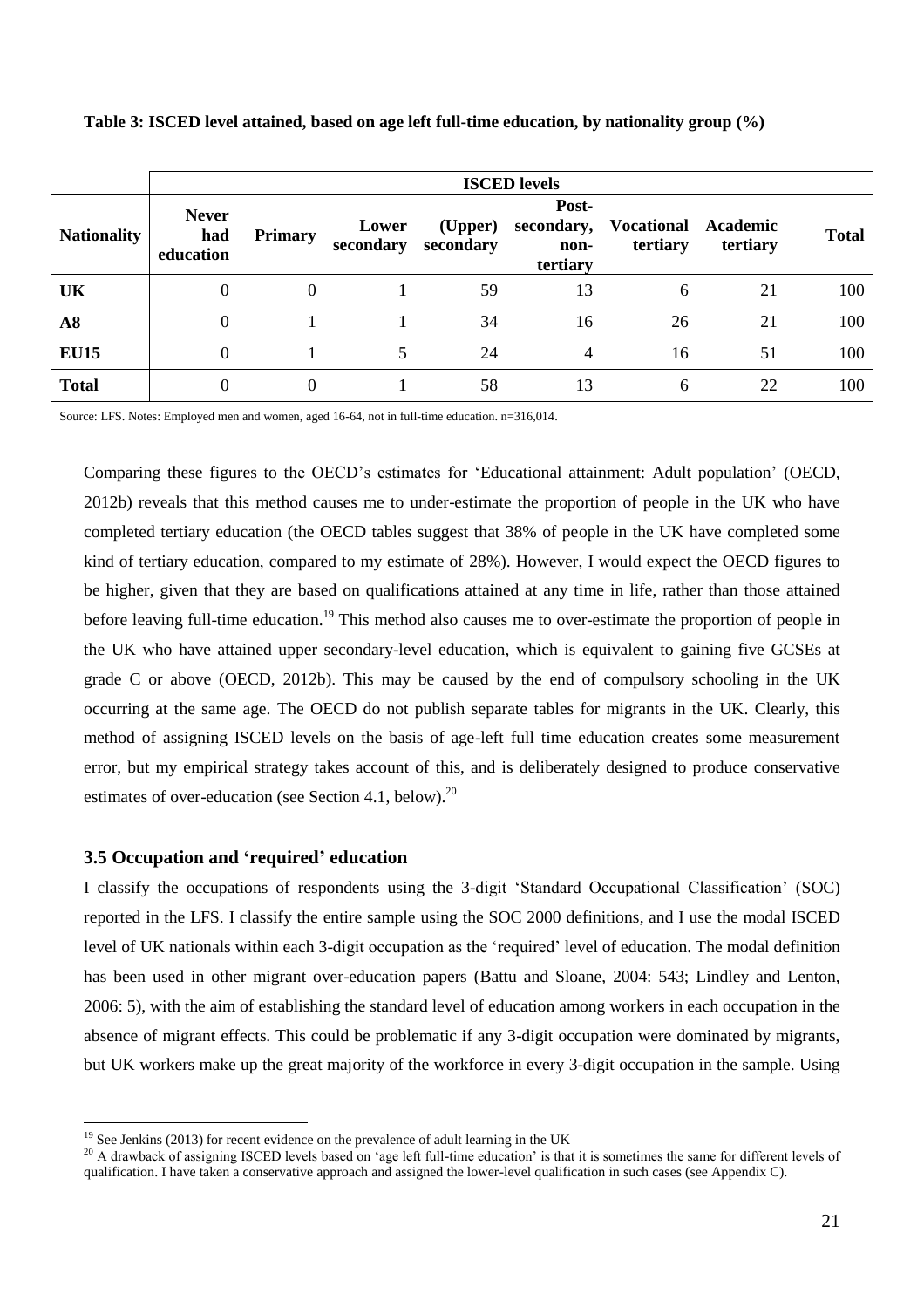this approach, the required level of education within every 3-digit occupation is either 'Upper-secondary' or 'Academic tertiary'.

It is possible for respondents to be 'under-educated' using the ISCED definition, but the number of people in the sample who would be classed as such is relatively small, and, for the purposes of this study, the 'undereducated' are considered 'matched'. The relative youth of the migrant groups of interest in this study means few would be classified as under-educated, as such workers tend to be older. For the UK 'under-educated', I assume that additional labour market experience is acting as a substitute for formal education (see Groot, 1999). In these circumstances, it is reasonable to assert that these 'under-educated' workers are 'matched', and the small numbers of such workers in the sample mean that this classification will not affect the results of the study substantively.

Using this method, it is not possible for someone in a 'graduate' occupation to be classed as over-educated. This will cause me to under-estimate the prevalence of over-education, particularly among the UK and EU15 groups. The A8 group will be largely unaffected by this, since so few in the sample work in these occupations. Table 4 shows the number of each nationality group in graduate and non-graduate occupations.

|                                                                                     | Non-graduate | <b>Graduate</b> | <b>Total</b> |  |
|-------------------------------------------------------------------------------------|--------------|-----------------|--------------|--|
| UK                                                                                  | 250,321      | 58,919          | 309,240      |  |
| A8                                                                                  | 5,018        | 156             | 5,174        |  |
| <b>EU15</b>                                                                         | 1,154        | 446             | 1,600        |  |
| <b>Total</b>                                                                        | 256,493      | 59,521          | 316,014      |  |
| Source: LFS. Notes: Employed men and women, aged 16-64, not in full-time education. |              |                 |              |  |

**Table 4: Number of people in graduate occupations, by nationality group**

Thus, only 156 (3%) people in the A8 migrants in the sample work in graduate occupations, while 446 (27%) of the EU15 migrants do so, and 58,919 (19%) of the UK nationals. When estimating the wage associations of over-education, I will use only non-graduate occupations, in order to prevent higher average wages among the 'matched' workers in graduate occupations from swamping the wage associations of over-education in the non-graduate occupations. Since wage information is only available for a subset of these workers in nongraduate occupations, the sample size will be further reduced in this part of the analysis.

### **3.6 Sample definitions**

For ease of reference, Table 5 labels the different samples used in the remainder of this study as Samples 'A', 'B', 'C', 'D', and 'E'. Sample B is a sub-set of Sample A, while Samples D and E are the constituent parts of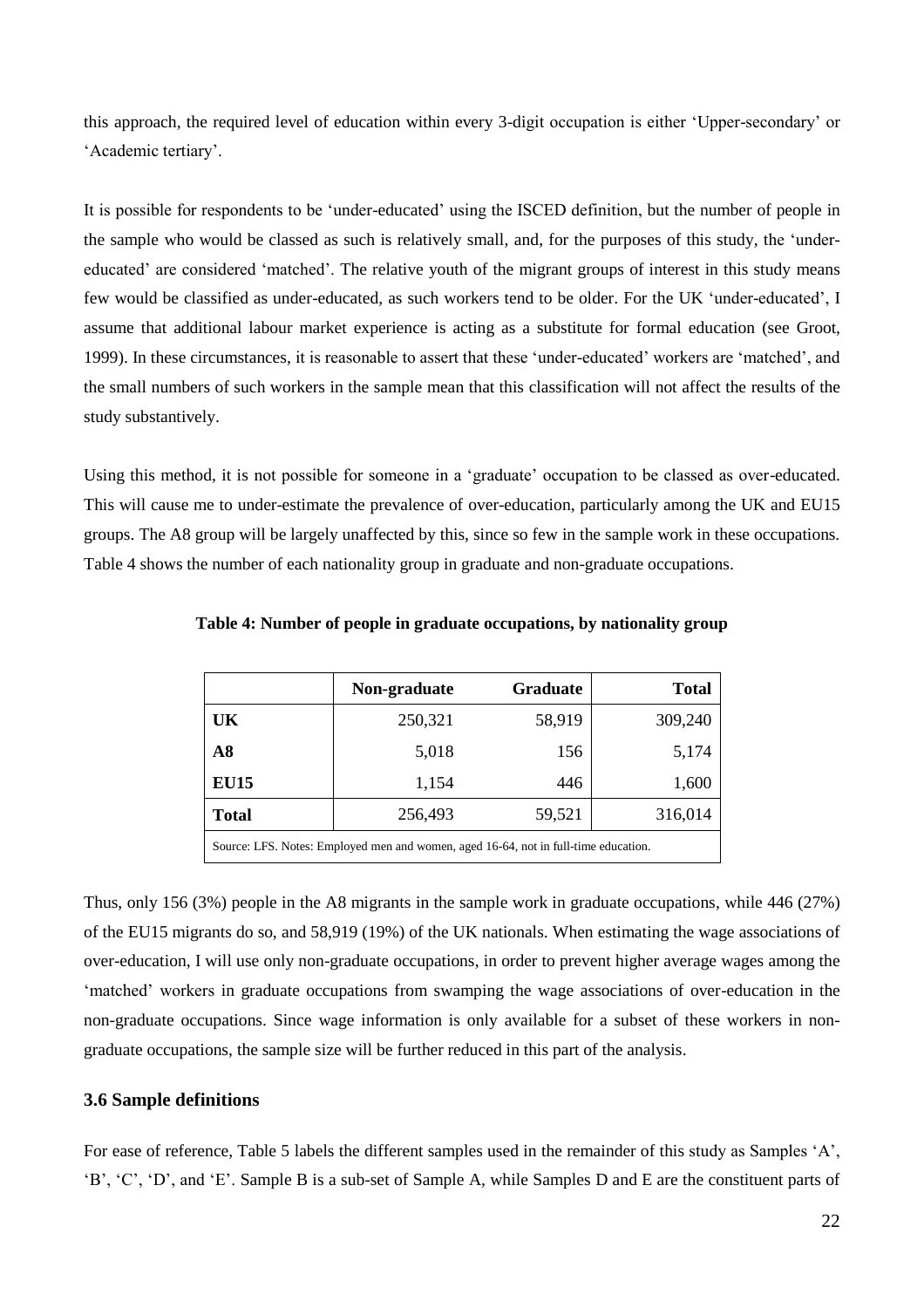Sample C. The numbers in the latter three samples are smaller than those with wage information seen in Table 1, as in this case only those in non-graduate occupations are considered.

| <b>Sample</b> | <b>Description</b>                                                   | n       |
|---------------|----------------------------------------------------------------------|---------|
| A             | All occupations                                                      | 316,014 |
| В             | A8 intensive occupations                                             | 82,690  |
| C             | Non-graduate occupations, with wage information                      | 157,194 |
| D             | Non-A8 intensive, non-graduate occupations, with<br>wage information | 107,818 |
| E             | A8 intensive, non-graduate occupations, with wage<br>information     | 49.376  |

### **Table 5: Sample definitions**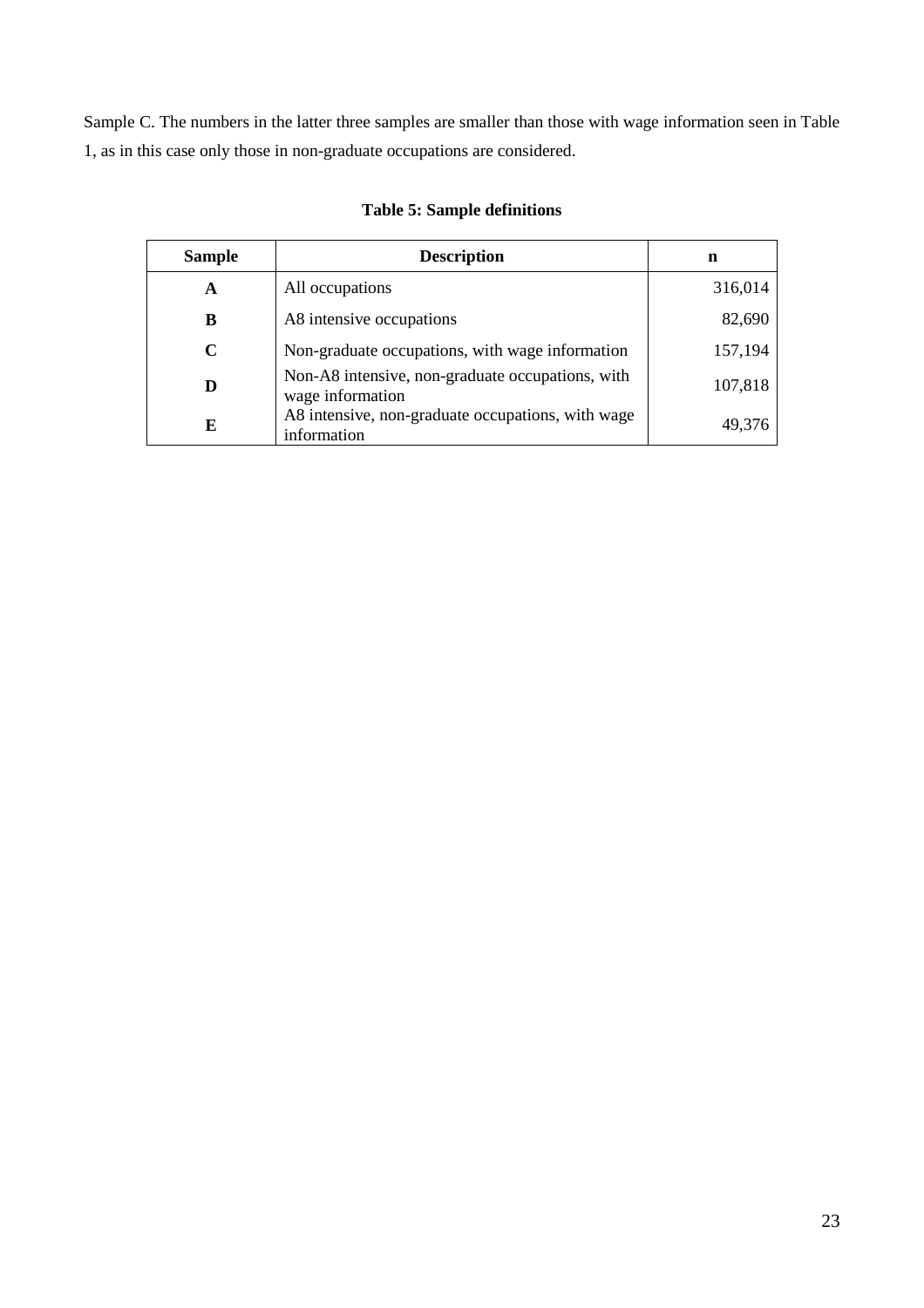## **4. Is there any evidence of over-education?**

### **4.1 The prevalence of over-education**

Using the definition of 'required' education outlined above, it is possible to compare the prevalence of overeducation among the respondents of different nationalities. Figure 2 shows the proportion of each nationality group that is 'Matched' and 'Over-educated', across all occupations, and in the A8 intensive occupations.





Source: LFS. Notes: Each proportion is a mean value, and bars represent standard error of mean. Men and women, aged 16-64, not in full-time education. Samples A & B in Table 5.  $n= 316,014$  (all occupations),  $n= 82,690$  (A8 intensive occupations).

There is a higher prevalence of over-education among migrants than among natives, with 61% of A8 migrants and 46% of recent EU15 migrants over-educated, compared to 26% of UK nationals. The proportion of UK nationals who are over-educated is lower in the 'A8 intensive' occupations, at 18%. However, restricting the sample to these occupations does not substantially change the prevalence of over-education among either of the migrant groups.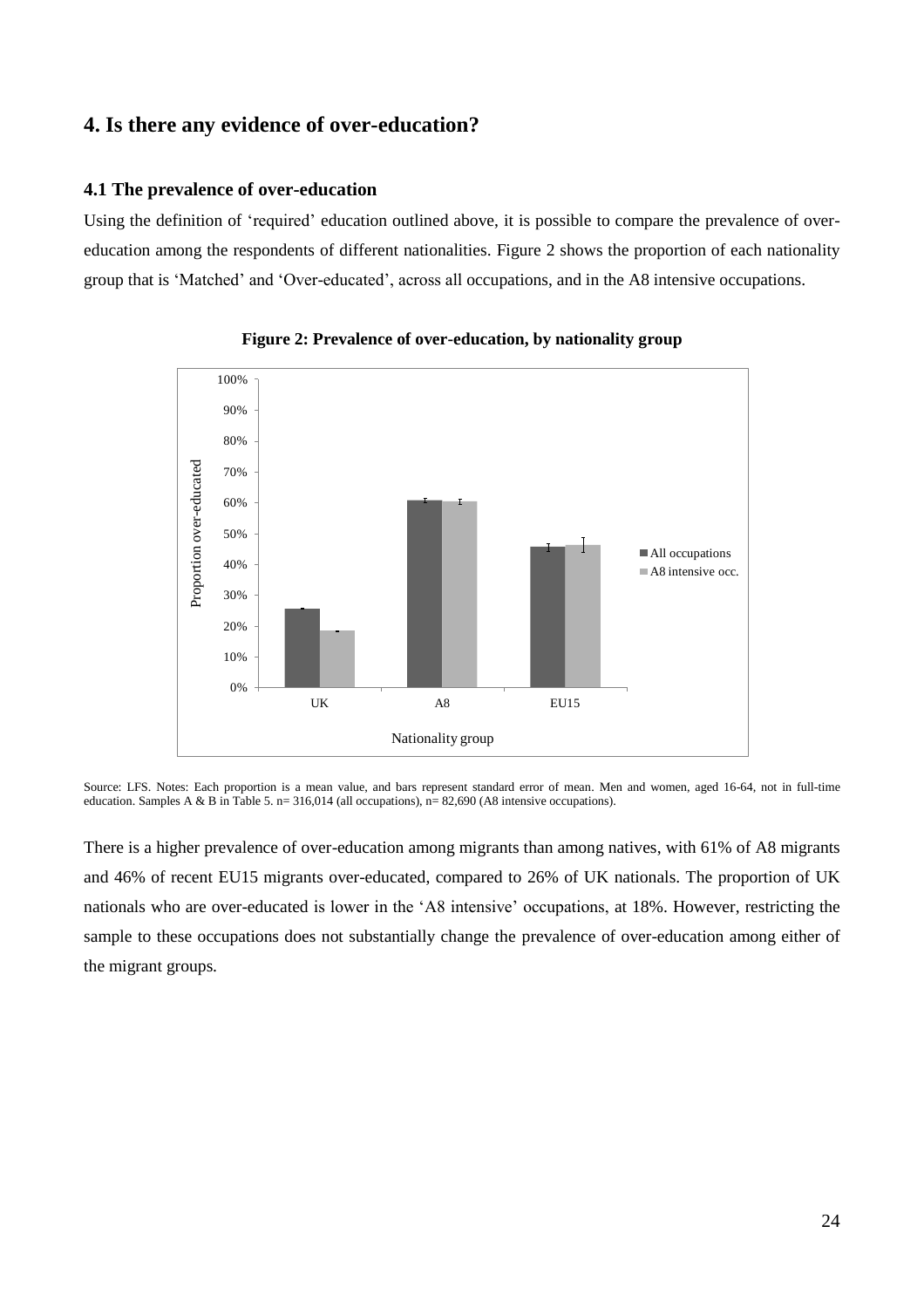#### **4.2 Can over-education be explained by other observed characteristics?**

Differences in the prevalence of over-education between different groups of migrants may be associated with differences in their demographic, human capital, or occupational characteristics. For example, if, in general, younger people face a higher risk of over-education, then a migrant group with a younger age profile will also face a higher risk of over-education, independent of any migrant effects. Alternatively, if part-time workers face a higher risk of over-education, then a migrant group with a higher proportion of part-time workers will also face a higher risk of over-education. I can assess the importance of such factors in explaining the prevalence of over-education in each migrant group by using a probability model, which quantifies the likelihood of respondents being classed as over-educated, conditional on their observed characteristics. However, if I am correct in thinking that the different levels of over-education in A8 and EU15 migrants are driven by unobserved differences between the groups, as well as by possible labour market discrimination, then such a model will not explain all of the difference in the risk of over-education.

Given that I have classified all workers as 'matched' or 'over-educated', which are mutually exclusive categories, I use a probit model here. The model estimates the relative probability of being 'over -educated'  $(\beta_1)$  compared to being 'matched'  $(\beta_0)$ . Using the set of parameter estimates,  $\beta_1$ , the relative probability of any individual being over-educated can be calculated, conditional on a vector of observed characteristics, including their nationality group. A positive estimate indicates a higher risk of over-education relative to the reference category, and a negative estimate indicates a lower relative risk of over-education.

I include controls for demographic characteristics, with a gender dummy and a set of four age dummies, for location of workplace, with dummy variables representing the South-east and the 'Regions' (those areas outside London and the South-east), and for job characteristics, with dummy variables for part-time employment, for having 'supervisory responsibilities', and for being in an 'A8 intensive' occupation. For the purposes of comparison with the results, and in order to get a sense of the average characteristics of each nationality group in the sample, Table 6 shows the proportion in each nationality group to which each of these control variables applies, given as percentages.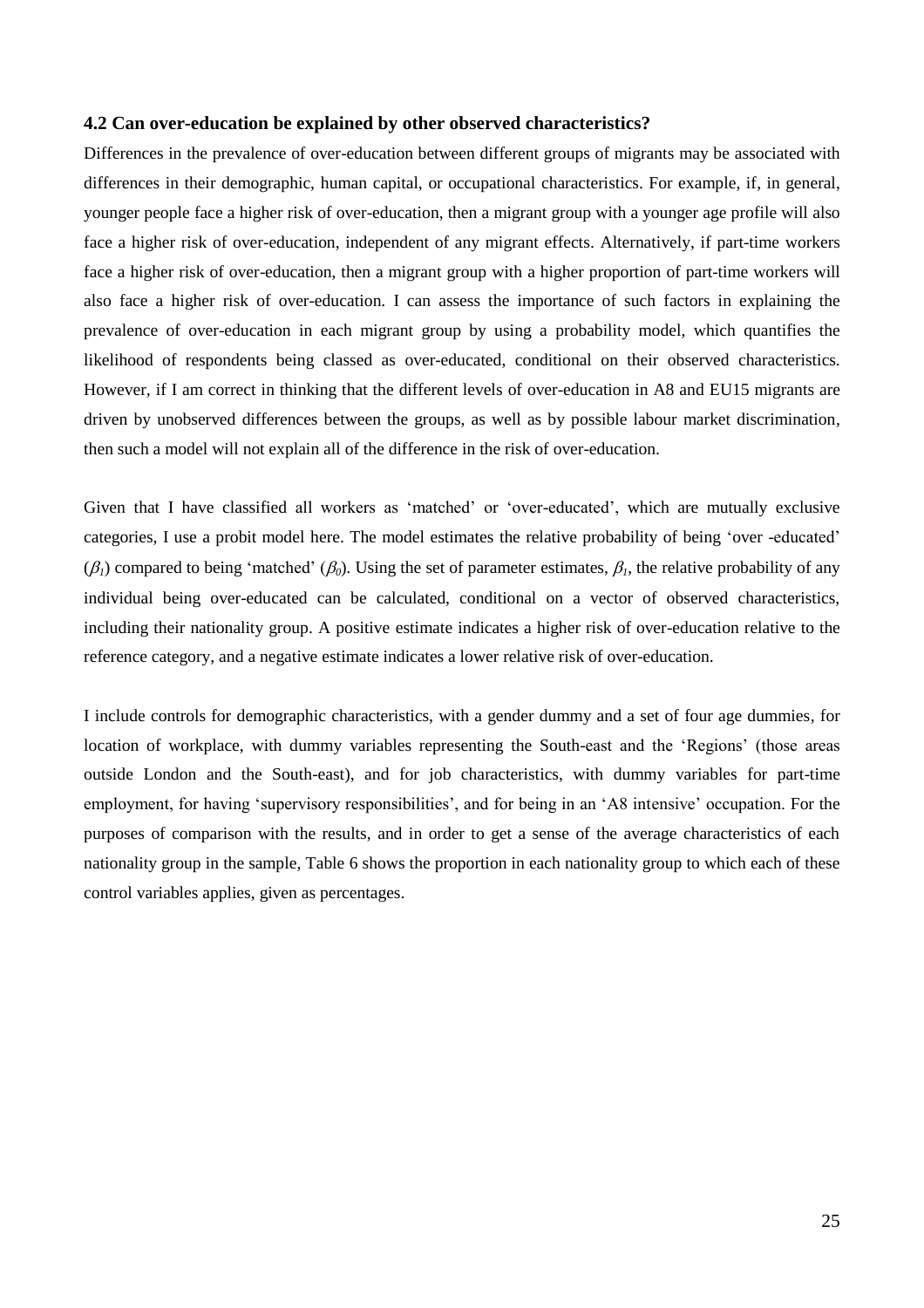|                        |                                                                                                                      | <b>Nationality group</b> |             |              |
|------------------------|----------------------------------------------------------------------------------------------------------------------|--------------------------|-------------|--------------|
| <b>Characteristics</b> | UK                                                                                                                   | $\mathbf{A8}$            | <b>EU15</b> | <b>Total</b> |
| <b>Gender</b>          |                                                                                                                      |                          |             |              |
| Female                 | 48                                                                                                                   | 43                       | 46          | 48           |
| Age                    |                                                                                                                      |                          |             |              |
| $16-25$                | 13                                                                                                                   | 33                       | 23          | 14           |
| $26 - 30$              | 10                                                                                                                   | 33                       | 28          | 11           |
| $31 - 35$              | 11                                                                                                                   | 16                       | 20          | 11           |
| 36-45                  | 25                                                                                                                   | 11                       | 19          | 24           |
| 46-64                  | 41                                                                                                                   | 8                        | 11          | 40           |
| <b>Place of work</b>   |                                                                                                                      |                          |             |              |
| London                 | 11                                                                                                                   | 14                       | 38          | 11           |
| South-east             | 13                                                                                                                   | 11                       | 16          | 13           |
| Regions                | 76                                                                                                                   | 75                       | 46          | 76           |
| Job                    |                                                                                                                      |                          |             |              |
| Part-time              | 23                                                                                                                   | 11                       | 18          | 22           |
| Supervisor             | 33                                                                                                                   | 10                       | 26          | 32           |
| A8 intensive occ.      | 25                                                                                                                   | 70                       | 28          | 26           |
|                        | Source: LFS. Notes: Employed men and women, aged 16-64, not in full-time education. Sample A in Table 5. n= 316,014. |                          |             |              |

#### **Table 6: Distribution of control variables, by nationality group (%)**

Women tend to face a higher risk of over-education than men. It has been suggested that this is because, in a male/female relationship, the higher earnings potential of men gives them greater power in the decision of where to locate (Frank, 1978; Battu, Seaman and Sloane, 1998). This constrains the job-search of women in relationships, and increases the probability that a woman will have to accept a job for which she is overeducated. Discrimination against women may also be a factor (Chevalier, 2003: 517). Table 6 shows that around 43% and 46% of the A8 and recent EU15 migrant groups in the sample is female, while closer to 48% of the UK nationals group is female. This is in line with the evidence from the WRS, cited in Drinkwater *et al*. (2009: 167), which also suggests that around 43% of A8 workers are female. Taking account of gender should therefore increase the relative risk of over-education among both migrant groups.

Younger workers tend to face a higher risk of over-education than older workers because they have had less time to acquire information about the labour market, and may also require more labour market experience to fill any gaps in their skills (Chevalier, 2003: 517). Table 6 shows that 66% percent of A8 migrants in the sample are 30 or younger, compared to 51% of recent EU15 migrants, and 23% of UK nationals. This is in line with the evidence from the WRS, cited in Drinkwater *et al*. (2009: 167). Taking account of age should therefore reduce the relative risk of over-education in both migrant groups, and particularly for A8 migrants.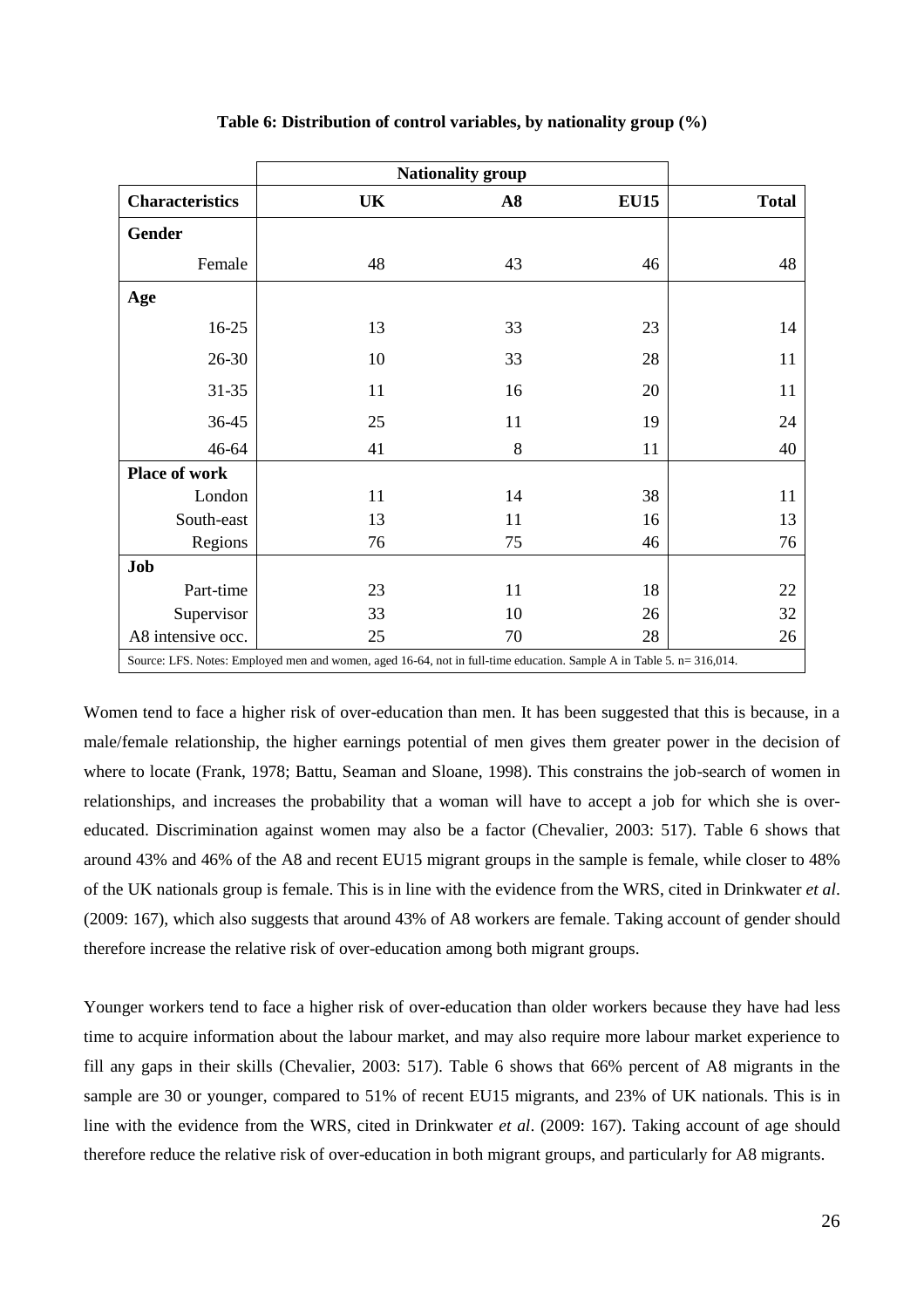The theory and evidence on the link between living in an urban area and the risk of over-education is ambiguous (for contrasting empirical results, see Chiswick and Miller, 2009, and Poot and Stillman, 2010), and in this case I argue that the important geographical distinction is between those working in London and the surrounding area, and those working outside it, rather than a general rural/urban divide. Table 6 shows that the employment of recent EU15 migrants is very concentrated around London, with 54% working in either the London or the South East. In contrast, only 25% of A8 migrants work in the same area, a similar proportion to UK natives. I suspect that working in London and the surrounding areas provides strong hedonic benefits for some people, and that these people may accept employment below their level of education in order to capture such benefits. This effect may be particularly strong for migrants, who can potentially benefit from stronger migrant networks and cultural opportunities in the city. Given the high proportion of recent EU15 migrants living in London and the South East, accounting for this geographic distribution is likely to reduce the relative risk of over-education for the recent EU15 migrant group. As A8 migrants are more dispersed, accounting for those working in and around London is not likely to affect their relative risk of over-education substantially.

Part-time employment is generally associated with a higher prevalence of over-education, since part-time work is not possible in all jobs, and those seeking it will therefore have limited opportunities compared to those seeking full-time work. Having supervisory responsibilities may also be associated with a higher prevalence of over-education, if those with more education within a given occupation are more likely to be given such responsibilities. However, including 'part-time employment' and 'supervisory responsibilities' variables in my model potentially introduces some endogeneity problems, since the decision to take part-time work, or the acceptance of supervisory responsibilities may itself reflect the same underlying factors which produce a higher risk of over-education. However, given that different migrant groups can have very different employment profiles, ignoring these factors would introduce a risk of attributing over-education independently associated with these employment characteristics to migrant-specific effects. I will show results of the model without these variables, so that their impact on the estimates of interest is clear.

As noted above, 70% of A8 migrants in the sample work in one of 12 occupations, and Figure 2 showed that the UK workers in these occupations are less likely to be over-educated. Accounting for those working in these occupations is therefore likely to reduce the relative risk of over-education among recent EU15 migrants, but not among A8 migrants, the majority of whom work in these occupations anyway. As this is potentially the most endogenous of the control variables, I will introduce it to the model last.

Table 7 shows the results of the probit model. The control variables are gradually introduced over the columns from left to right, so that the impact of each control on the coefficients of interest is clear. The first column shows the estimates for only the nationality groups, without any control variables, the second column shows the estimates after introducing the gender dummy and the four age dummies, the third column shows the estimates after adding the location dummies to the equation, the fourth column shows the estimates after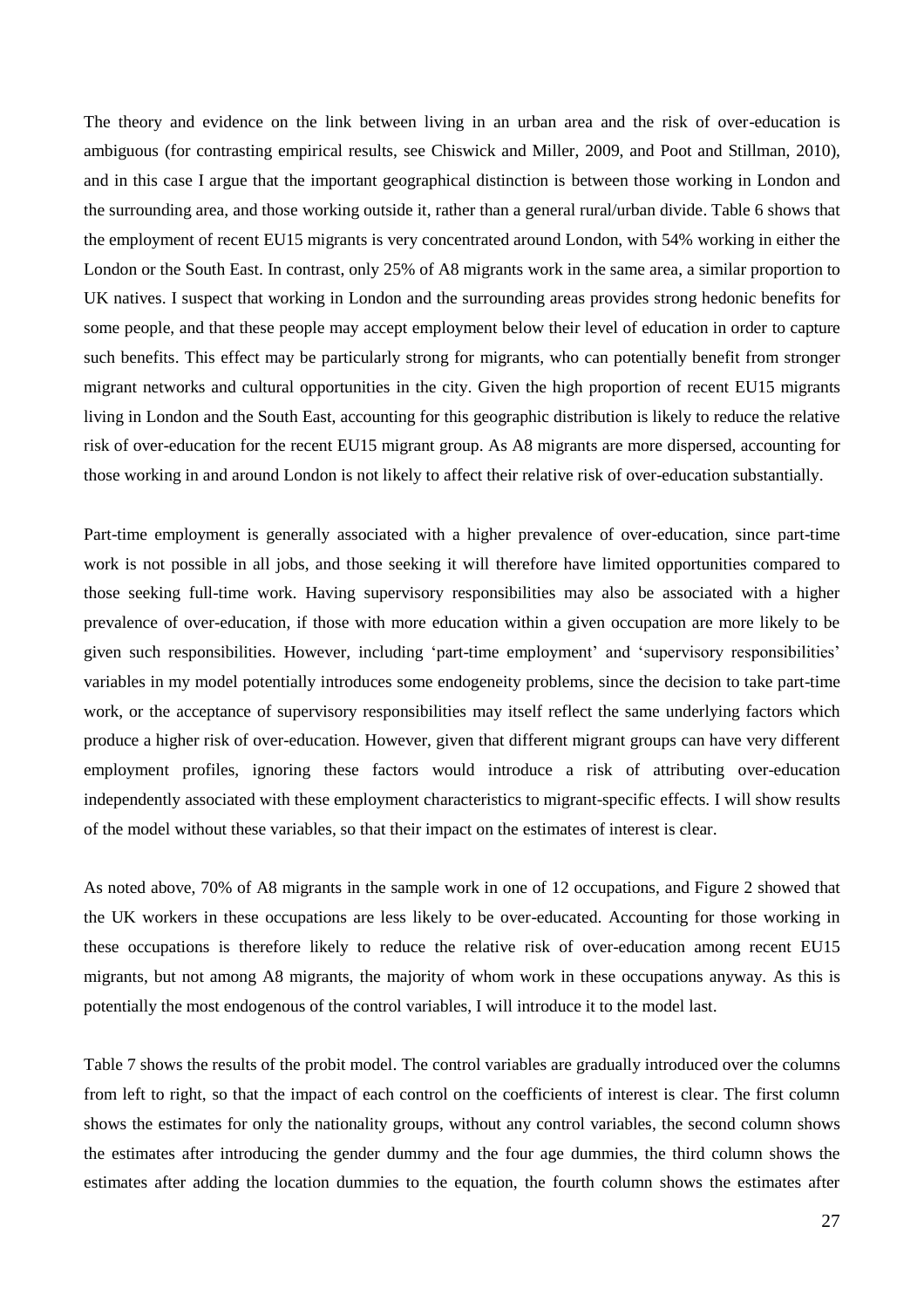adding the controls relating to part-time work and supervisory responsibilities, and the final column shows the estimates after introducing the control for working in an 'A8 intensive' occupation.

The logic behind introducing the control variables in the order is to account for the demographic differences between the groups first, before accounting for the different geographical distribution of the groups, and finally factors associated with the different occupational distribution of the groups. The 'reference person' is a UK national, male, age 16-25, living in London, working full-time, in a non-supervisory role, and in a non- 'A8 intensive' occupation.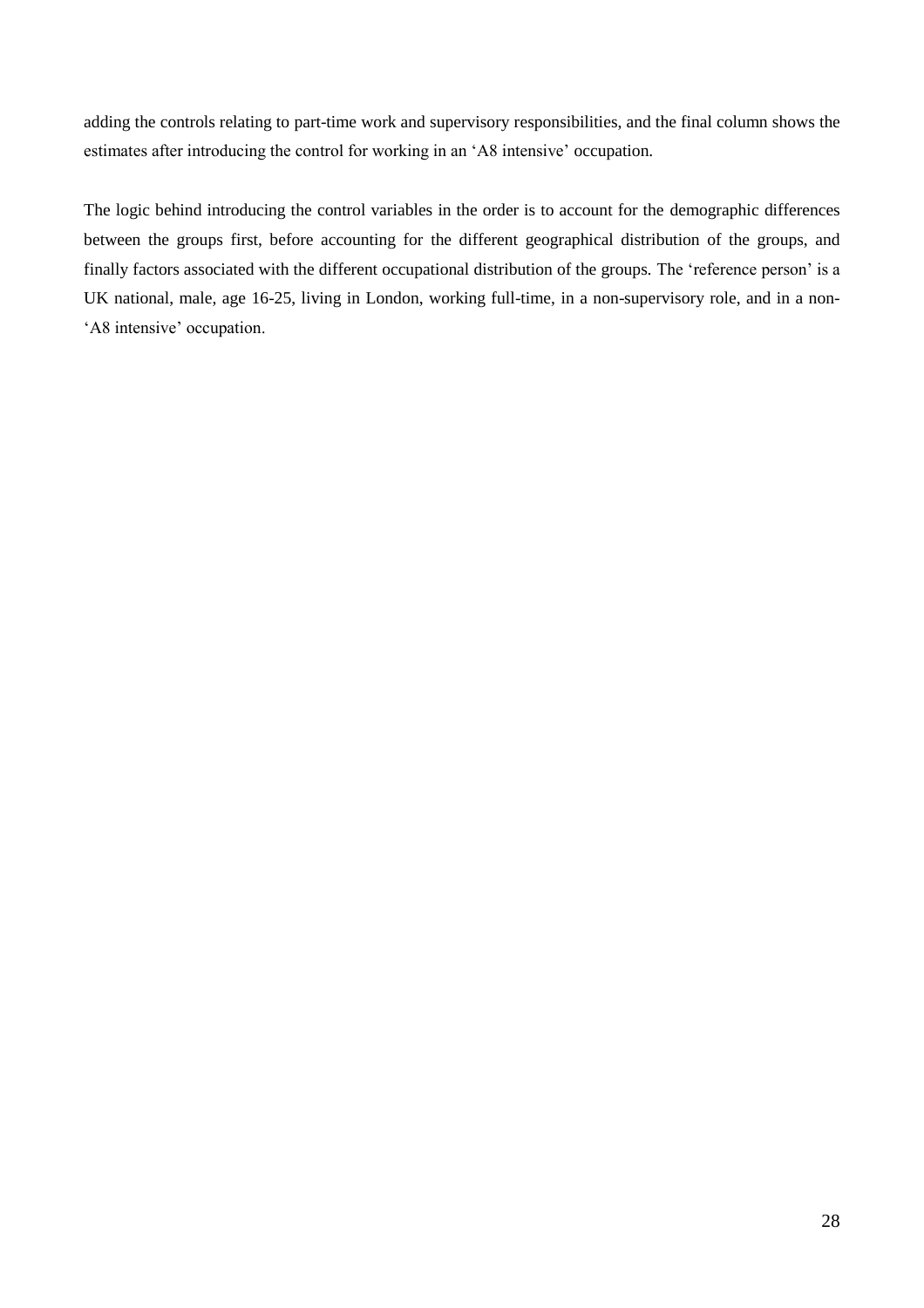|                                                                                                                                      | <b>Additional control variables</b> |             |                  |          |              |  |  |
|--------------------------------------------------------------------------------------------------------------------------------------|-------------------------------------|-------------|------------------|----------|--------------|--|--|
| <b>Characteristics</b>                                                                                                               | No controls                         | Age/gender  | Location         | Job type | A8 int. occ. |  |  |
| <b>Nationality</b>                                                                                                                   |                                     |             |                  |          |              |  |  |
| (Comp: UK)                                                                                                                           |                                     |             |                  |          |              |  |  |
| A8                                                                                                                                   | 93                                  | 70          | 70               | 73       | 87           |  |  |
|                                                                                                                                      | (2)                                 | (2)         | (2)              | (2)      | (2)          |  |  |
| <b>EU15</b>                                                                                                                          | 55                                  | 37          | 29               | 30       | 32           |  |  |
|                                                                                                                                      | (3)                                 | (3)         | (3)              | (3)      | (3)          |  |  |
| <b>Gender</b>                                                                                                                        |                                     |             |                  |          |              |  |  |
| Female                                                                                                                               |                                     | 12          | 12               | 12       | 10           |  |  |
|                                                                                                                                      |                                     | (0)         | (0)              | (1)      | (1)          |  |  |
| Age                                                                                                                                  |                                     |             |                  |          |              |  |  |
| (Comp: 16-25)                                                                                                                        |                                     |             |                  |          |              |  |  |
| 26-30                                                                                                                                |                                     | $\mathbf 1$ | $\boldsymbol{0}$ | $-2$     | $-5$         |  |  |
|                                                                                                                                      |                                     | (1)         | (1)              | (1)      | (1)          |  |  |
| $31 - 35$                                                                                                                            |                                     | $-18$       | $-19$            | $-22$    | $-26$        |  |  |
|                                                                                                                                      |                                     | (1)         | (1)              | (1)      | (1)          |  |  |
| 36-45                                                                                                                                |                                     | $-42$       | $-43$            | $-46$    | $-49$        |  |  |
|                                                                                                                                      |                                     | (1)         | (1)              | (1)      | (1)          |  |  |
| 46-64                                                                                                                                |                                     | $-63$       | $-64$            | $-66$    | $-69$        |  |  |
|                                                                                                                                      |                                     | (1)         | (1)              | (1)      | (1)          |  |  |
| Place of work                                                                                                                        |                                     |             |                  |          |              |  |  |
| (Comp: London)                                                                                                                       |                                     |             |                  |          |              |  |  |
| South-east                                                                                                                           |                                     |             | $-17$            | $-16$    | $-15$        |  |  |
|                                                                                                                                      |                                     |             | (1)              | (1)      | (1)          |  |  |
| Regions                                                                                                                              |                                     |             | $-30$            | $-29$    | $-26$        |  |  |
|                                                                                                                                      |                                     |             | (1)              | (1)      | (1)          |  |  |
| Job                                                                                                                                  |                                     |             |                  |          |              |  |  |
| Part-time                                                                                                                            |                                     |             |                  | 3        | 7            |  |  |
|                                                                                                                                      |                                     |             |                  | (1)      | (1)          |  |  |
| Supervisor                                                                                                                           |                                     |             |                  | 14       | 10           |  |  |
|                                                                                                                                      |                                     |             |                  | (1)      | (1)          |  |  |
| A8 intensive occ.                                                                                                                    |                                     |             |                  |          | $-31$        |  |  |
|                                                                                                                                      |                                     |             |                  |          | (1)          |  |  |
| <b>Constant term</b>                                                                                                                 | $-65$                               | $-35$       | $-11$            | $-14$    | $-5$         |  |  |
|                                                                                                                                      | (0)                                 | (1)         | (1)              | (1)      | (1)          |  |  |
| $\mathbf n$                                                                                                                          | 316,014                             | 316,014     | 315,689          | 315,689  | 315,689      |  |  |
| Source: LFS. Notes: Standard errors in parentheses. Parameter estimates and SEs are multiplied by one hundred and rounded to nearest |                                     |             |                  |          |              |  |  |

# **Table 7: Probit model of over-education, with increasing control variables**

Source: LFS. Notes: Standard errors in parentheses. Parameter estimates and SEs are multiplied by one hundred and rounded to nearest integer. Employed men and women, aged 16-64, not in full-time education. Sample A in Table 5.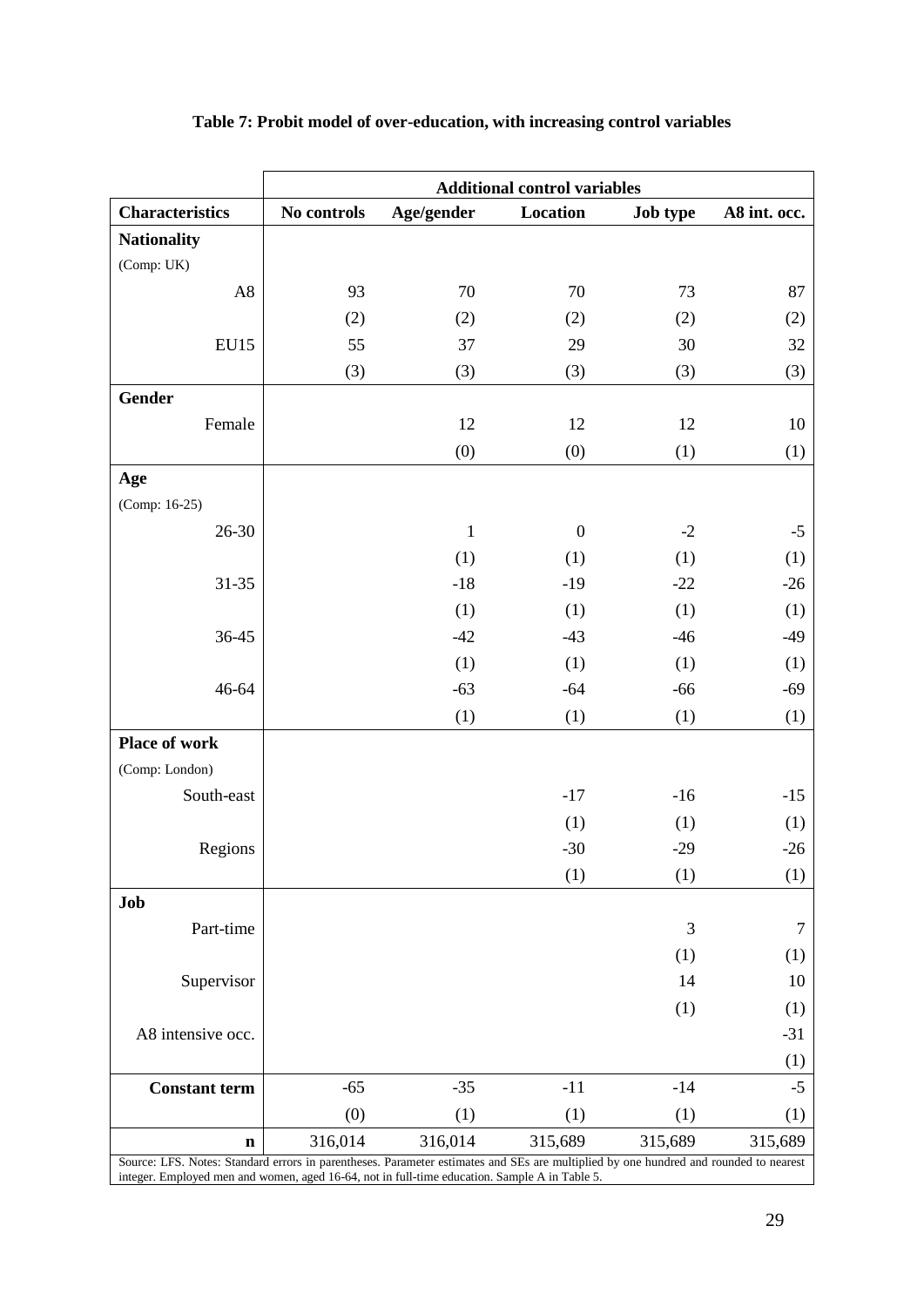The estimate on the A8 variable starts out much higher than that on the EU15 variable on the left-hand side of the table, reflecting the higher prevalence of over-education in this group seen in Figure 2. The estimates for the A8 and EU15 variables fall substantially in the second column, after taking account of age and gender. As anticipated, the sign and magnitude of the estimates associated with the age dummies suggest that the risk of over-education reduces with age. Taking account of age therefore explains a part of the over-education seen in both of these migrant groups, which are both youthful relative to the UK comparison group. The higher proportion of A8 nationals in the youngest age categories is reflected in a greater fall in the A8 estimate. The sign of the estimate on the gender dummy is positive, suggesting a higher risk of over-education among women, which is also consistent with my expectations.

The A8 estimate is stable in column 3, after accounting for those that work in London and the South-east, but the EU15 estimate falls again. The sign and magnitude of the estimates associated with the location dummies suggest that, as anticipated, working outside London and the South-east reduces the relative risk of over-education, and that this risk is particularly high in London. As discussed above, a much larger proportion of the EU15 group live in this area, and hence the reduction in the relative risk of over-education in this group after introducing these controls.

Job characteristics are accounted for in column 4, but both nationality estimates are stable. The sign and magnitude of the estimates associated with the occupational dummies suggest that those with 'supervisory' positions are more likely to be over-educated, but part-time work has only a small positive effect. As the 'A8 intensive' occupation dummy is introduced in column 5, the EU15 estimate is stable, but the A8 estimate rises to a level similar to that which it was before introducing controls. This reflects the fact that UK nationals in these occupations face a lower risk of over-education, as is clear from the sign and magnitude of the estimate associated with the A8 intensive dummy. A8 migrants are concentrated in these occupations and yet still face a much higher risk of over-education.

Overall, it appears that much of the risk of over-education among EU15 nationals is associated with their relatively young age profile and the concentration of their employment in London and the South East, but that they still face a relatively high risk of over-education compared to UK nationals. Some of the risk of over-education among A8 nationals is explained by their particularly young age profile, but this group still faces a much higher risk than recent EU15 migrants or UK nationals.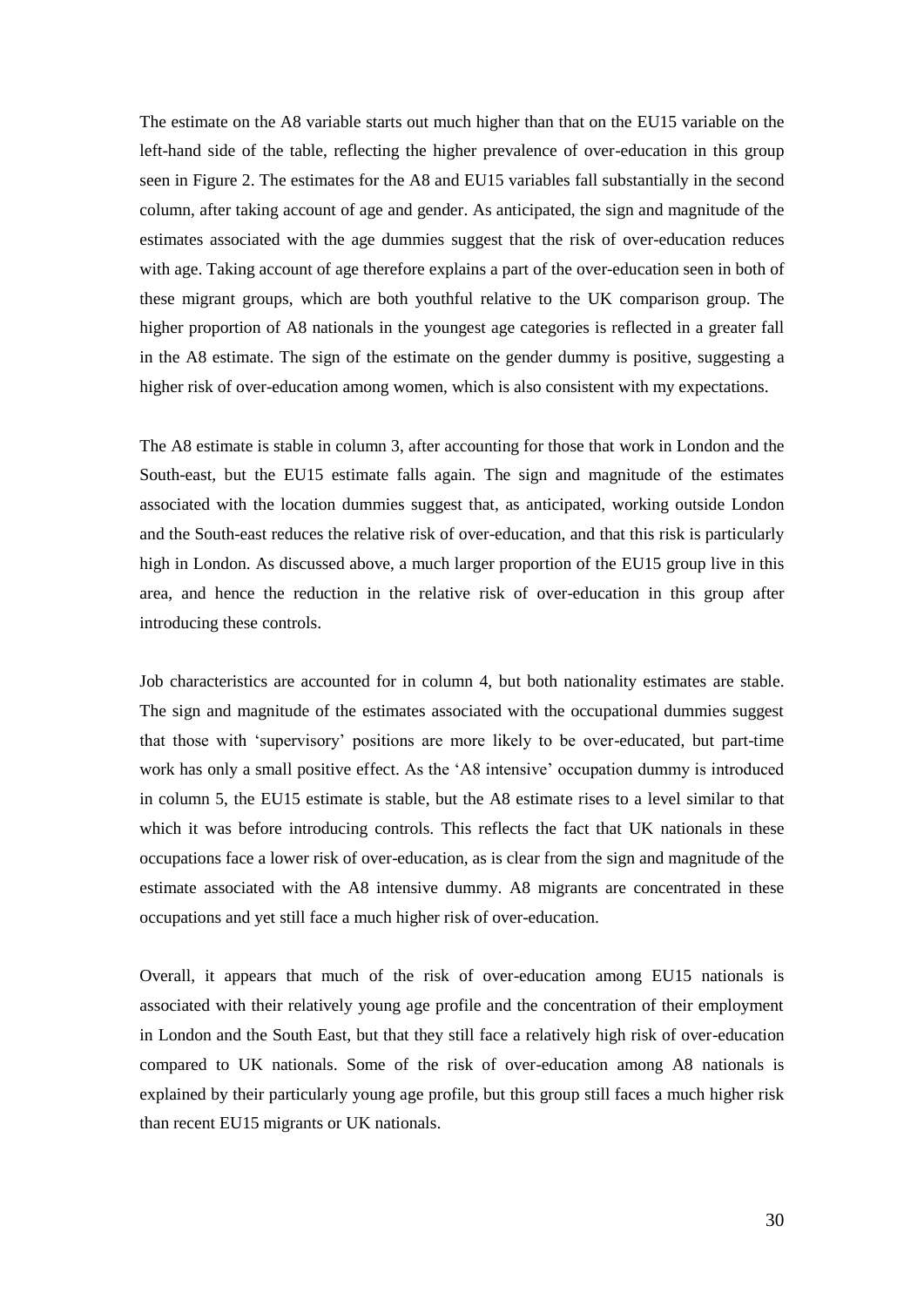In order to allow a more intuitive interpretation of the magnitude of the effects reported in Table 7, Table 8 shows the impact of a change in each of the variables on the probability of being over-educated in a non-graduate occupation, with all the other variables held at their mean values.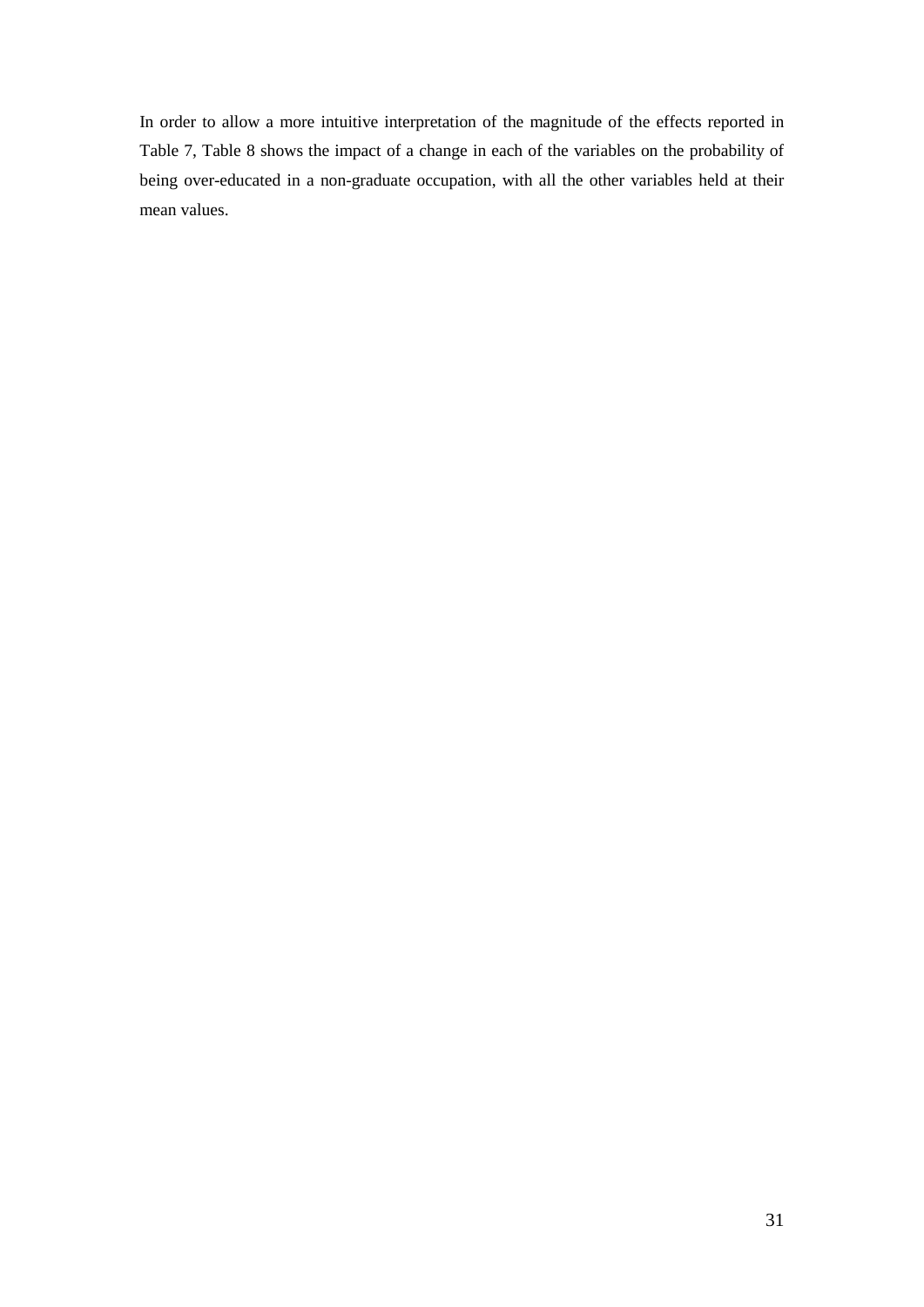| Table 8: Impact of each characteristic on probability of over-education, at mean values, |
|------------------------------------------------------------------------------------------|
| all controls included                                                                    |

| <b>Characteristics</b>                                                                                                                                                                                                                                                                                   |                |
|----------------------------------------------------------------------------------------------------------------------------------------------------------------------------------------------------------------------------------------------------------------------------------------------------------|----------------|
| <b>Nationality</b>                                                                                                                                                                                                                                                                                       |                |
| (Comp: UK)                                                                                                                                                                                                                                                                                               |                |
| A <sub>8</sub>                                                                                                                                                                                                                                                                                           | 28             |
|                                                                                                                                                                                                                                                                                                          | (1)            |
| <b>EU15</b>                                                                                                                                                                                                                                                                                              | 10             |
|                                                                                                                                                                                                                                                                                                          | (1)            |
| Gender                                                                                                                                                                                                                                                                                                   |                |
| Female                                                                                                                                                                                                                                                                                                   | 3              |
|                                                                                                                                                                                                                                                                                                          |                |
|                                                                                                                                                                                                                                                                                                          | (0)            |
| Age                                                                                                                                                                                                                                                                                                      |                |
| (Comp: 16-25)                                                                                                                                                                                                                                                                                            |                |
| 26-30                                                                                                                                                                                                                                                                                                    | $-2$           |
|                                                                                                                                                                                                                                                                                                          | (0)            |
| 31-35                                                                                                                                                                                                                                                                                                    | $-8$           |
|                                                                                                                                                                                                                                                                                                          | (0)            |
| 36-45                                                                                                                                                                                                                                                                                                    | $-16$          |
|                                                                                                                                                                                                                                                                                                          | (0)            |
| 46-64                                                                                                                                                                                                                                                                                                    | $-22$          |
|                                                                                                                                                                                                                                                                                                          | (0)            |
| Place of work<br>(Comp: London)                                                                                                                                                                                                                                                                          |                |
| South-east                                                                                                                                                                                                                                                                                               | $-5$           |
|                                                                                                                                                                                                                                                                                                          | (0)            |
| Regions                                                                                                                                                                                                                                                                                                  | -8             |
| Job                                                                                                                                                                                                                                                                                                      | (0)            |
| Part-time                                                                                                                                                                                                                                                                                                | $\overline{2}$ |
|                                                                                                                                                                                                                                                                                                          | (0)            |
| Supervisor                                                                                                                                                                                                                                                                                               | 3              |
| A8 intensive occ.                                                                                                                                                                                                                                                                                        | (0)<br>$-10$   |
|                                                                                                                                                                                                                                                                                                          | (0)            |
| n                                                                                                                                                                                                                                                                                                        | 315,689        |
| Source: LFS. Notes: Standard errors in parentheses. Impacts and SEs are multiplied<br>by one hundred and rounded to nearest integer. Employed men and women, aged 16-<br>64, not in full-time education. Sample A in Table 5, with a slightly smaller sample<br>size, as all controls are included here. |                |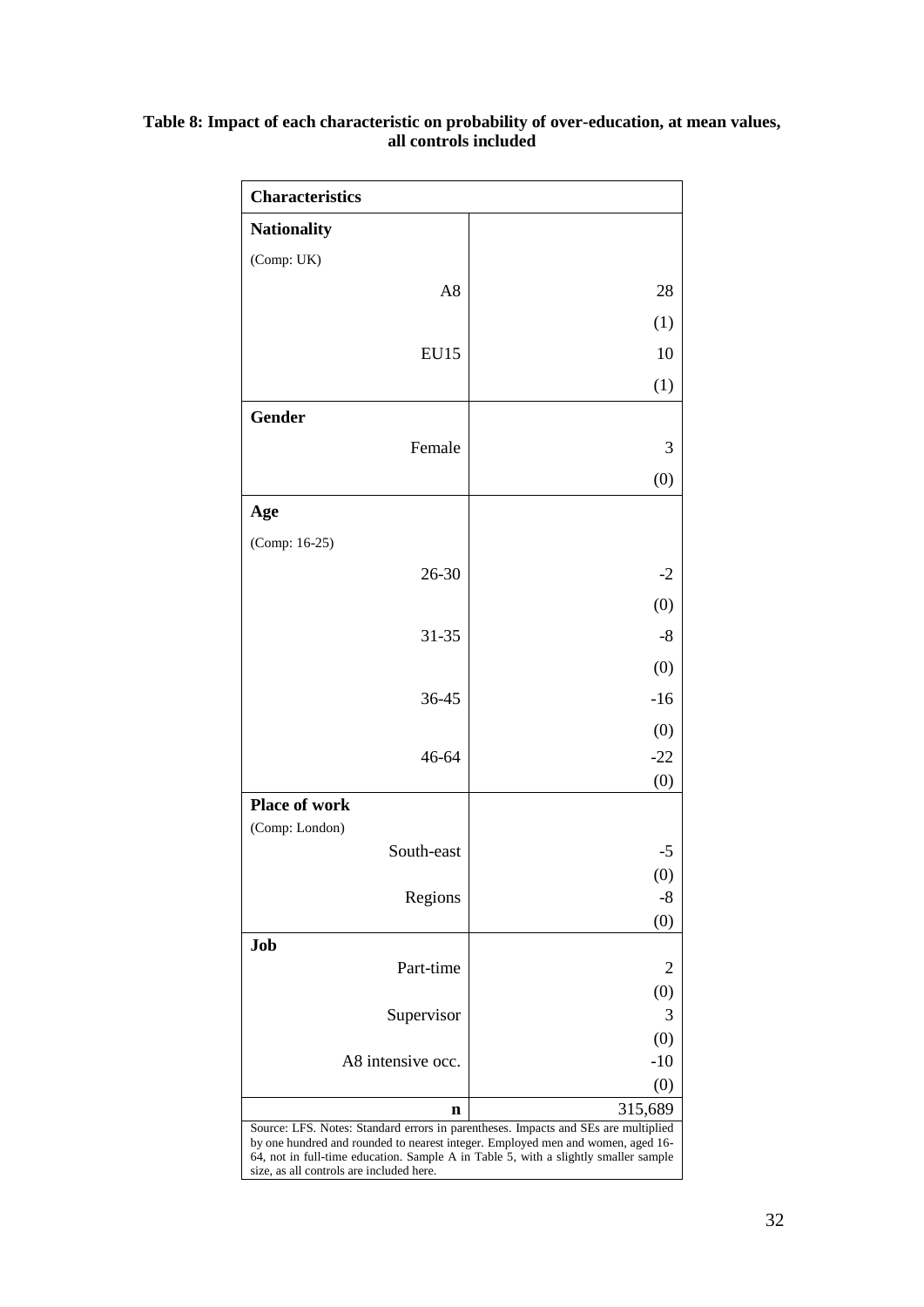For A8 migrants, the impact of their nationality group is to increase the probability of being over-educated by 28 percentage points relative to UK nationals, holding their geographical, occupational and demographic characteristics constant at mean values. The magnitude of this effect is very similar to that implied above in Figure 2, and this reflects that fact that taking account of observed characteristics does not much reduce the relative risk of over-education for A8 migrants. For recent EU15 migrants, the effect of their nationality on the relative probability of being over-educated is lower, at 10 percentage points. The magnitude of this effect is much smaller than that implied in Figure 2, as a fairly large portion of the elevated risk of over-education in this group can be explained by their relative youth, and especially by their geographical concentration in London and the South East.

These results are consistent with my assertion that different levels of over-education are driven by unobserved differences between the groups, arising from distinct self-selection processes associated with the institutional context of the EU accession, as well as by possible differential labour market discrimination. However, the high level of over-education among migrants is only a concern in itself if it is associated with negative outcomes. One potential negative outcome which is relatively straightforward to observe in survey data is reduced earnings potential. The next section investigates whether over-education among A8 migrants is associated with any wage differences.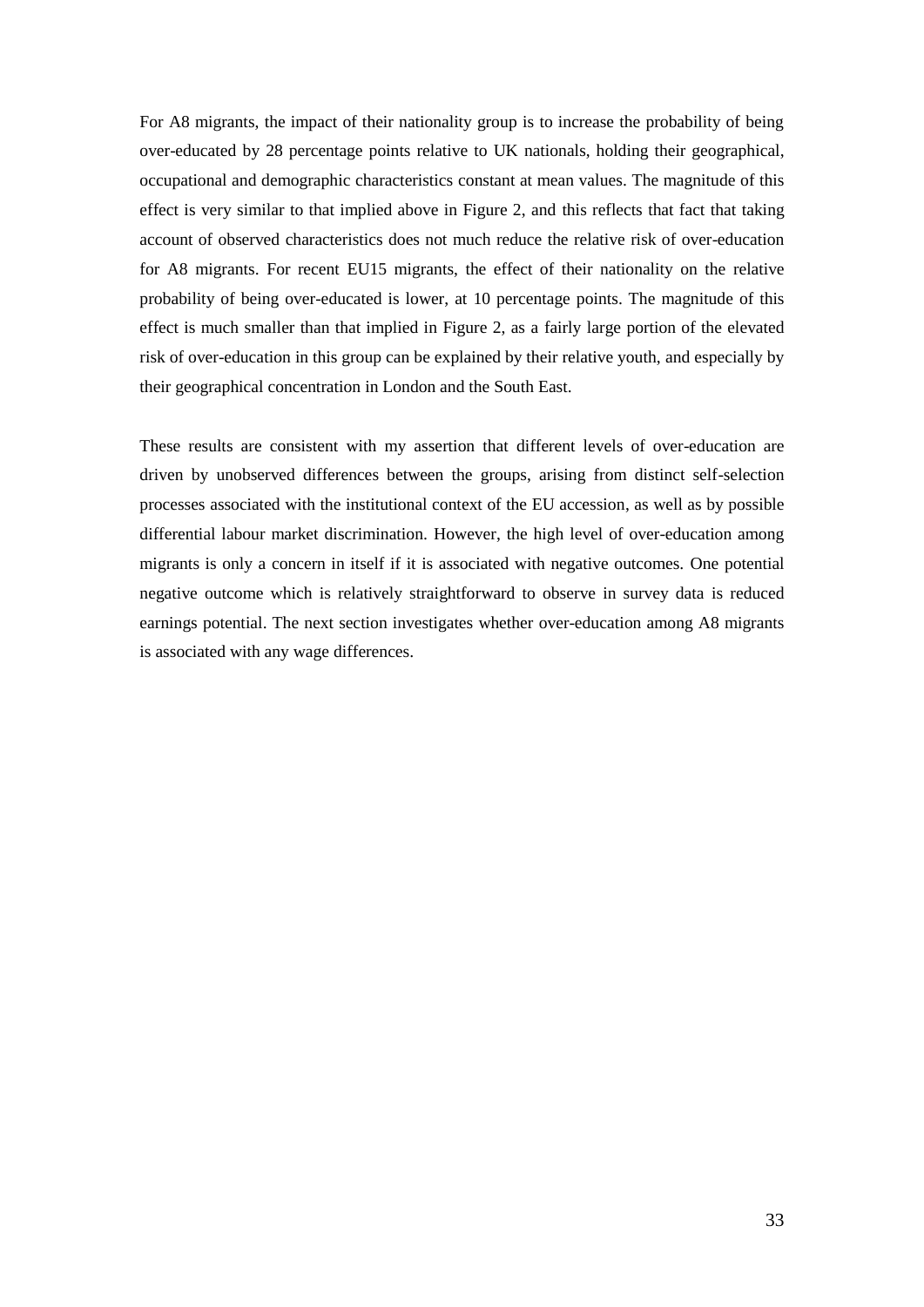### **5. Is over-education associated with any wage effects?**

### **5.1 Is there any evidence of wage differences?**

If over-educated workers within an occupation are more productive than matched workers, then they may be paid higher wages. Indeed, previous empirical work suggests that the overeducated are usually paid more than those who are matched to their jobs within the same occupation (Piracha and Vadean, 2012: 21). However, at the same time, recent migrants tend to be paid less than native workers (Chiswick, 1978). The size of these opposing effects varies in different countries and with different migrant groups. In this section I will investigate the size of these effects for A8 and recent EU15 migrants in the UK.

The association of over-education and wages is assessed here based on the income information available for a sub-section of the sample drawn from the LFS. The widely used 'HOURPAY' variable (average gross hourly pay) is used. This is a derived variable, based on reported gross weekly pay, basic usual hours, and usual hours of paid over-time per week. As, by the definitions I use here, no worker in a graduate occupation can be over-educated, I also exclude those graduate occupations from the wage analysis. As noted above, this only excludes 3% of the A8 migrants in the sample, while it excludes 27% of the EU15 migrants and 19% of the UK nationals. The self-employed are not asked to provide wage information, so they are automatically excluded from this part of the analysis as well. These exclusions should be borne in mind when considering the results.

Figure 3 shows kernel density estimates of the log wage distribution for each nationality group, for all non-graduate occupations, and for A8 intensive occupations.<sup>21</sup> Across all nongraduate occupations, the distribution of wages among recent EU15 migrants is distinct from that of UK workers, peaking at a lower point and tailing off more rapidly, until the very top of the distribution where the highest paid EU15 workers are paid more than UK workers. However, the A8 wage distribution in non-graduate occupations is clearly very different to that of both EU15 workers and UK nationals. The peak of the distribution is in approximately the same area of that of the EU15 migrants, but there is a much higher density of A8 migrants at this point, and the distribution tails off very rapidly after this peak.

In the 'A8 intensive' occupations, by contrast, the wage distributions of the two migrant groups are almost indistinguishable. The peak of the wage distribution for UK nationals is in

1

<sup>&</sup>lt;sup>21</sup> Wages are adjusted for price inflation monthly using the Retail Prices Index (ONS, 2012), with November 2004 as the reference month.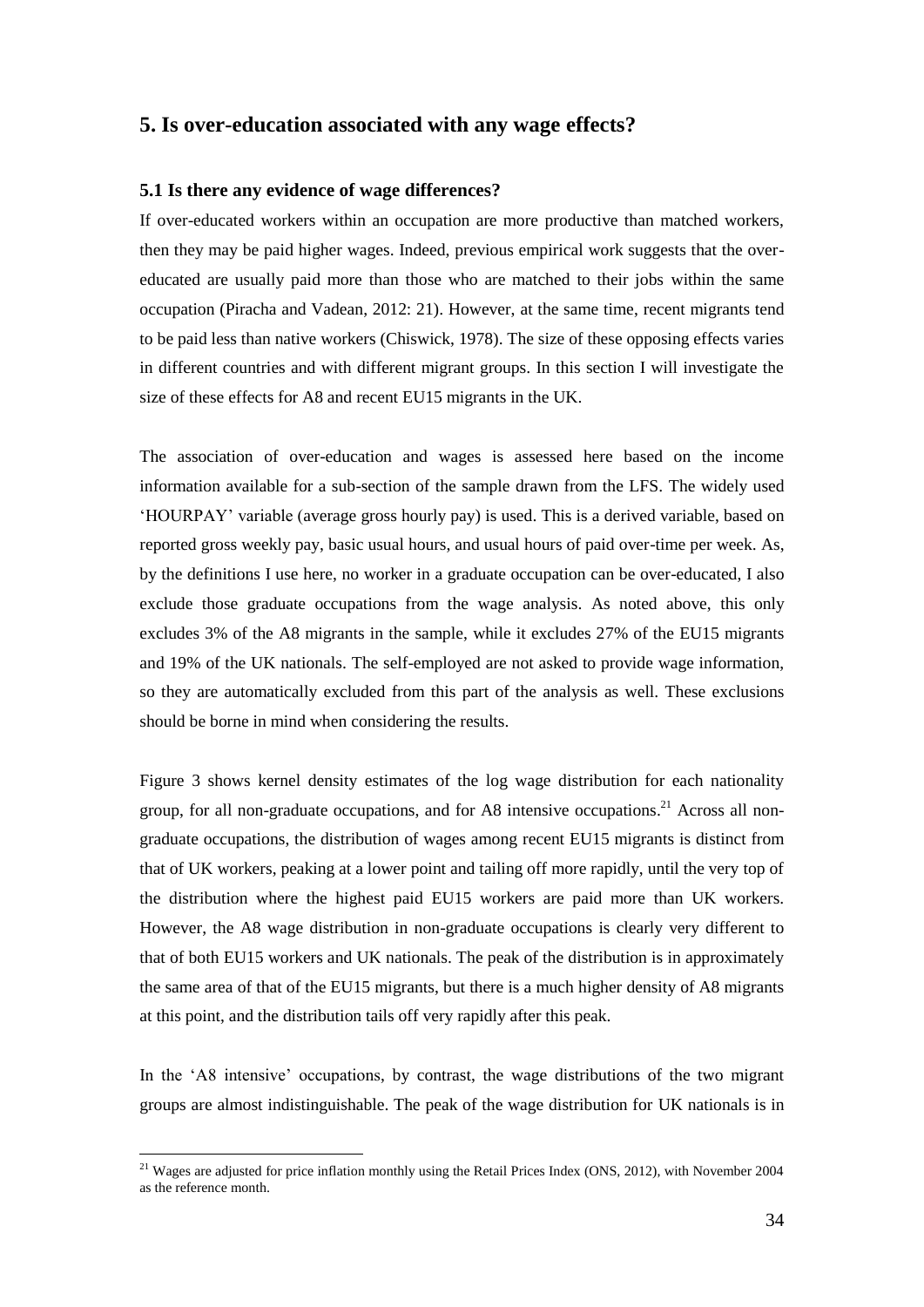a similar place to that for the two migrant groups, but at a lower density. The much narrower wage distribution in the second part of Figure 3 is characteristic of the kind of secondary labour market occupations in which A8 workers are concentrated. Whether these wage similarities remain after controlling for observed characteristics, and whether there is any association with over-education, is discussed in the next section.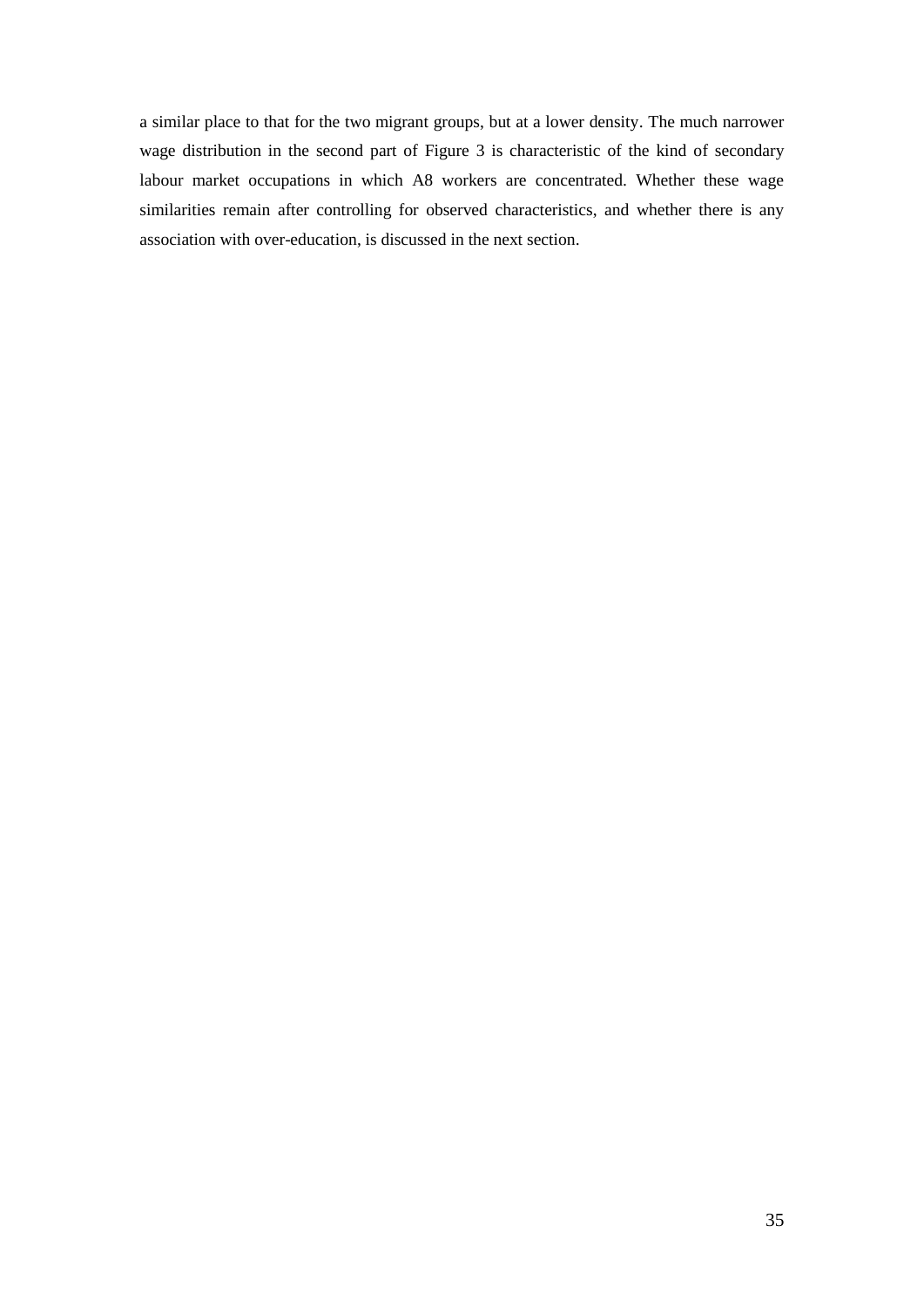# **Figure 3: Kernel density estimates of log wage distribution in non-graduate occupations, by nationality group**



### **a) All occupations**

### **b) A8-intensive occupations**



Source: LFS. Notes: Employed men and women, aged 16-64, not in full-time education, in non-graduate occupations. Sample C and E in Table 5. Sample sizes are slightly lower here as I have excluded those reporting hourly wages of less than £1. n=156,822 (all occupations), n= 49,243 (A8 intensive occupations).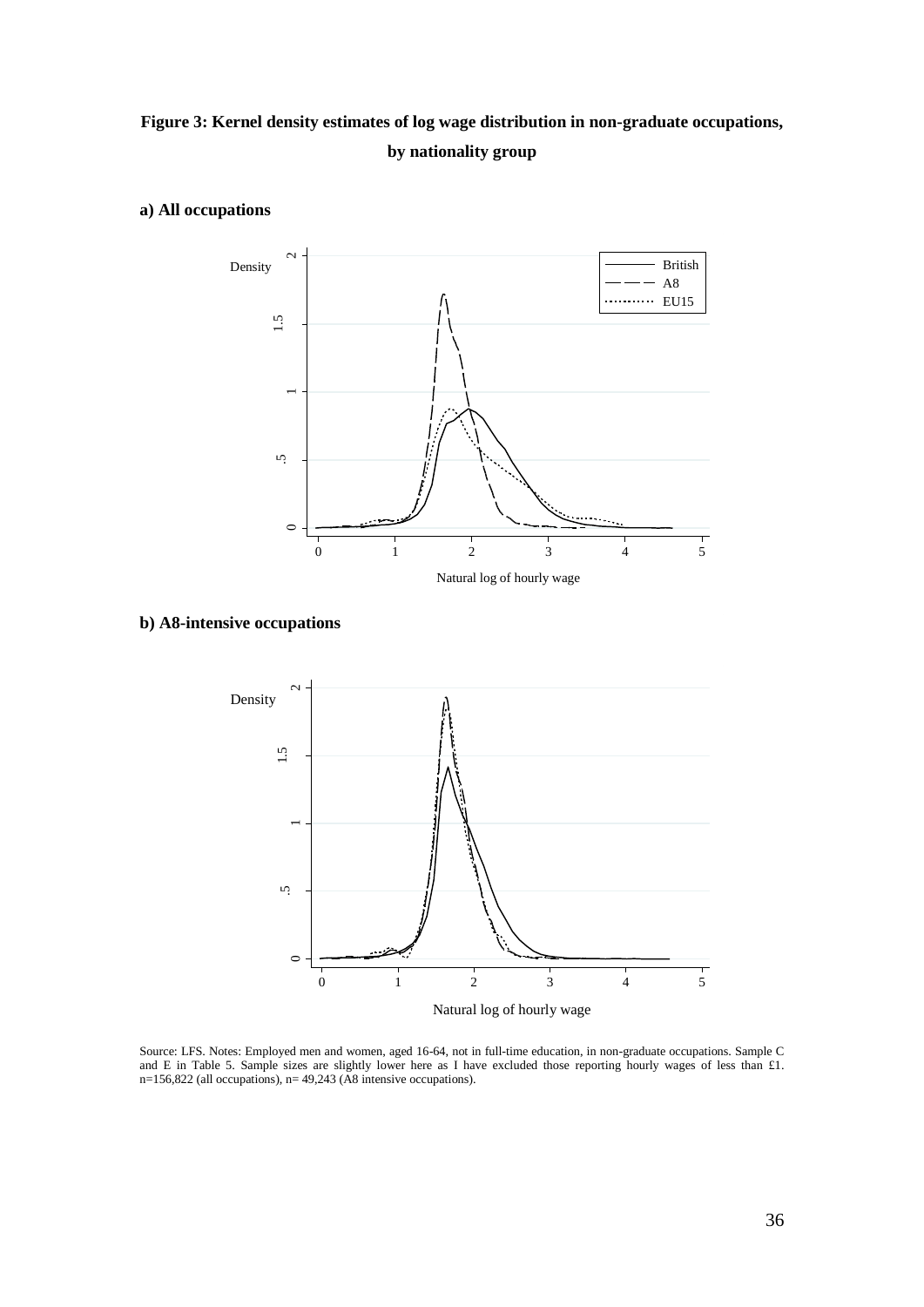#### **5.2 Can wage differences be explained by other observed characteristics?**

In order to establish whether some part of the large discrepancy in non-graduate wages between the nationality groups is predicted by the differences in the prevalence of overeducation, I estimate a novel variant of the 'ORU' ('Over-, Required-, and Under-education') wage equations, first used by Duncan and Hoffman (1982). This version of the equation allows for variety in the educational systems of different countries, and also allows for overeducation to interact with different nationality groups in distinct ways.

The equation used here takes the form:

$$
\ln(w_i) = \alpha + \beta_1 A \mathbf{8}_i + \beta_2 EU15_i + \beta_3 OVER_i + \beta_4 A \mathbf{8}_i \cdot OVER_i + \beta_5 EU14_i \cdot OVER_i + \gamma \mathbf{X}_i + \mathbf{u}_i
$$
\n(1)

where  $w_i$  represents the hourly wage of individual *i*,  $A\delta$  and  $EU/5$  are dummy variables representing each nationality group, *OVER* is a dummy variable representing over-education, and *A8OVER* and *EU15OVER* are interaction terms for the joint effect of nationality and over-education. *X* represents a vector of control variables, including year and quarter dummies, which are intended to take account of other factors associated with wage outcomes. As in Figure 3 above, wages are adjusted for price inflation monthly using the Retail Prices Index (ONS, 2012b), with November 2004 as the reference month.

Each of  $\beta_1$  and  $\beta_2$  therefore represent the wage effect for matched workers of being an A8 or recent EU15 migrant in a non-graduate occupation, as opposed to a UK national, while  $\beta_3$ represents the hourly wage returns to over-education for UK nationals. The interaction terms represent any additional effects that arise from being in a particular nationality group and being over-educated – for example, if being both an A8 and over-educated  $(\beta_4)$  has an additional effect beyond the sum of the effect of being A8 and the effect of being overeducated  $(\beta_1+\beta_3)$ . These interaction terms are a useful addition to the standard ORU wage equations, as they separate out any additional differences in wages associated with overeducation specific to each nationality group.

This specification also differs from that used in most of the migrant over-education literature (see Piracha and Vadean, 2012: 13-14) in that it estimates a rate of return to the *state* of over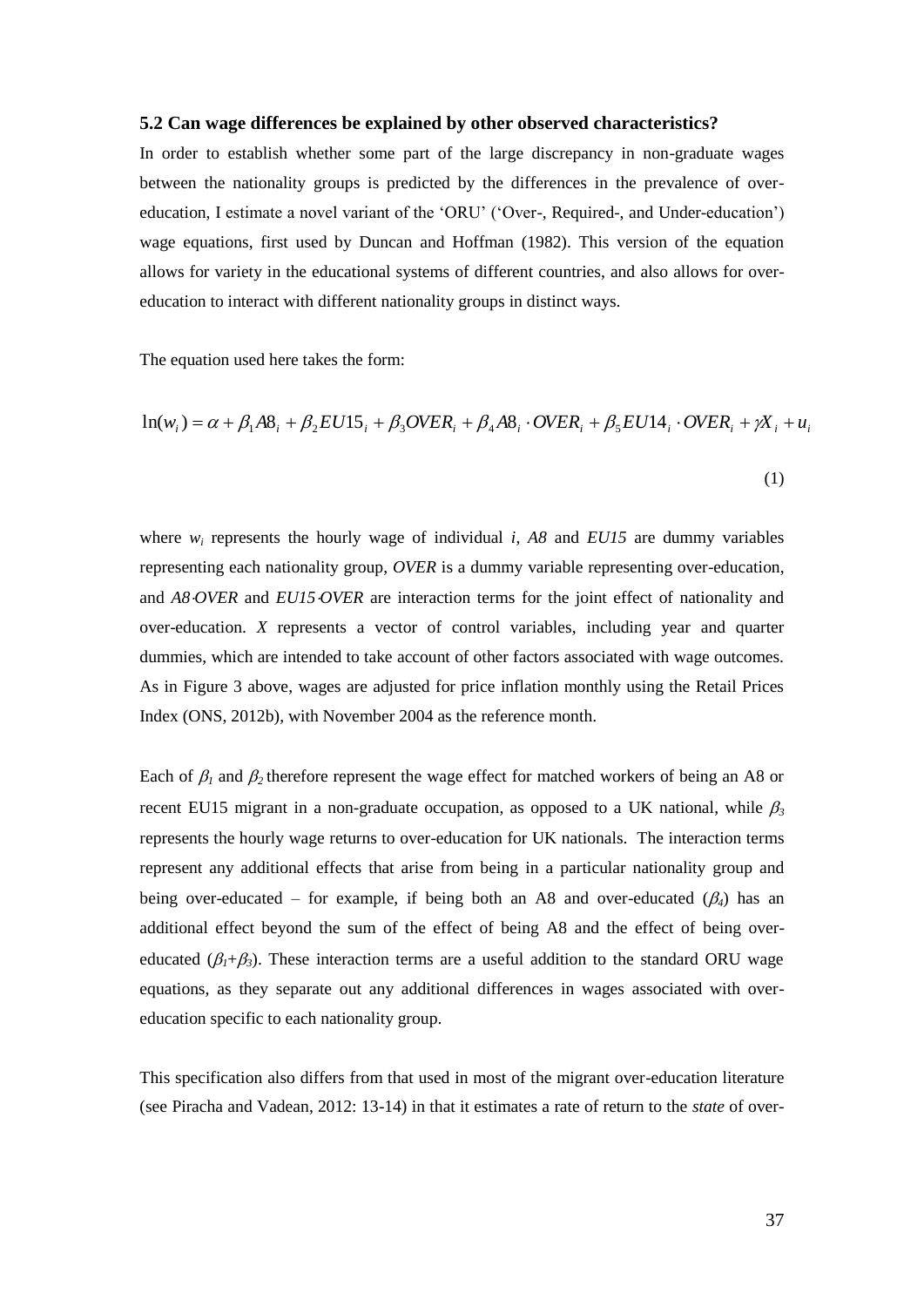education, rather than a rate of return to *years* of over-education.<sup>22</sup> The more widely used specification constrains the wage effect of a marginal year of education to be the same whichever country that education comes from, and at whichever level of education that marginal year occurs. As discussed above, this approach does not fit comfortably with the heterogeneity of European education systems. In my approach, the state of being overeducated already takes into account different European education systems, via the ISCED classification system discussed in Section 3.4.2 above, and therefore avoids the problematic notion of a continuous rate of return to over-education across individuals educated in different countries, and across different levels of education within each country.

Given the strong negative association between being in an 'A8 intensive' industry and the likelihood of being over-educated found in the probit model estimated above, these industries are separated in the analysis. Table 9 compares the coefficients resulting from estimating Equation 1 for: (i) All non-graduate occupations, (ii) non-A8 intensive occupations, and (iii) A8-intensive occupations. The reference respondent is a matched UK national, and only controls for year and quarter are included at this stage.

1

 $22$  The use of dummies in the estimation of wage effects in the over-education literature comes from Verdugo and Verdugo (1989). Battu and Sloane (2004) take a similar approach.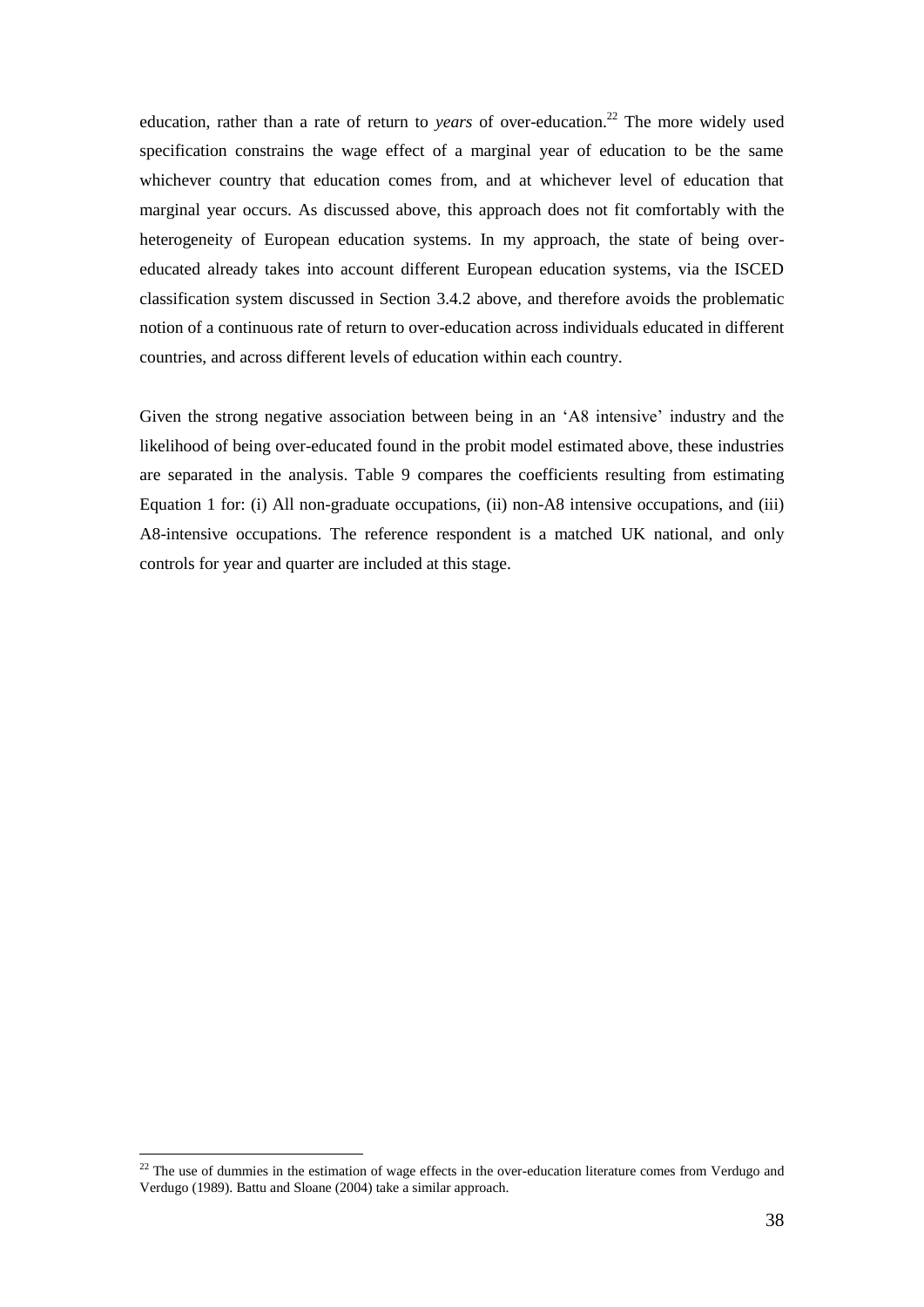| <b>Coefficient</b>                                                                                                                                                                                                                                                       | (i) All non-<br>graduate<br>occupations | $(ii) Non-AS$<br>intensive<br>occupations | $(iii)$ A8<br>intensive<br>occupations |  |  |
|--------------------------------------------------------------------------------------------------------------------------------------------------------------------------------------------------------------------------------------------------------------------------|-----------------------------------------|-------------------------------------------|----------------------------------------|--|--|
| Over-educated                                                                                                                                                                                                                                                            | 22                                      | 19                                        |                                        |  |  |
|                                                                                                                                                                                                                                                                          | (0)                                     | (0)                                       | (0)                                    |  |  |
| A8                                                                                                                                                                                                                                                                       | $-33$                                   | -44                                       | $-15$                                  |  |  |
|                                                                                                                                                                                                                                                                          | (2)                                     | (3)                                       | (1)                                    |  |  |
| <b>EU15</b>                                                                                                                                                                                                                                                              | $-20$                                   | $-15$                                     | $-12$                                  |  |  |
|                                                                                                                                                                                                                                                                          | (3)                                     | (5)                                       | (3)                                    |  |  |
| Over-educated*A8                                                                                                                                                                                                                                                         | $-13$                                   | $\theta$                                  | 3                                      |  |  |
|                                                                                                                                                                                                                                                                          | (2)                                     | (4)                                       | (2)                                    |  |  |
| Over-educated* EU15                                                                                                                                                                                                                                                      | 16                                      | 22                                        |                                        |  |  |
|                                                                                                                                                                                                                                                                          | (4)                                     | (6)                                       | (5)                                    |  |  |
| n                                                                                                                                                                                                                                                                        | 157,194                                 | 107,818                                   | 49,376                                 |  |  |
| Source: LFS. Notes: Standard errors in parentheses. Coefficients and SEs are multiplied by one hundred and<br>rounded to nearest integer. Employed men and women, aged 16-64, not in full-time education, in non-graduate<br>occupations. Sample C, D, and E in Table 5. |                                         |                                           |                                        |  |  |

# **Table 9: Log wage equations: Nationality and over-education, non-graduate occupations only**

The coefficients for 'Non-A8 intensive occupations' are in general much closer in magnitude to those for 'All occupations' then are those for the 'A8 intensive' occupations. I therefore separate the 'A8 intensive' occupations from the 'Non-A8 intensive' occupations' in the wage analysis.

Figure 4 presents the implied average wage differentials from estimating Equation 1 with the full set of controls for non-A8 intensive and A8 intensive occupations. The 'reference person' is a matched UK national who is male, age 16-25, living in London, working full-time, and in a non-supervisory role. The 'matched' bars for A8 and EU15 nationals can be thought of as representing the 'standard' wage penalties for each migrant group, while the 'over-educated' bars can be considered the returns to surplus education for each group.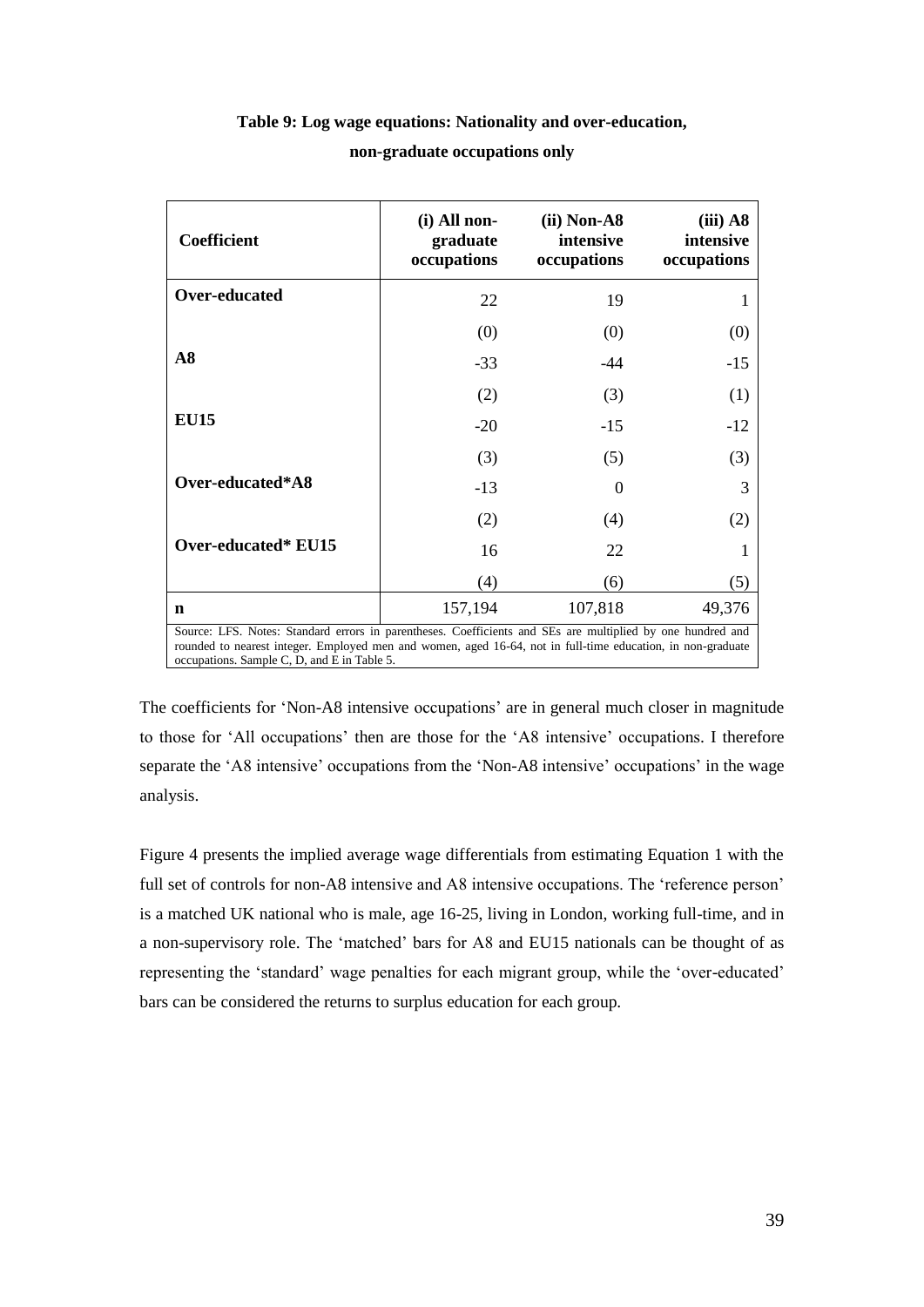**Figure 4: Implied average wage differentials, compared to matched UK nationals**



### **a) Non-A8 intensive occupations**

# **b) A8 intensive occupations**



Source: LFS. Notes: Each proportion is a mean value, and bars represent 95% confidence intervals. Employed men and women, aged 16-64, not in full-time education, in non-graduate occupations. Samples D & E in Table 5. Sample sizes are slightly lower as the equations which produced these charts include the full-set of control variables.  $n=107,712$  (Non-A8 intensive occupations), n= 49,354 (A8 intensive occupations).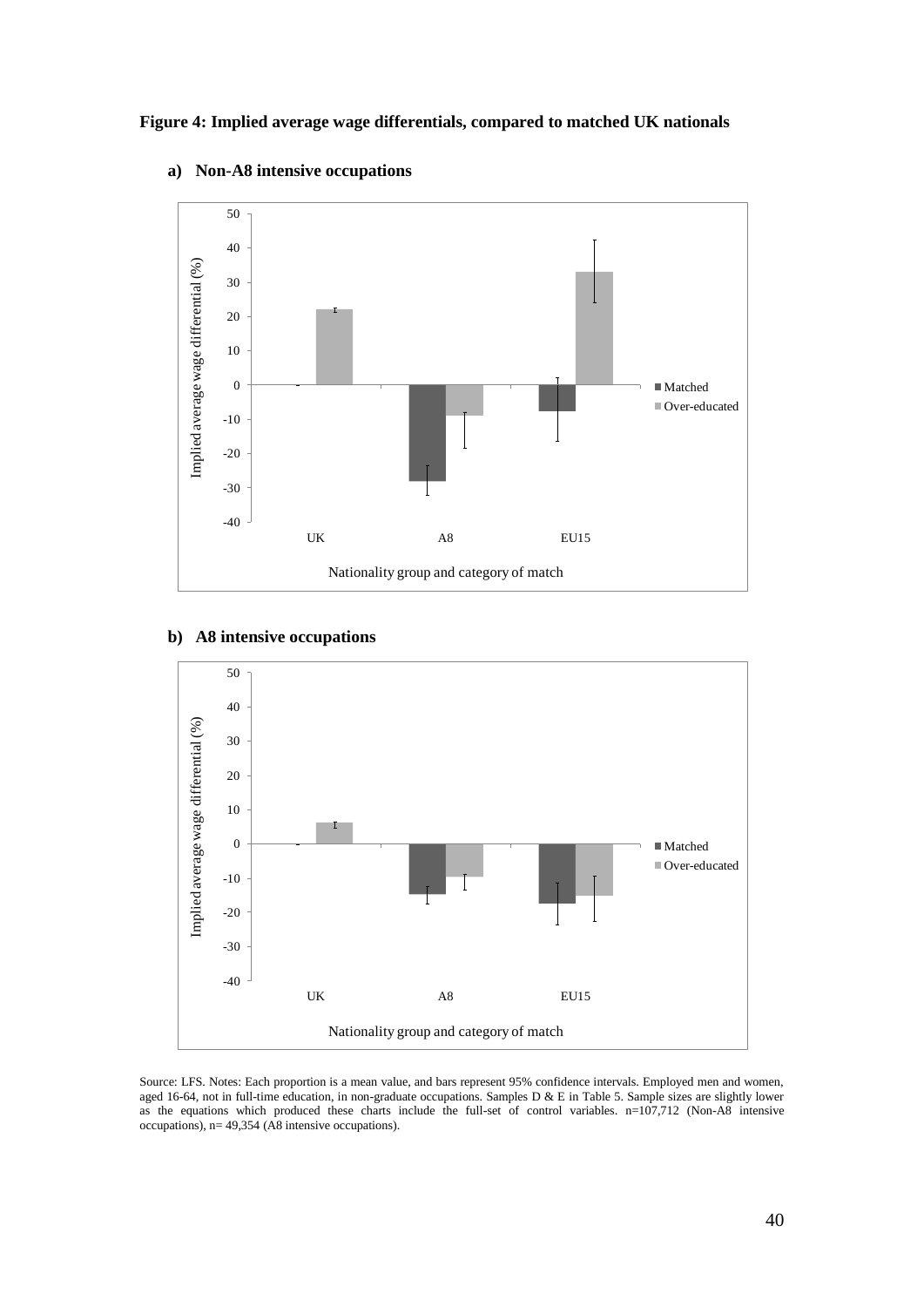Very different stories emerge about the returns to over-education in non-graduate occupations for workers in the two sets of occupations above: Figure 4(a) shows large wage penalties for both migrant groups, partly or fully compensated for by strong positive returns to overeducation, while Figure 4(b) shows occupations where wage penalties for A8 migrants are less severe, but where there are almost no compensating returns to over-education available.

Tables 10 and 11 show the gradual introduction of control variables into Equation 1, for non-A8 intensive and A8 intensive occupations respectively (see Appendix E for the equivalent table for all occupations). The control variables include a full set of year and quarter dummies, and, as in the probit model in Section 4.2 above, controls for age and gender, location, and job characteristics. I also include two terms which interact the gender variable with the A8 and EU15 nationality indicators, in order to capture any additional association between gender and wages that is specific to each migrant group. I do this because gender potentially has a smaller effect on wages in the A8 intensive occupations, where the wage distribution is narrower. As in the probit analysis above, I introduce the control variables incrementally, so that it is possible to get a sense of which characteristics are contributing most to each coefficient of interest. The first column only controls for year and quarter, the second column controls for demographic characteristics, the third column controls for location, and the fourth column introduces controls related to occupation.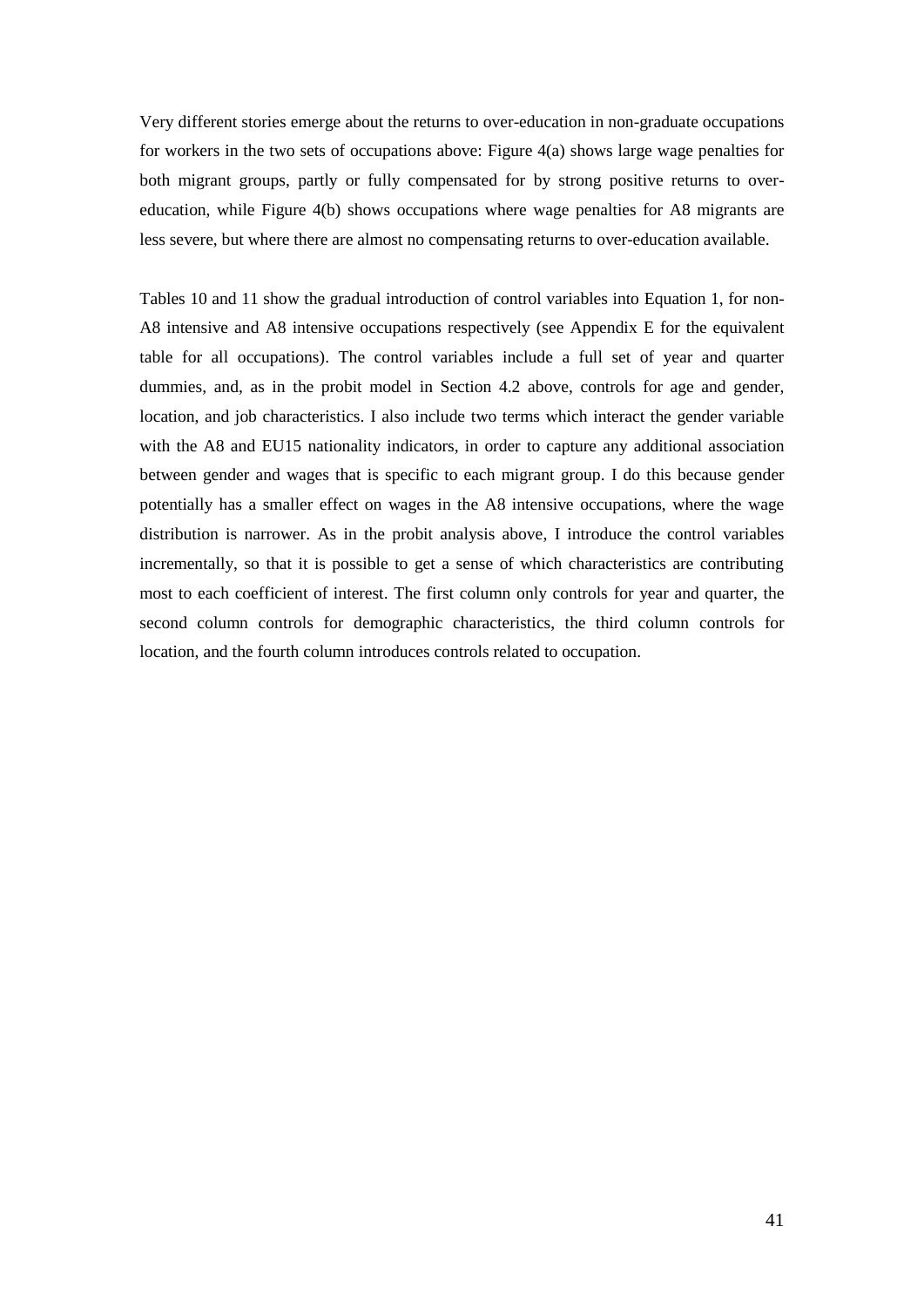# **Table 10: Log wage equations: Non-A8 intensive occupations**

|                                                                                                                                                                                                                                                                                                      | <b>Additional control variables</b> |                  |          |                 |  |  |
|------------------------------------------------------------------------------------------------------------------------------------------------------------------------------------------------------------------------------------------------------------------------------------------------------|-------------------------------------|------------------|----------|-----------------|--|--|
| <b>Characteristics</b>                                                                                                                                                                                                                                                                               | Year/quarter                        | Age/gender       | Location | <b>Job type</b> |  |  |
| <b>Mismatch</b>                                                                                                                                                                                                                                                                                      |                                     |                  |          |                 |  |  |
| Over-educated                                                                                                                                                                                                                                                                                        | 19                                  | 24               | 22       | 20              |  |  |
|                                                                                                                                                                                                                                                                                                      | (0)                                 | (0)              | (0)      | (0)             |  |  |
| <b>Nationality</b>                                                                                                                                                                                                                                                                                   |                                     |                  |          |                 |  |  |
| (Comp: UK)                                                                                                                                                                                                                                                                                           |                                     |                  |          |                 |  |  |
| A <sub>8</sub>                                                                                                                                                                                                                                                                                       | $-44$                               | $-40$            | $-40$    | $-33$           |  |  |
|                                                                                                                                                                                                                                                                                                      | (3)                                 | (3)              | (3)      | (3)             |  |  |
| <b>EU15</b>                                                                                                                                                                                                                                                                                          | $-15$                               | $-6$             | $-12$    | $-8$            |  |  |
|                                                                                                                                                                                                                                                                                                      | (5)                                 | (5)              | (5)      | (5)             |  |  |
| Over*A8                                                                                                                                                                                                                                                                                              | $\overline{0}$                      | $-4$             | $-3$     | $-3$            |  |  |
|                                                                                                                                                                                                                                                                                                      | (4)                                 | (4)              | (4)      | (4)             |  |  |
| Over*EU15                                                                                                                                                                                                                                                                                            | 22                                  | 18               | 17       | 17              |  |  |
|                                                                                                                                                                                                                                                                                                      | (6)                                 | (6)              | (5)      | (5)             |  |  |
| <b>Gender</b>                                                                                                                                                                                                                                                                                        |                                     |                  |          |                 |  |  |
| Female                                                                                                                                                                                                                                                                                               |                                     | $-21$            | $-21$    | $-13$           |  |  |
|                                                                                                                                                                                                                                                                                                      |                                     | (0)              | (0)      | (0)             |  |  |
| Female*A8                                                                                                                                                                                                                                                                                            |                                     | 18               | 14       | $\tau$          |  |  |
|                                                                                                                                                                                                                                                                                                      |                                     | (3)              | (3)      | (3)             |  |  |
| Female*EU15                                                                                                                                                                                                                                                                                          |                                     | $\boldsymbol{0}$ | $-1$     | $-5$            |  |  |
|                                                                                                                                                                                                                                                                                                      |                                     | (5)              | (5)      | (4)             |  |  |
| Age                                                                                                                                                                                                                                                                                                  |                                     |                  |          |                 |  |  |
| (Comp: 16-25)                                                                                                                                                                                                                                                                                        |                                     |                  |          |                 |  |  |
| 26-30                                                                                                                                                                                                                                                                                                |                                     | 29               | 29       | 25              |  |  |
|                                                                                                                                                                                                                                                                                                      |                                     | (1)              | (1)      | (1)             |  |  |
| $31 - 35$                                                                                                                                                                                                                                                                                            |                                     | 41               | 40       | 37              |  |  |
|                                                                                                                                                                                                                                                                                                      |                                     | (1)              | (1)      | (1)             |  |  |
| 36-45                                                                                                                                                                                                                                                                                                |                                     | 47               | 47       | 42              |  |  |
|                                                                                                                                                                                                                                                                                                      |                                     | (0)              | (0)      | (0)             |  |  |
| 46-64                                                                                                                                                                                                                                                                                                |                                     | 45               | 44       | 41              |  |  |
|                                                                                                                                                                                                                                                                                                      |                                     | (0)              | (0)      | (0)             |  |  |
| <b>Place of work</b>                                                                                                                                                                                                                                                                                 |                                     |                  |          |                 |  |  |
| (Comp: London)                                                                                                                                                                                                                                                                                       |                                     |                  |          |                 |  |  |
| South-east                                                                                                                                                                                                                                                                                           |                                     |                  | $-22$    | $-20$           |  |  |
|                                                                                                                                                                                                                                                                                                      |                                     |                  | (1)      | (1)             |  |  |
| Regions                                                                                                                                                                                                                                                                                              |                                     |                  | $-28$    | $-27$           |  |  |
|                                                                                                                                                                                                                                                                                                      |                                     |                  | (0)      | (0)             |  |  |
| Job                                                                                                                                                                                                                                                                                                  |                                     |                  |          |                 |  |  |
| Part-time                                                                                                                                                                                                                                                                                            |                                     |                  |          | $-15$           |  |  |
|                                                                                                                                                                                                                                                                                                      |                                     |                  |          | (0)             |  |  |
| Supervisor                                                                                                                                                                                                                                                                                           |                                     |                  |          | 23              |  |  |
|                                                                                                                                                                                                                                                                                                      |                                     |                  |          | (0)             |  |  |
| <b>Constant term</b>                                                                                                                                                                                                                                                                                 | 213                                 | 184              | 209      | 201             |  |  |
|                                                                                                                                                                                                                                                                                                      | (1)                                 | (1)              | (1)      | (1)             |  |  |
| n                                                                                                                                                                                                                                                                                                    | 107,818                             | 107,818          | 107,712  | 107,712         |  |  |
| Source: LFS. Notes: Source: LFS. Notes: Standard errors in parentheses. Coefficients and SEs are multiplied by one hundred<br>and rounded to nearest integer. Employed men and women, aged 16-64, not in full-time education, in non-graduate, non-A8<br>intensive occupations. Sample D in Table 5. |                                     |                  |          |                 |  |  |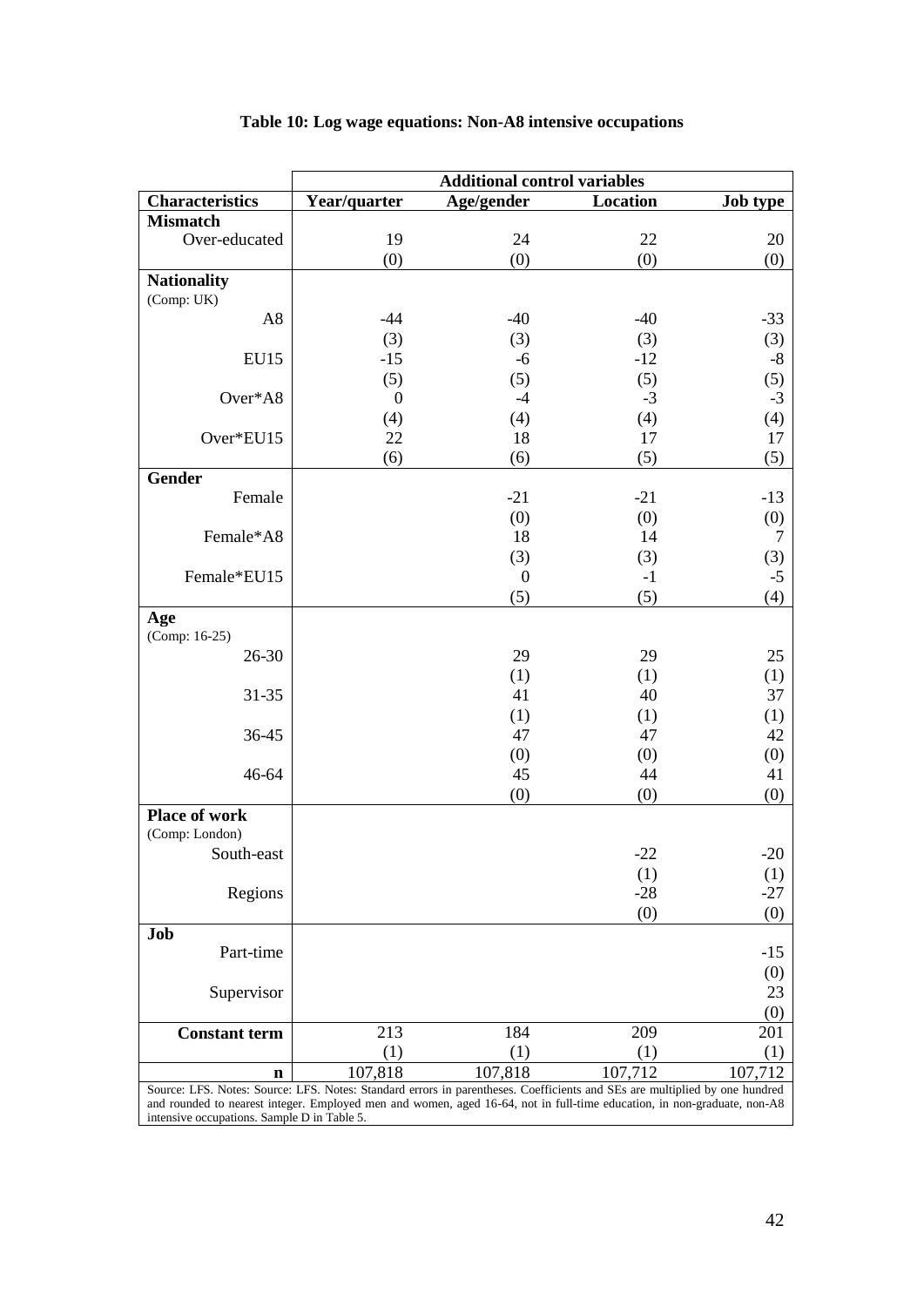|                                             | <b>Additional control variables</b>                                                                                        |                |          |                 |  |  |
|---------------------------------------------|----------------------------------------------------------------------------------------------------------------------------|----------------|----------|-----------------|--|--|
| <b>Characteristics</b>                      | Year/quarter                                                                                                               | Age/gender     | Location | <b>Job type</b> |  |  |
| <b>Mismatch</b>                             |                                                                                                                            |                |          |                 |  |  |
| Over-educated                               | $\mathbf{1}$                                                                                                               | $\overline{7}$ | 6        | 6               |  |  |
|                                             | (0)                                                                                                                        | (0)            | (0)      | (0)             |  |  |
| <b>Nationality</b>                          |                                                                                                                            |                |          |                 |  |  |
| (Comp: UK)                                  |                                                                                                                            |                |          |                 |  |  |
| A <sub>8</sub>                              | $-15$                                                                                                                      | $-17$          | $-17$    | $-16$           |  |  |
|                                             | (1)                                                                                                                        | (2)            | (2)      | (2)             |  |  |
| EU15                                        | $-12$                                                                                                                      | $-20$          | $-23$    | $-19$           |  |  |
|                                             | (3)                                                                                                                        | (4)            | (4)      | (4)             |  |  |
| Over*A8                                     | 3                                                                                                                          | $-2$           | $-1$     | $-1$            |  |  |
|                                             | (2)                                                                                                                        | (2)            | (2)      | (2)             |  |  |
| Over*EU15                                   | 1                                                                                                                          | $-2$           | $-2$     | $-4$            |  |  |
|                                             | (5)                                                                                                                        | (5)            | (5)      | (5)             |  |  |
| <b>Gender</b>                               |                                                                                                                            |                |          |                 |  |  |
| Female                                      |                                                                                                                            | $-22$          | $-22$    | $-17$           |  |  |
|                                             |                                                                                                                            | (0)            | (0)      | (0)             |  |  |
| Female*A8                                   |                                                                                                                            | 15             | 15       | 11              |  |  |
|                                             |                                                                                                                            | (2)            | (2)      | (2)             |  |  |
| Female*EU15                                 |                                                                                                                            | 20             | 21       | 17              |  |  |
|                                             |                                                                                                                            | (5)            | (5)      | (5)             |  |  |
| Age                                         |                                                                                                                            |                |          |                 |  |  |
| (Comp: 16-25)                               |                                                                                                                            |                |          |                 |  |  |
| 26-30                                       |                                                                                                                            | 17             | 17       | 16              |  |  |
|                                             |                                                                                                                            | (1)            | (1)      | (1)             |  |  |
| $31 - 35$                                   |                                                                                                                            | 21             | 21       | 20              |  |  |
|                                             |                                                                                                                            | (1)            | (1)      | (1)             |  |  |
| 36-45                                       |                                                                                                                            | 25             | 25       | 23              |  |  |
|                                             |                                                                                                                            | (1)            | (1)      | (1)             |  |  |
| 46-64                                       |                                                                                                                            | 23             | 23       | 22              |  |  |
|                                             |                                                                                                                            | (0)            | (0)      | (0)             |  |  |
| <b>Place of work</b>                        |                                                                                                                            |                |          |                 |  |  |
| (Comp: London)                              |                                                                                                                            |                |          |                 |  |  |
| South-east                                  |                                                                                                                            |                | $-9$     | $-9$            |  |  |
|                                             |                                                                                                                            |                | (1)      | (1)             |  |  |
| Regions                                     |                                                                                                                            |                | $-12$    | $-12$           |  |  |
|                                             |                                                                                                                            |                | (1)      | (1)             |  |  |
| Job                                         |                                                                                                                            |                |          |                 |  |  |
| Part-time                                   |                                                                                                                            |                |          | $-11$           |  |  |
|                                             |                                                                                                                            |                |          | (0)             |  |  |
| Supervisor                                  |                                                                                                                            |                |          | 11              |  |  |
|                                             |                                                                                                                            |                |          | (0)             |  |  |
| <b>Constant term</b>                        | 185                                                                                                                        | 177            | 188      | 187             |  |  |
|                                             | (1)                                                                                                                        | (1)            | (1)      | (1)             |  |  |
| $\mathbf n$                                 | 49,376                                                                                                                     | 49,376         | 49,354   | 49,354          |  |  |
|                                             | Source: LFS. Notes: Source: LFS. Notes: Standard errors in parentheses. Coefficients and SEs are multiplied by one hundred |                |          |                 |  |  |
|                                             | and rounded to nearest integer. Employed men and women, aged 16-64, not in full-time education, in non-graduate, A8        |                |          |                 |  |  |
| intensive occupations. Sample E in Table 5. |                                                                                                                            |                |          |                 |  |  |

# **Table 11: Log wage equations: A8-intensive occupations**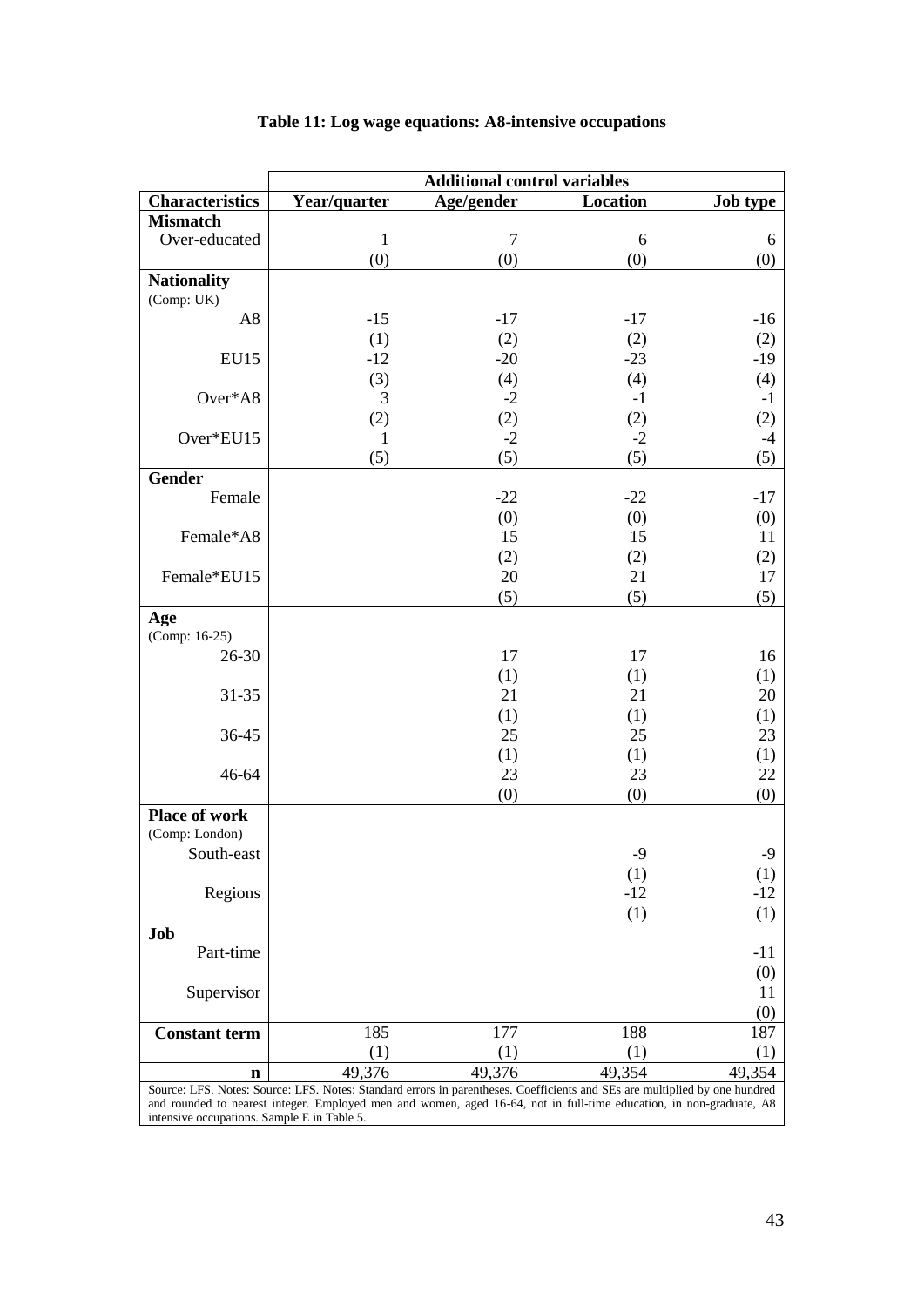The coefficients on the over-education and nationality variables in Tables 10 and 11 can be interpreted relative to the reference category, but to calculate the effect of nationality and over-education together, the coefficients on the nationality variables and over-education variables must be summed with the coefficients on the interaction term. Also, as the dependent variable is the natural logarithm of the hourly wage, the antilog must be taken to get a precise percentage interpretation.<sup>23</sup>

Before accounting for any differences in characteristics, in the non-A8 intensive occupations analysed in Table 10, over-educated workers overall earn an average wage premium of 21%, while the average wage penalty faced by A8 migrants in these occupations is 36%. There appears to be no additional effect captured by the A8\*over-educated variable, so, ignoring the small and poorly determined coefficient on the interaction term, an over-educated A8 migrant in one of these occupations will earn 15% less than the reference individual, a matched UK national. As different characteristics are accounted for in the table, the positive return to overeducation remains at around 20%, becoming 22% after introducing all the controls, while the wage penalty faced by A8 migrants falls to 28% on average, with most of the fall being accounted for by demographic and occupational characteristics. Thus we see that the positive returns to over-education are able to compensate in part for the wage penalty suffered by A8 migrants in these occupations, but that wage penalty is of such a large magnitude that, even after controlling for the characteristics here, such over-educated migrants in these occupations on average still earn 6% less than matched UK nationals.

The positive returns to over-educated migrants from EU15 countries in these occupations are able to fully compensate for the wage penalty that they face. Before introducing controls, recent EU15 migrants in these occupations earn 14% less than UK workers on average, but those recent EU15 migrants who are over-educated earn the over-education premium of 21%, plus an EU15-specific wage premium for over-educated workers of 25%. Overall, overeducated recent EU15 migrants in these occupations earn an average wage premium of 32%. After accounting for the characteristics above, over-educated EU15 workers earn a wage premium of 33% relative to matched UK nationals, with the increase being largely accounted for by their age and gender profile.

In the non-A8 intensive occupations analysed in Table 10, matched A8 migrants face an especially large wage penalty compared to matched UK nationals. However, the strong

<u>.</u>

<sup>&</sup>lt;sup>23</sup> The equation to apply to each coefficient to get a percentage interpretation is (100\*[exp( $\beta$ )-1]), where  $\beta$  is the coefficient of interest. Where multiple coefficients apply they must be summed before the antilog is taken (for example, the percentage wage effect for an over-educated EU15 migrant would be  $(100^*$ [ $exp(\beta_2+\beta_3+\beta_5)-1)$ ].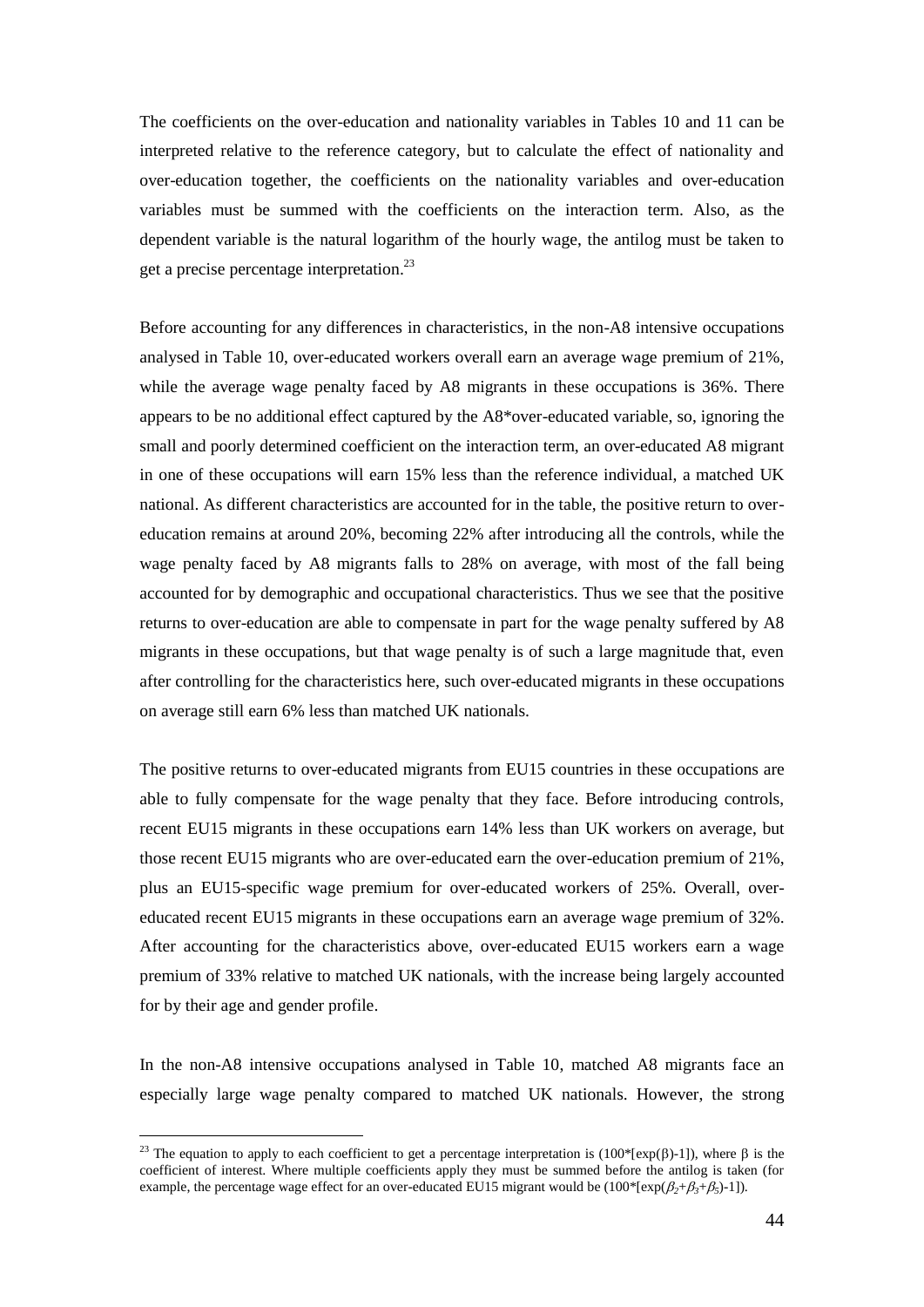positive returns to over-education can at least partly compensate for the wage penalties that migrants face in the UK. For over-educated A8 migrants though, these strong positive returns to over-education are still not big enough to bring their average wages up to the level of matched UK nationals.<sup>24</sup> Furthermore, it is the results of the wage equations represented in Table 11 that reflect the experience of most A8 migrants in the sample, 70% of whom work in these 'A8 intensive' occupations.

In contrast to the occupations analysed in Table 10, there appear to be very low positive returns to over-education in the 'A8 intensive' occupations analysed in Table 11, and the positive return of 6% only appears after taking account of all the observed characteristics above. However, the wage penalty faced by A8 workers is much smaller here, at 15%, and in fact recent EU15 migrants pay a similar penalty of 17% on average, after taking account of observed characteristics. The control variables still generally have a well-determined influence on wages, but the size of the effect for each variable is much smaller. Age is really the only factor in these industries that seems to have a large and well-determined effect.

The wage effects estimated in Table 11 fit well with the idea that these 'A8 intensive' occupations are part of a 'secondary labour market'. Almost no returns to over-education are available to workers of any nationality in these occupations, but wage penalties faced by matched and over-educated migrant workers are much smaller at the same time. These wage penalties may be smaller simply because most employers are bound by the National Minimum Wage in the UK, so there is a 'lower bound' beyond which wages cannot fall, or because even the highest wages paid in these occupations do not rise far above the average wages earned by migrants.

1

<sup>&</sup>lt;sup>24</sup> The coefficients on the female\*A8 interaction terms are positive and well determined in both Tables 10 and 11, which suggests women migrants earning similar wages to their male counterparts. This is an interesting finding and further investigation in this area may be fruitful.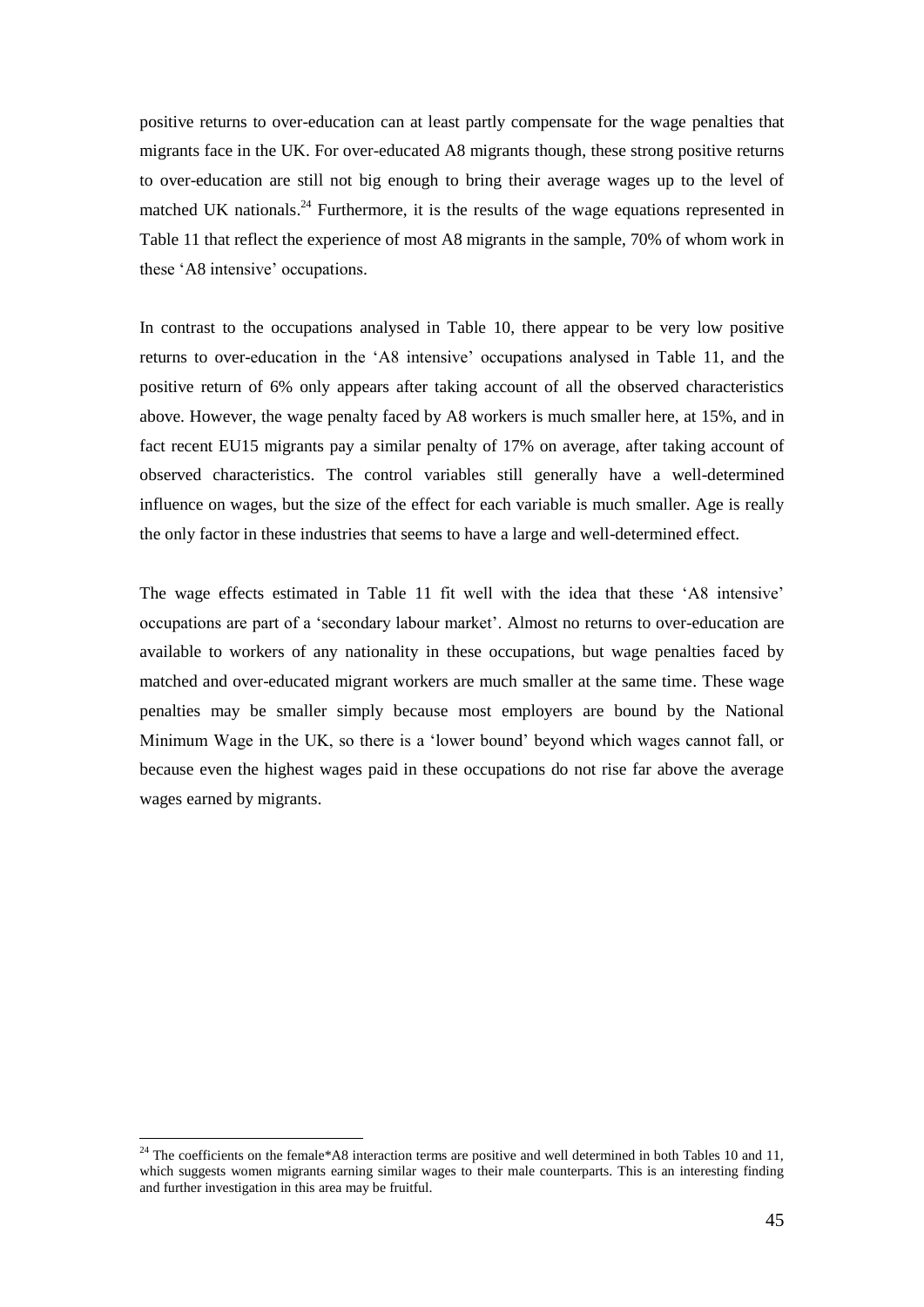### **6. Conclusions**

In this paper I have presented the first quantitative evidence on the prevalence and wage associations of over-education among A8 migrants in the UK. I have estimated that 61% of A8 migrants in the UK are over-educated for their jobs, and that very little of this overeducation is explained by their observed characteristics. In comparison, I have estimated that 46% of recent EU15 migrants in the UK are over-educated, and that most of this overeducation is explained by their age profile and geographical distribution. I have argued that these results are driven by unobserved differences between the groups, arising from distinct self-selection processes associated with the institutional context of the EU accession, and that differential labour market discrimination may also play a part.

In non-graduate occupations, I also examined the association between over-education and wages, and found that overall the over-educated tend to earn more than their peers within each nationality group, and that in some occupations, positive rewards to over-education can partly or wholly compensate the over-educated for average migrant wage penalties. However, the majority of A8 migrants work in occupations where penalties for migrant workers are less severe, and where over-education is barely rewarded with higher wages at all.

With the end of the transitional arrangements in May 2011, A8 migrants in the UK were granted the same access to welfare benefits as other EU migrants, and the final legal restrictions on such migrants working in other EU countries were removed. Over the transitional period, there was also some degree of convergence between real wages available in the A8 countries, and those available in the richer EU15 and the UK. With welfare benefits easing job-search, with a broader selection of alternative destinations from which to choose, and with better prospects at home, the relative prevalence of over-education among A8 migrants in the UK is likely to fall.

In anticipation of the 'A2' countries (Romania and Bulgaria) being granted full access to the UK labour market on January  $1<sup>st</sup>$  2014, the Prime Minister of the UK has announced plans to restrict access to various benefits and public services for all new migrants.<sup>25</sup> I have not directly sought to identify the effect of excluding new migrants from government welfare benefits here, nor have I suggested that domestic government policy is the major factor driving over-education among A8 migrants. However, as I have noted above, intuitively, while such benefit exclusions increase employment rates in the migrant stock, they also

<u>.</u>

 $25$  See Cameron (2013).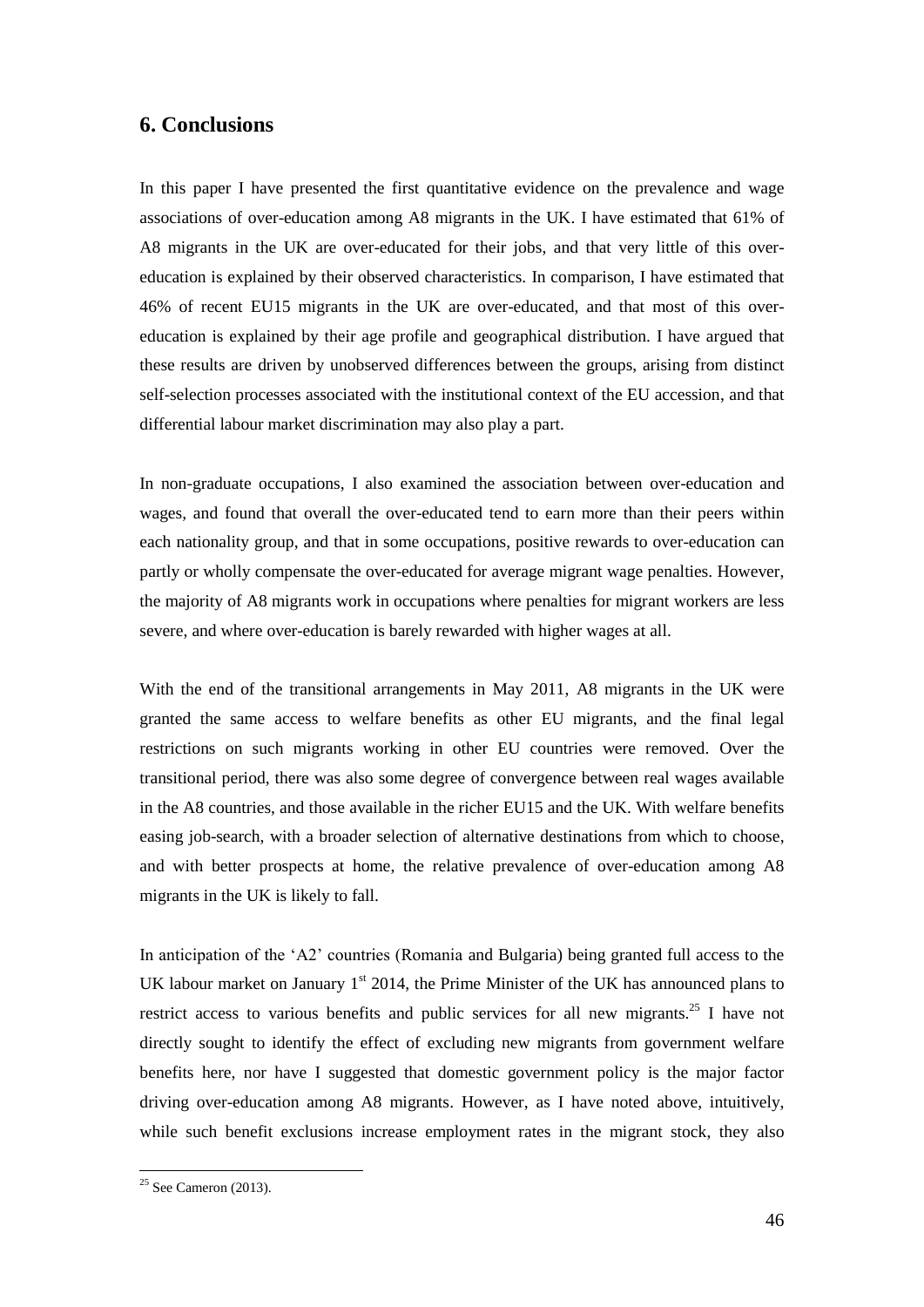increase the pressure on skilled migrant workers from lower-income countries to take humble jobs in the UK. If policy-makers wish to discourage future migrants from taking up such employment, exclusions from welfare benefits, however politically expedient, are almost certainly counter-productive.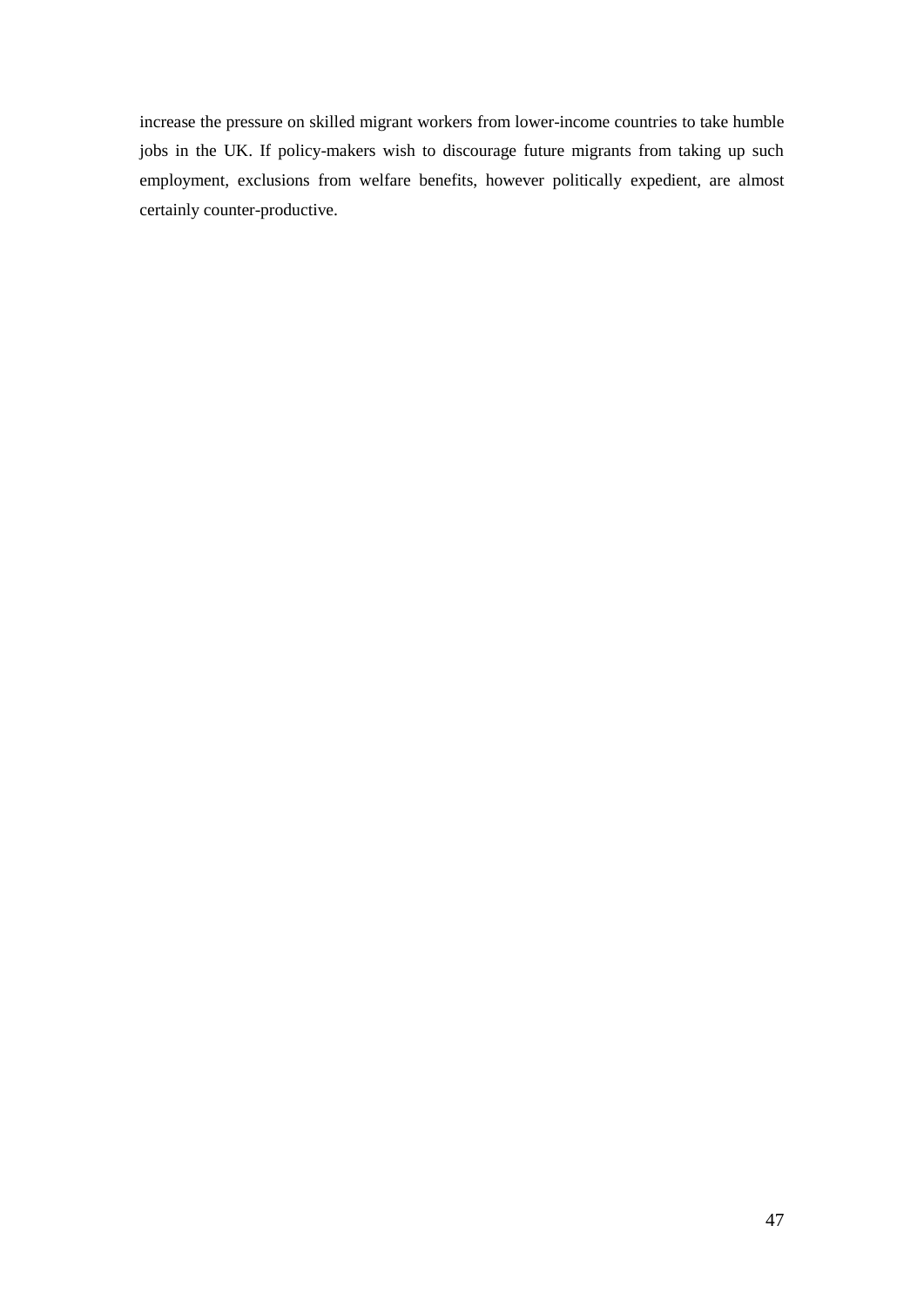### **Bibliography**

- Allen, J. and Van der Velden, R. (2001). 'Educational mismatches versus skill mismatches: effects on wages, job satisfaction, and on the job search'. *Oxford Economic Papers,* 53 (3)*,* 434-452.
- Anderson, B., Clark, N. and Parutis, V. (2007). *New EU Members?: Migrant Workers' Challenges and Opportunities to UK Trades Unions: Polish and Lithuanian Case Study*. London, UK: Trades Union Congress.
- Anderson, B., Ruhs, M., Rogaly, B. and Spencer, S. (2006). *Fair Enough?: Central and East European Migrants in Low-wage Employment in the UK*. York, UK: Joseph Rowntree Foundation.
- Battu, H., Seaman, P. & Sloane, P. (1998). 'Are Married Women Spatially Constrained? A test of gender differentials in labour market outcomes'. University of Aberdeen, Department of Economics Working Papers, 98-07.
- Battu, H., Seaman, P. and Zenou, Y. (2011). 'Job contact networks and the ethnic minorities'. *Labour Economics,* 18 (1)*,* 48-56.
- Battu, H. and Sloane, P. (2004). 'Over-education and ethnic minorities in Britain'. *The Manchester School,* 72 (4)*,* 535-559.
- Bell, B., Machin, S. and Fasani, F. (2010). 'Crime and immigration: Evidence from large immigrant waves'. CEP Discussion Paper, 984.
- Blackaby, D., Leslie, D., Murphy, P. and O'Leary, N. (2005). 'Born in Britain: How are native ethnic minorities faring in the British labour market?'. *Economics Letters,* 88 (3)*,* 370-375.
- Blanchflower, D. G. and Shadforth, C. (2009). 'Fear, Unemployment and Migration'. *The Economic Journal,* 119 (535)*,* F136-F182.
- Brücker, H., Epstein, G. S., McCormick, B., Saint-Paul, G., Venturini, A. and Zimmermann, K. F. (2002). *Managing migration in the European welfare state*. Oxford, UK: Oxford University Press.
- Cameron, D. (2012). 'Prime Minister's speech on immigration'. [Online]. Available at: https://www.gov.uk/government/speeches/david-camerons-immigration-speech. [Last accessed 29.04.2013].
- Cameron, D. (2013). 'David Cameron's immigration speech'. [Online]. Available at: https://www.gov.uk/government/speeches/prime-ministers-speech-on-immigration. [Last accessed 29.04.2013].
- Chevalier, A. (2003). 'Measuring over-education'. *Economica,* 70 (279)*,* 509-531.
- Chiswick, B. (1978). 'The effect of Americanization on the earnings of foreign-born men'. *The Journal of Political Economy,* 86 (5)*,* 897-921.
- Chiswick, B. (2001). 'Are immigrants favorably self-selected? An economic analysis'. IZA Discussion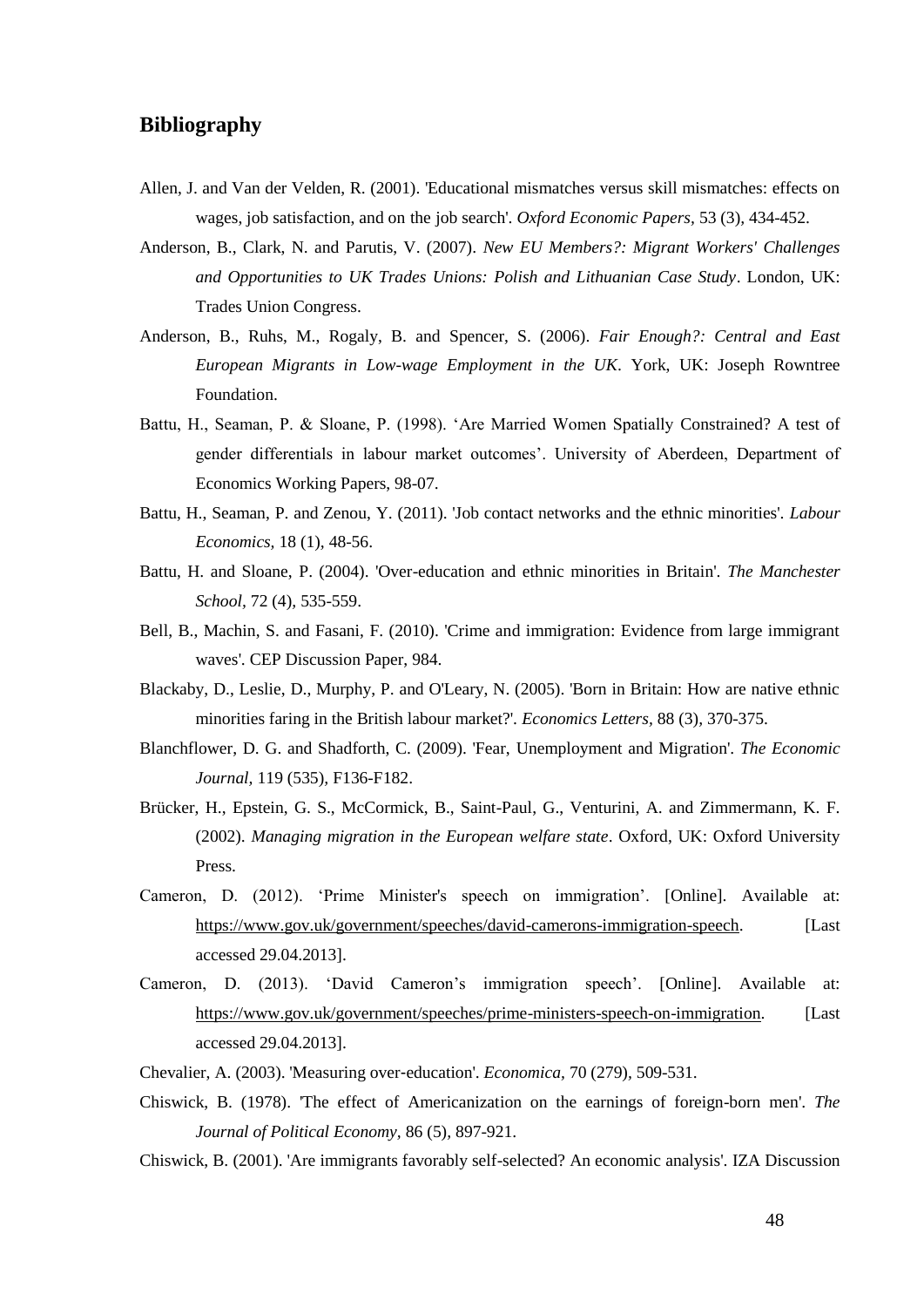Paper, 131.

- Chiswick, B. and Miller, P. (2009). 'The international transferability of immigrants' human capital'. *Economics of Education Review,* 28 (2)*,* 162-169.
- Clark, K. and Drinkwater, S. (2008). 'The labour-market performance of recent migrants'. *Oxford Review of Economic Policy,* 24 (3)*,* 495-516.
- Clegg, N. (2013). 'Nick Clegg speech on immigration'. [Online]. Available at: http://www.libdems.org.uk/latest\_news\_detail.aspx?pPK=e3347217-1fa7-4f09-9a5cbfb4a716b9df&title=Nick\_Clegg\_speech\_on\_immigration. [Last accessed 29.04.2013].
- Cook, J., Dwyer, P. and Waite, L. (2011a). 'The experiences of accession 8 migrants in England: motivations, work and agency'. *International Migration,* 49 (2)*,* 54-79.
- Cook, J., Dwyer, P. and Waite, L. (2011b). ''Good relations' among neighbours and workmates? The everyday encounters of Accession 8 migrants and established communities in Urban England'. *Population, Space and Place,* 17 (6)*,* 727-741.
- Coombes, M., Champion, T. and Raybould, S. (2007). 'Did the early A8 in-migrants to England go to areas of labour shortage?'. *Local Economy,* 22 (4)*,* 335-348.
- Drinkwater, S., Eade, J. and Garapich, M. (2009). 'Poles apart? EU enlargement and the labour market outcomes of immigrants in the United Kingdom'. *International Migration,* 47 (1)*,* 161-190.
- Duncan, G. and Hoffman, S. (1982). 'The incidence and wage effects of overeducation'. *Economics of Education Review,* 1 (1)*,* 75-86.
- Dustmann, C., and Fabbri, F. (2003). 'Language proficiency and labour market performance of immigrants in the UK.' *The Economic Journal*, 113 (489), 695-717.
- Dustmann, C., Fabbri, F. and Preston, I. (2005). 'The Impact of Immigration on the British Labour Market'. *The Economic Journal,* 115 (507)*,* F324-F341.
- Dustmann, C., Frattini, T. and Halls, C. (2010). 'Assessing the Fiscal Costs and Benefits of A8 Migration to the UK'. *Fiscal Studies,* 31 (1)*,* 1-41.
- Dustmann, C., Tommaso F., and Preston, I. (2013). 'The effect of immigration along the distribution of wages'. *The Review of Economic Studies,* 80 (1), 145-173.
- Dustmann, C., and Weiss, Y. (2007). 'Return migration: theory and empirical evidence from the UK'. *British Journal of Industrial Relations,* 45 (2)*,* 236-256.
- Eade, J., Drinkwater, S. and Garapich, M. (2007). *Class and Ethnicity: Polish Migrants in London: Full Research Report.* Swindon: ESRC.
- Engbersen, G., Snel, E. and de Boom, J. (2010). 'A 'van full of poles': liquid migration from Central and Eastern Europe'. In R. Black, G. Engbersen, M. Okólski and C. Pantīru (Eds.), *EU Enlargement and labour migration from Central and Eastern Europe* (115-40). Amsterdam, Netherlands: Amsterdam University Press.
- Education, Audiovisual and Culture Executive Agency (EACEA) (2011). *Grade Retention during Compulsory Education in Europe: Regulations and Statistics.* Brussels: EACEA.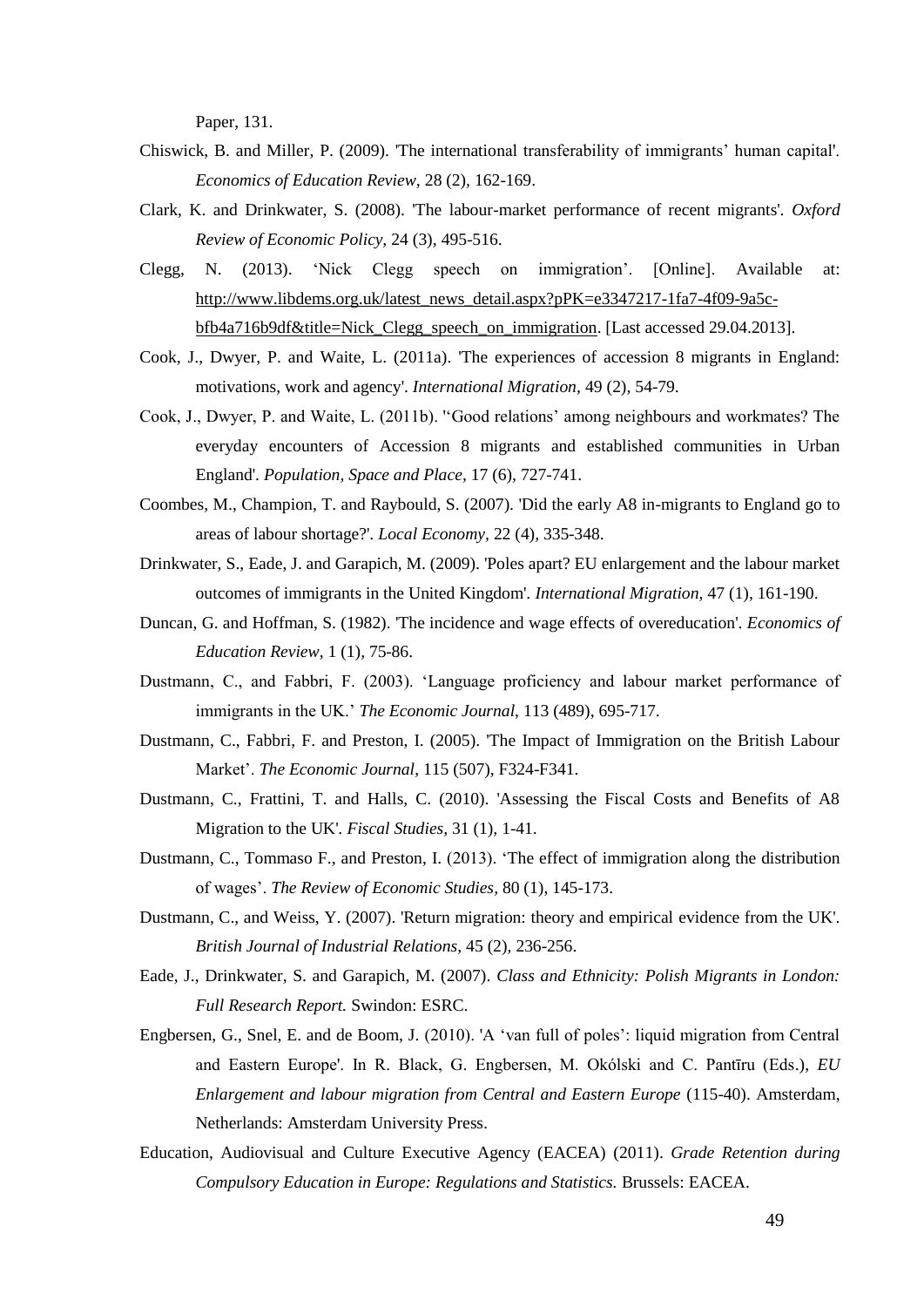- Eurostat (2013). *Gross domestic product at market prices*. [Online]. Available at: ec.europa.eu/eurostat/product?code=tec00001. [Last accessed 28.04.2013].
- Fomina, J. and Frelak, J. (2008). *Next stopski London: Public perceptions of labour migration within the EU. The case of Polish labour migrants in the British press*. Warsaw: Institute of Public Affairs.
- Frank, R. (1978). 'Why women earn less: the theory and estimation of differential overqualification'. *The American Economic Review,* 68 (3)*,* 360-373.
- Gilpin, N. (2006). 'The impact of free movement of workers from Central and Eastern Europe on the UK labour market'. Working Paper 29, Department for Work and Pensions.
- Green, C., Kler, P. and Leeves, G. (2007). 'Immigrant overeducation: Evidence from recent arrivals to Australia'. *Economics of Education Review,* 26 (4)*,* 420-432.
- Groot, W. and van den Brink, H. (1999). 'Job satisfaction of older workers'. *International Journal of Manpower,* 20 (6)*,* 343-360.
- Jayaweera, H., Anderson, B. and Phil, D. (2008). *Migrant workers and vulnerable employment: a review of existing data*. Oxford: Centre on Migration, Policy and Society (COMPAS).
- Jenkins, A. (2013). 'Learning and the lifecourse: The acquisition of qualifications in adulthood'. CLS Cohort Studies Working Paper, 2013/4.
- Lemos, S. and Portes, J. (2008). 'The impact of migration from the new European Union Member States on native workers'. *Department for Work and Pensions Working Papers,* 52.
- Lindley, J. (2009). 'The over-education of UK immigrants and minority ethnic groups: Evidence from the Labour Force Survey'. *Economics of Education Review,* 28 (1)*,* 80-89.
- Lindley, J. and Lenton, P. (2006). 'The over-education of UK immigrants: Evidence from the Labour Force Survey'. Sheffield Economic Research Paper Series, 2006001.
- Migration Advisory Committee (2012). *Analysis of the Impacts of Migration*. London, UK: Migration Advisory Committee.
- Miliband, E. (2013). 'Ed Miliband: Immigration Must Work For All'. [Online video]. Available at http://www.youtube.com/watch?v=vDELSPXMwIY. Last accessed 29.04.2013.
- Nicolaas, G., Campanelli, P., Hope, S., Jäckle, A. and Lynn, P. (2011). 'Is it a good idea to optimise question format for mode of data collection? Results from a mixed modes experiment'. ISER Working Paper Series, 2011-31.
- Office for National Statistics (2004-2011). 'Quarterly Labour Force Survey'. [Computer files]. Colchester, Essex, UK: UK Data Service.
- Office for National Statistics (2011). *Labour Force Survey User Guide*. (Vol. 1: Background and Methodology). London, UK: Office for National Statistics.
- Office for National Statistics (2012a). *National Population Projections, 2010-based reference volume*. London, UK: Office for National Statistics.
- Office for National Statistics (2012b). *Consumer Price Indices*. London, UK: Office for National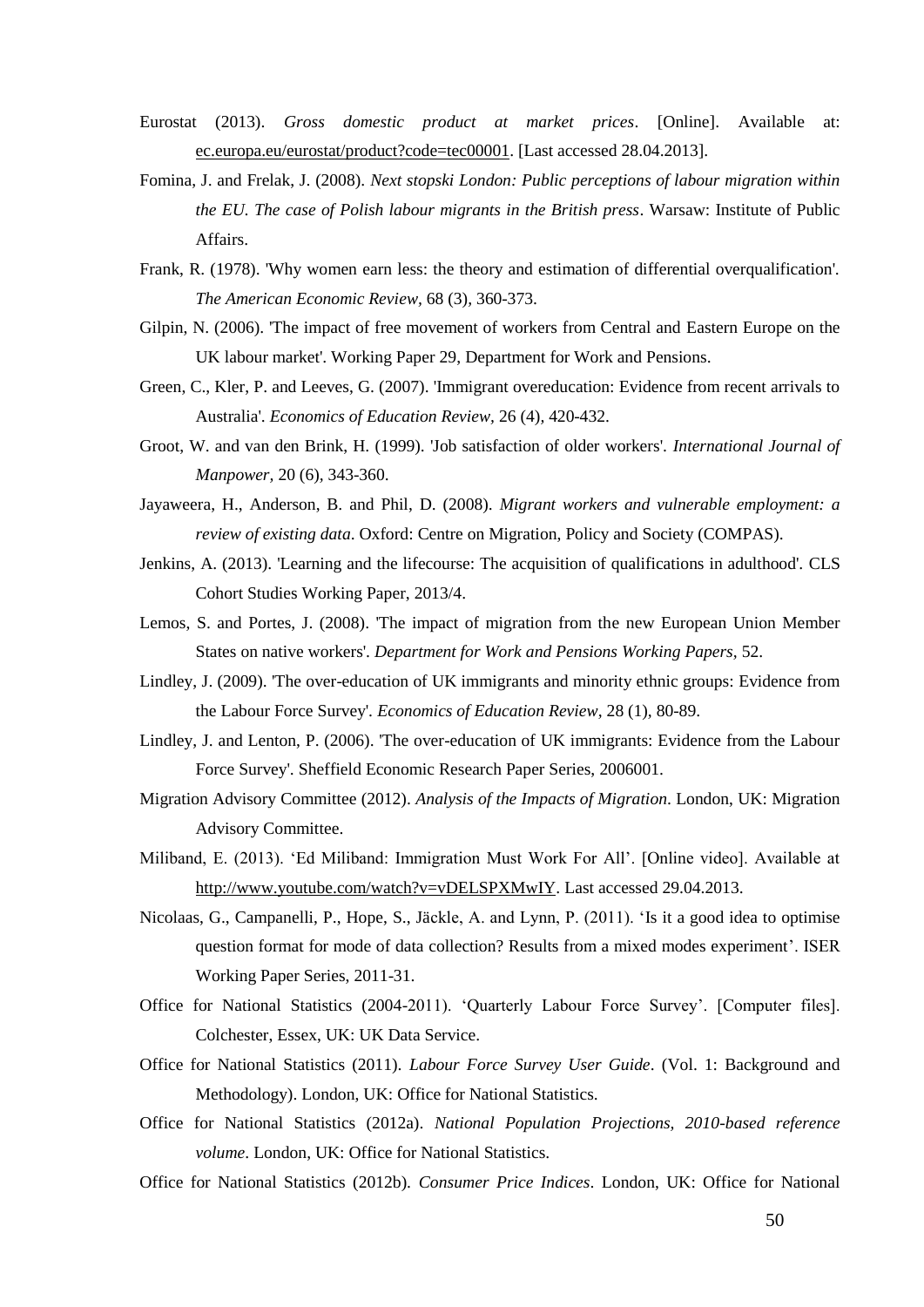Statistics.

- Office for National Statistics (2013a). *Provisional Long Term International Migration estimates*. London, UK: Office for National Statistics.
- Office for National Statistics (2013b). *Labour Market Statistics, April 2013*. London, UK: Office for National Statistics.
- Organisation for Economic Co-operation and Development (2012a). *PISA 2009 Technical Report*. Paris, France: OECD Publishing.
- Organisation for Economic Co-operation and Development (2012b), *Education at a Glance 2012: OECD Indicators*. Paris, France: OECD Publishing.
- Parutis, V. (2011). '"Economic Migrants" or "Middling Transnationals"? East European Migrants' Experiences of Work in the UK'. *International Migration,* 1-31.
- Pemberton, S. (2009). 'Economic migration from the EU 'A8' accession countries and the impact on low-demand housing areas: opportunity or threat for Housing Market Renewal Pathfinder programmes in England?'. *Urban Studies,* 46 (7)*,* 1363-1384.
- Piracha, M. and Vadean, F. (2012). 'Migrant educational mismatch and the labour market'. IZA Discussion papers, 6414.
- Poot, J. and Stillman, S. (2010). 'The importance of heterogeneity when examining immigrant education-occupation mismatch: evidence from New Zealand'. CReAM Discussion Paper Series, 1023.
- Portes, J. and French, S. (2005). 'The impact of free movement of workers from central and eastern Europe on the UK labour market: early evidence'. Department for Work and Pensions Working Papers, 18.
- Robinson, D. (2007). 'European Union Accession State Migrants in Social Housing in England'. *People, Place & Policy Online,* 1 (3)*,* 98-111.
- Salt, J. and Rees, P. (2006). *Globalisation, population mobility and impact of migration on population*. Swindon, UK: Economic and Social Research Council.
- Shields, M. and Wheatley-Price, S. (1998). 'The earnings of male immigrants in England: evidence from the quarterly LFS'. *Applied economics,* 30 (9)*,* 1157-1168.
- Spencer, S., Ruhs, M., Anderson, B. and Rogaly, B. (2007). *`Migrants' lives beyond the workplace: the experiences of Central and East Europeans in the UK'*. York, UK: Joseph Rowntree Foundation.
- Sumption, M. (2009). 'Social networks and Polish immigration to the UK'. IPPR, Economics of Migration Working Paper, 5.
- Sumption, M. and Somerville, W. (2010). *The UK's new Europeans*. London, UK: Equality and Human Rights Commission.
- United Nations Educational, Scientific and Cultural Organization (UNESCO) (2006). '*International Standard Classification of Education, ISCED 1997*'. Paris, France: UNESCO.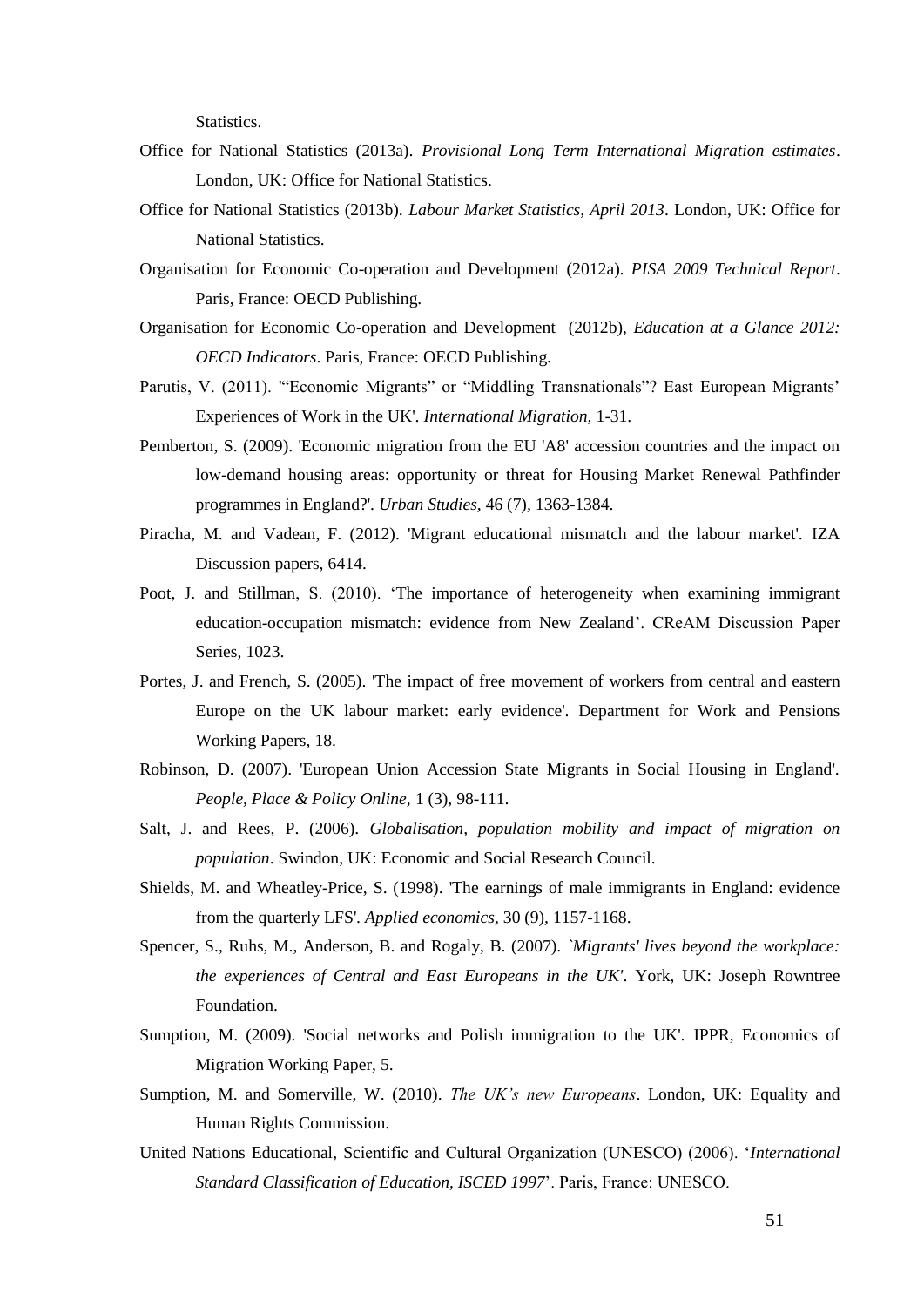- Verdugo, R. and Verdugo, N. (1989). 'The impact of surplus schooling on earnings'. *Journal of Human Resources,* 24 (4), 629-643.
- Weishaar, H. (2008). 'Consequences of international migration: A qualitative study on stress among Polish migrant workers in Scotland'. *Public health,* 122 (11)*,* 1250-1256.
- World Bank (2013). *Primary school starting age (years)*. [Online]. Available at: http://data.worldbank.org/indicator/SE.PRM.AGES. [Last accessed 29.04.2013].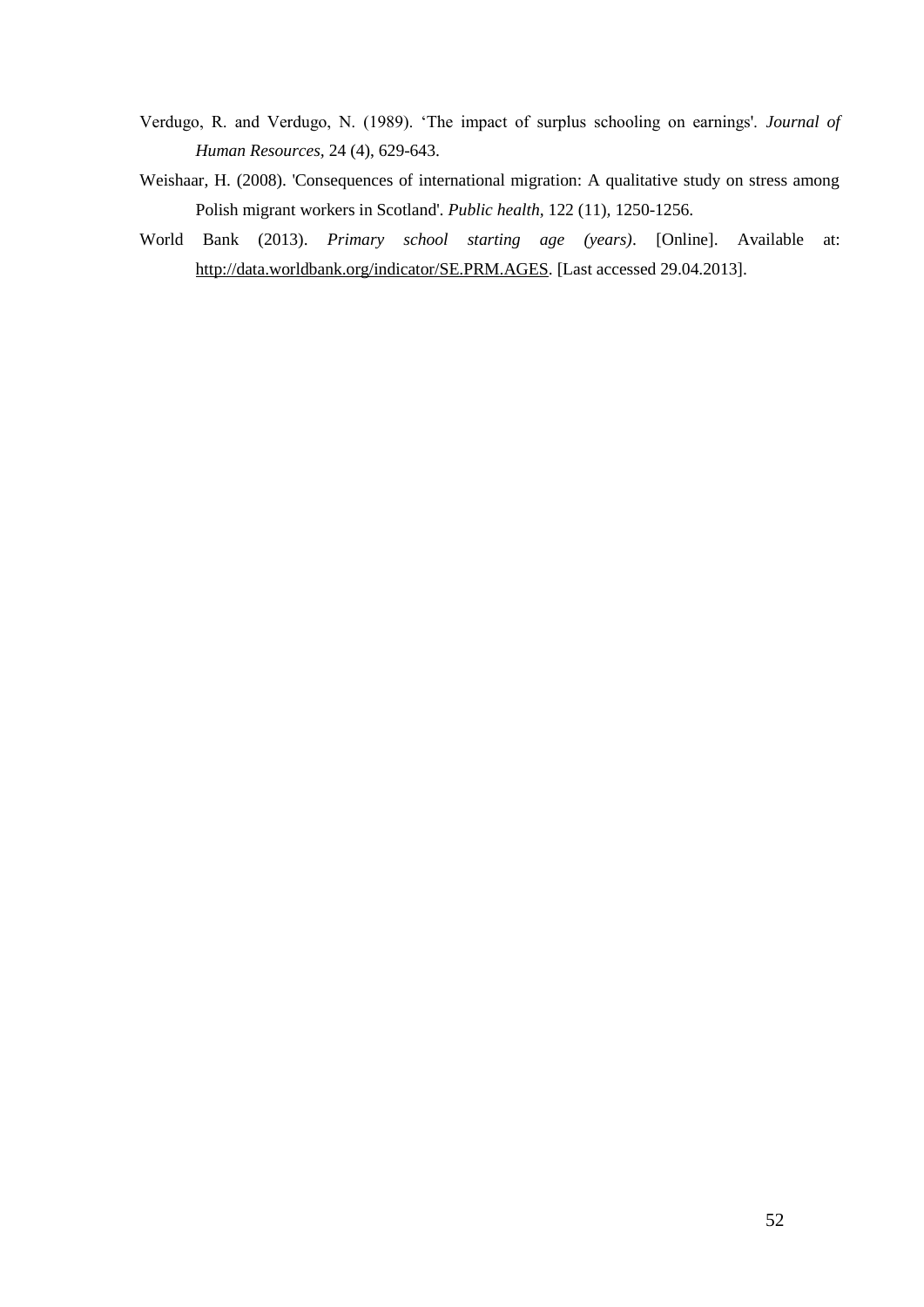# **Appendix A: Comparing the 'Nationality' and 'Country of Birth' definitions of migrant.**

The main body of this paper uses a 'Nationality' definition of migrant, based on each respondent's reported nationality. Table A1 compares the proportion of each nationality group that would be classified differently using a 'Country of birth' definition of migrant, based on each respondent's reported country of birth. Table A2 examines the continents of origin for those EU15 nationals in the UK who were born outside the EU.

|                                                                                                                                                                                                            | <b>Country of birth</b> |                             |             |               |                 |              |
|------------------------------------------------------------------------------------------------------------------------------------------------------------------------------------------------------------|-------------------------|-----------------------------|-------------|---------------|-----------------|--------------|
| <b>Nationality</b>                                                                                                                                                                                         | UK                      | $\bf{A8}$                   | <b>EU15</b> | <b>Non-EU</b> | <b>Pre-2004</b> | <b>Total</b> |
| UK                                                                                                                                                                                                         | 95                      | $\Omega$                    |             |               | 4               | 100          |
| A8                                                                                                                                                                                                         | $\theta$                | 99                          |             |               | 0               | 100          |
| <b>EU15</b>                                                                                                                                                                                                | 4                       | $\Omega$                    | 79          | 17            | 0               | 100          |
| Non-EU                                                                                                                                                                                                     | 4                       |                             |             | 94            | 0               | 100          |
| <b>Pre-2004</b>                                                                                                                                                                                            | 0                       | $\Omega$                    |             | $\Omega$      | 100             | 100          |
| <b>Total</b>                                                                                                                                                                                               | 89                      | $\mathcal{D}_{\mathcal{L}}$ |             | 2             | 7               | 100          |
| Source: LFS. Notes: Employed men and women, aged 16-64, not in full-time education. Sample A, with a larger sample<br>size due to the inclusion of non-EU nationals and pre-2004 migrants. $n = 328,428$ . |                         |                             |             |               |                 |              |

### **Table A1: Percentage of each 'nationality group' that would be classified differently using a 'Country of Birth' definition of migrant (%)**

**Table A2: Origin of EU nationals born in non-EU countries (%)**

| <b>Continent of birth</b>                                                                        | % of group |  |  |  |
|--------------------------------------------------------------------------------------------------|------------|--|--|--|
| Asia                                                                                             | 33         |  |  |  |
| Africa                                                                                           | 46         |  |  |  |
| <b>The Americas</b>                                                                              | 17         |  |  |  |
| <b>Other</b>                                                                                     |            |  |  |  |
| <b>Total</b>                                                                                     | 100        |  |  |  |
| Source: LFS. Notes: Employed men and women, aged 16-64, not in full-time education.<br>$n=273$ . |            |  |  |  |
|                                                                                                  |            |  |  |  |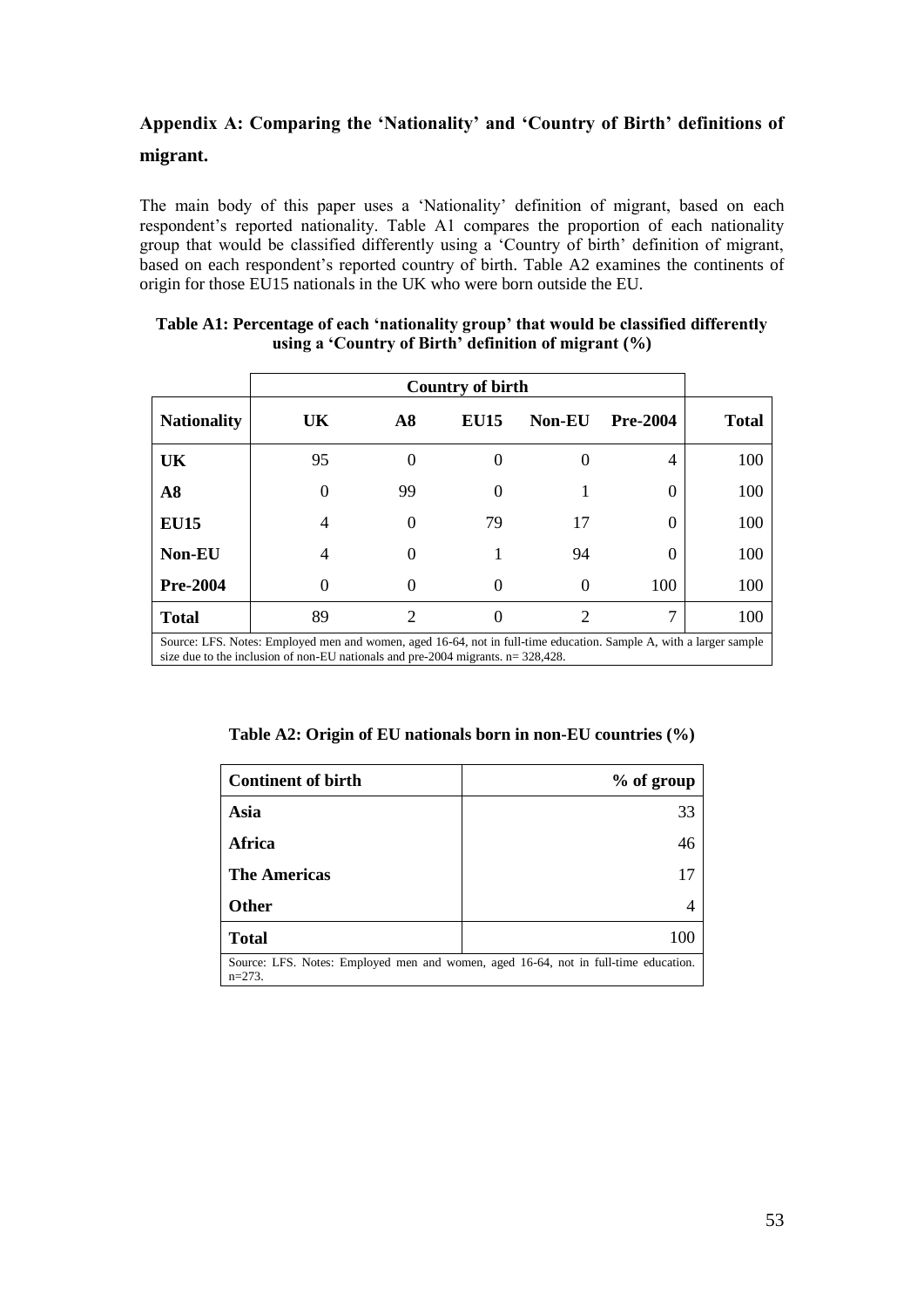# **Appendix B: National origins of A8 and EU15 migrants**

| <b>Nationality</b>                                                                                                                                                                                                                                             | % of group |  |  |
|----------------------------------------------------------------------------------------------------------------------------------------------------------------------------------------------------------------------------------------------------------------|------------|--|--|
| <b>Czech republic</b>                                                                                                                                                                                                                                          | 3          |  |  |
| <b>Czechoslovakia</b>                                                                                                                                                                                                                                          | $\Omega$   |  |  |
| <b>Estonia</b>                                                                                                                                                                                                                                                 | $\theta$   |  |  |
| <b>Hungary</b>                                                                                                                                                                                                                                                 | 4          |  |  |
| Latvia                                                                                                                                                                                                                                                         | 4          |  |  |
| Lithuania                                                                                                                                                                                                                                                      | 10         |  |  |
| <b>Poland</b>                                                                                                                                                                                                                                                  | 70         |  |  |
| Slovakia                                                                                                                                                                                                                                                       | 8          |  |  |
| Slovenia                                                                                                                                                                                                                                                       | $\theta$   |  |  |
| <b>Total</b>                                                                                                                                                                                                                                                   | 100        |  |  |
| Source: LFS. Notes: Employed men and women, aged 16-64, not in full-time education.<br>Respondents in the LFS occasionally report 'Czechoslovak' nationality, hence its inclusion<br>here, though the numbers are small and hence round to zero. $n = 5,174$ . |            |  |  |

# **Table A3: National origins of A8 sample**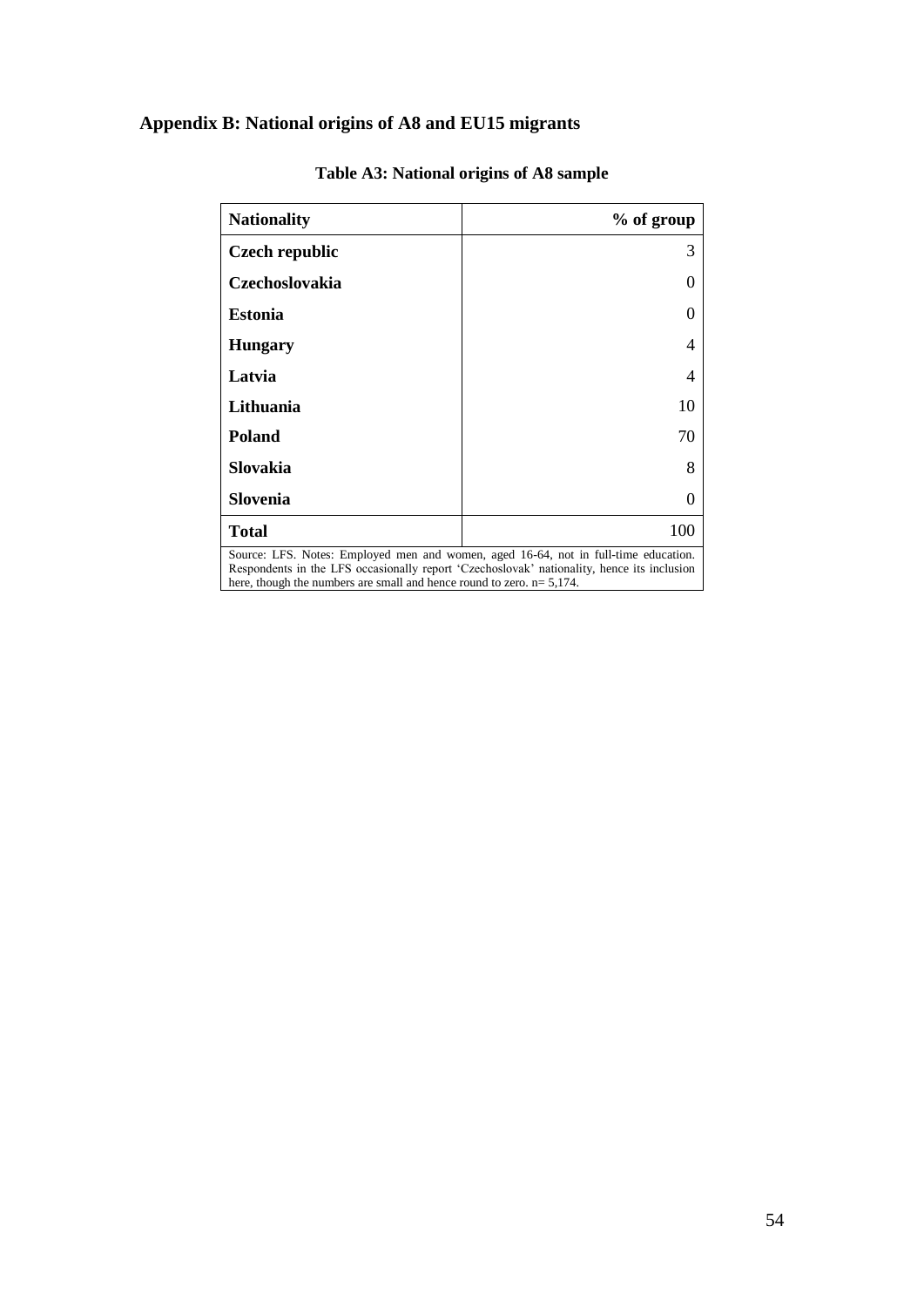| <b>Nationality</b>                                                                                | % of group |  |  |
|---------------------------------------------------------------------------------------------------|------------|--|--|
| Austria                                                                                           | 2          |  |  |
| <b>Belgium</b>                                                                                    | 3          |  |  |
| <b>Denmark</b>                                                                                    | 2          |  |  |
| <b>Finland</b>                                                                                    | 1          |  |  |
| <b>France</b>                                                                                     | 17         |  |  |
| <b>Germany</b>                                                                                    | 13         |  |  |
| <b>Greece</b>                                                                                     | 4          |  |  |
| <b>Ireland</b>                                                                                    | 14         |  |  |
| <b>Italy</b>                                                                                      | 14         |  |  |
| Luxemburg                                                                                         | 0          |  |  |
| <b>Netherlands</b>                                                                                | 5          |  |  |
| Portugal                                                                                          | 13         |  |  |
| <b>Spain</b>                                                                                      | 8          |  |  |
| <b>Sweden</b>                                                                                     | 4          |  |  |
| <b>Total</b>                                                                                      | 100        |  |  |
| Source: LFS. Notes: Employed men and women, aged 16-64, not in full-time education.<br>$n=1,600.$ |            |  |  |

# **Table A4: National origins of EU15 sample**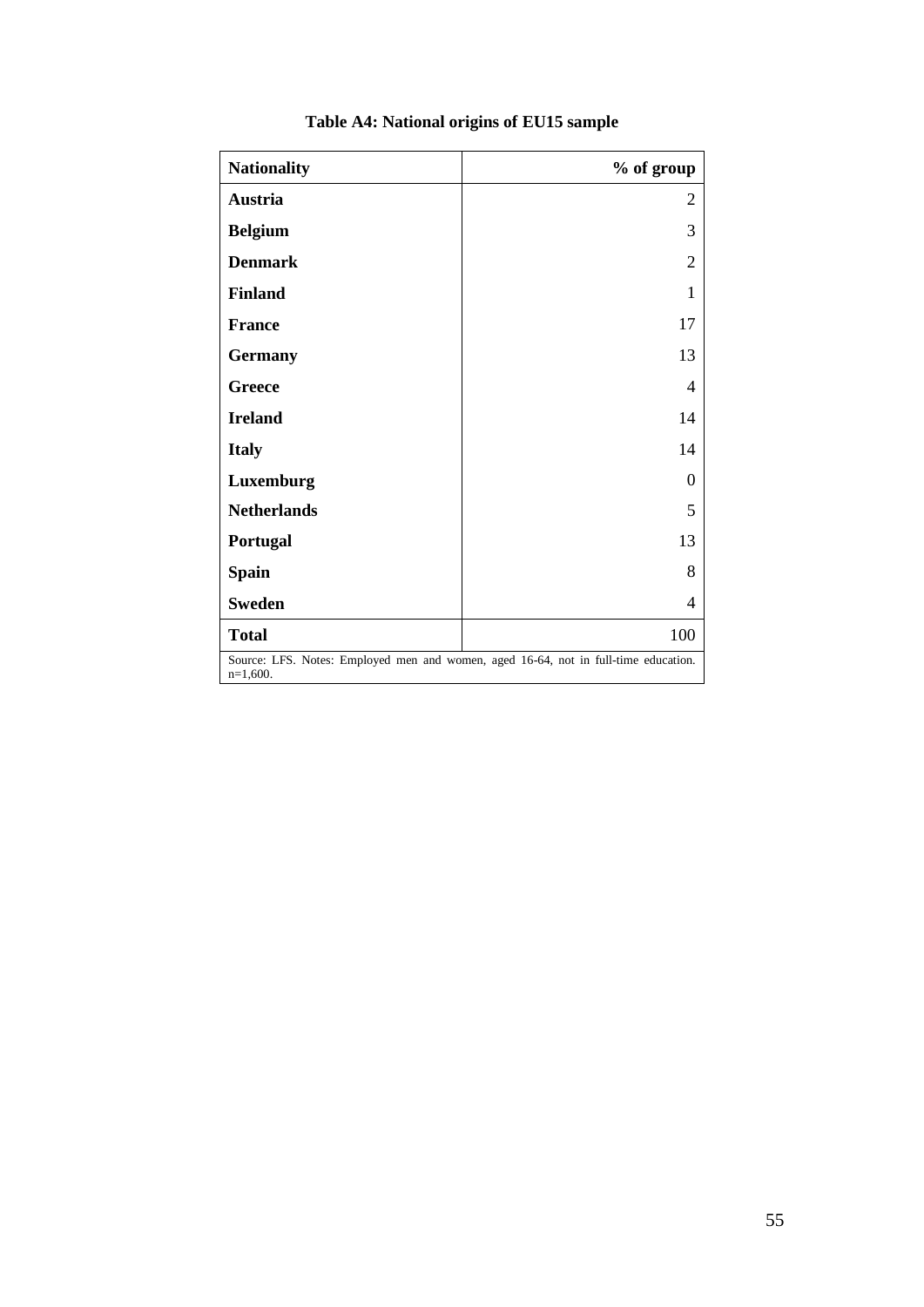### **Appendix C: PISA mapping of ISCED levels to age left full-time education**

|                    | <b>ISCED</b> levels      |           |                |            |                          |                 |
|--------------------|--------------------------|-----------|----------------|------------|--------------------------|-----------------|
|                    | Post-                    |           |                |            |                          |                 |
| <b>Nationality</b> | <b>Primary</b>           | Lower     | (Upper)        | secondary, | <b>Vocational</b>        | <b>Academic</b> |
|                    |                          | secondary | secondary      | non-       | tertiary                 | tertiary        |
|                    |                          |           |                | tertiary   |                          |                 |
| <b>Austria</b>     | 10                       | 15        | 18             | 19         | 21                       | 23              |
| <b>Belgium</b>     | 12                       | 15        | 18             | 18         | 21                       | 23              |
| <b>Czech Rep.</b>  | 11                       | 15        | 17             | 19         | 22                       | 22              |
| <b>Denmark</b>     | 13                       | 16        | 19             | 19         | 22                       | 24              |
| <b>Estonia</b>     | 11                       | 16        | 19             | 19         | 22                       | 23              |
| <b>Finland</b>     | 13                       | 16        | 19             | 19         | 22                       | 24              |
| <b>France</b>      | 11                       | 15        | 18             | 18         | 20                       | 21              |
| <b>Germany</b>     | 10                       | 16        | 19             | 19         | 21                       | 24              |
| <b>Greece</b>      | 12                       | 15        | 18             | 18         | 21                       | 23              |
| <b>Hungary</b>     | 11                       | 15        | 18             | 19         | 21                       | 24              |
| <b>Ireland</b>     | 10                       | 13        | 16             | 16         | 18                       | 20              |
| <b>Italy</b>       | 11                       | 14        | 18             | 19         | 22                       | 23              |
| Latvia             | 10                       | 15        | 18             | 18         | 23                       | 23              |
| Lithuania          | 10                       | 15        | 18             | 18         | 22                       | 23              |
| Luxembourg         | 12                       | 15        | 18             | 19         | 22                       | 23              |
| <b>Netherlands</b> | 12                       | 16        | $\blacksquare$ | 18         | $\overline{\phantom{a}}$ | 22              |
| <b>Poland</b>      | $\overline{\phantom{a}}$ | 15        | 18             | 19         | 22                       | 23              |
| Portugal           | 12                       | 15        | 18             | 18         | 21                       | 23              |
| <b>Slovak Rep.</b> | 11                       | 15        | 18             | 18         | 20                       | 24              |
| <b>Slovenia</b>    | 10                       | 14        | 17             | 18         | 21                       | 22              |
| <b>Spain</b>       | 11                       | 14        | 16             | 18         | 19                       | 23              |
| <b>Sweden</b>      | 13                       | 16        | 19             | 19         | 21                       | 23              |
| UK                 | 11                       | 14        | 17             | 18         | 20                       | 21              |

**Table A5: Mapping of ISCED to age left full-time education**

Source: OECD (2012). Notes: Czechoslovakia is set equal to the Czech Republic.

A drawback of assigning ISCED levels based on 'age left full-time education' is that this age is sometimes the same for different levels of qualification. With a conservative approach in mind, I have assumed in every case that a person has achieved the lower ISCED level, if they leave school at an age that could indicate two different ISCED levels. For example, in Lithuania, someone leaving school at 18 could either have achieved 'Upper secondary' or 'Post-secondary non-tertiary' education, but I assume they achieved 'Upper secondary'. Likewise, In the Czech Republic, someone leaving education at 22 could either have achieved 'Vocational tertiary' or 'Academic tertiary', but I assume they achieved 'Vocational tertiary'. Note that this problem does not affect Poland, which is by far the largest nationality group within the A8 sample. I assume that assigning the lower level of education here reduces the level of 'over-education' appearing in both the EU15 and A8 groups.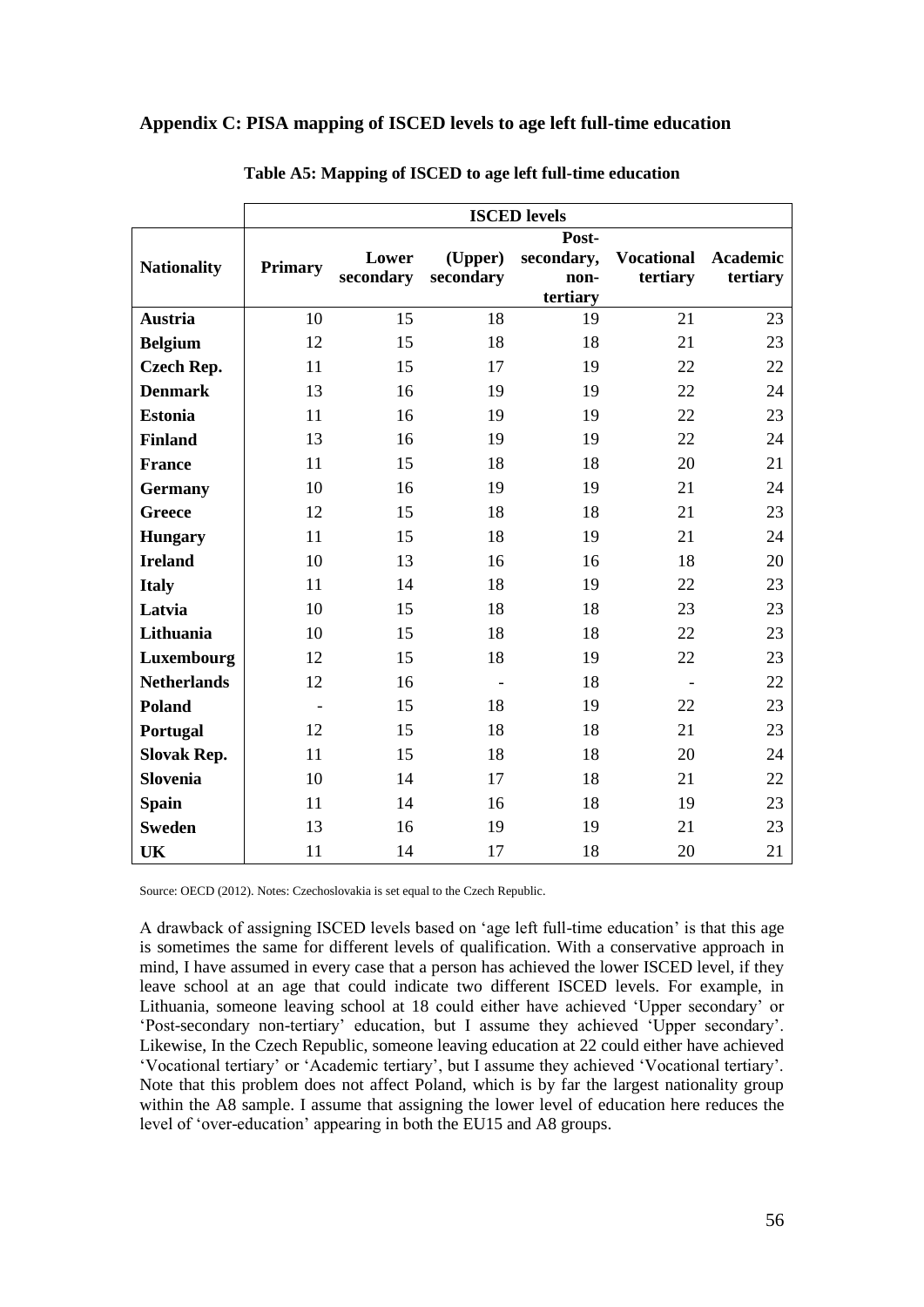### **Appendix D: Proportion over-educated using 'Country of birth' definition**

If migrants were defined by 'Country of Birth' rather than nationality in this paper, the proportions classed as over-educated would not change substantially. The difference is less than a percentage point for each group.

### **Figure A1: Proportion over-educated using 'Country of birth' definition of migrant, by nationality group (%)**



Source: LFS. Notes: Each proportion is a mean value, and bars represent standard error of mean. Employed men and women, aged 16-64, not in full-time education. Sample A in Table 5, with a slightly smaller sample size due the different definitions of the groups. n=299,255.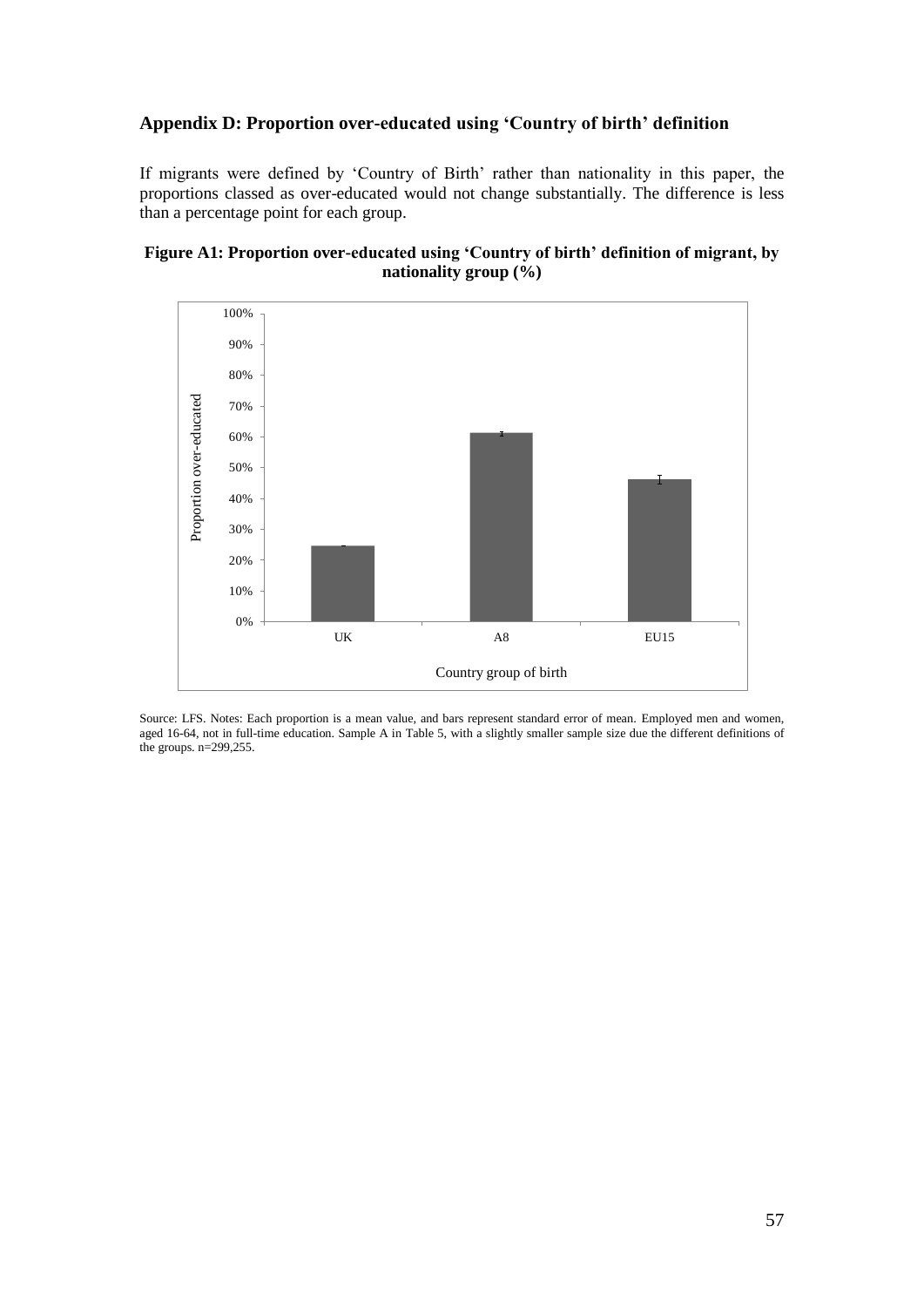# **Appendix E: Additional wage equations**

|                                                                                                                            | <b>Additional control variables</b> |            |          |                 |  |  |
|----------------------------------------------------------------------------------------------------------------------------|-------------------------------------|------------|----------|-----------------|--|--|
| <b>Characteristics</b>                                                                                                     | Year/quarter                        | Age/gender | Location | <b>Job type</b> |  |  |
| <b>Mismatch</b>                                                                                                            |                                     |            |          |                 |  |  |
| Over-educated                                                                                                              | 22                                  | 27         | 25       | 21              |  |  |
|                                                                                                                            | (0)                                 | (0)        | (0)      | (0)             |  |  |
| <b>Nationality</b>                                                                                                         |                                     |            |          |                 |  |  |
| (Comp: UK)                                                                                                                 |                                     |            |          |                 |  |  |
| A <sub>8</sub>                                                                                                             | $-33$                               | $-30$      | $-30$    | $-24$           |  |  |
|                                                                                                                            | (2)                                 | (2)        | (2)      | (2)             |  |  |
| <b>EU15</b>                                                                                                                | $-20$                               | $-19$      | $-25$    | $-18$           |  |  |
|                                                                                                                            | (3)                                 | (4)        | (3)      | (3)             |  |  |
| Over*A8                                                                                                                    | $-13$                               | $-17$      | $-16$    | $-14$           |  |  |
|                                                                                                                            | (2)                                 | (2)        | (2)      | (2)             |  |  |
| Over*EU15                                                                                                                  | 16                                  | 14         | 13       | 11              |  |  |
|                                                                                                                            | (4)                                 | (4)        | (4)      | (4)             |  |  |
| <b>Gender</b>                                                                                                              |                                     |            |          |                 |  |  |
| Female                                                                                                                     |                                     | $-22$      | $-21$    | $-13$           |  |  |
|                                                                                                                            |                                     | (0)        | (0)      | (0)             |  |  |
| Female*A8                                                                                                                  |                                     | 16         | 15       | 9               |  |  |
|                                                                                                                            |                                     | (2)        | (2)      | (2)             |  |  |
| Female*EU15                                                                                                                |                                     | 10         | 10       | 4               |  |  |
|                                                                                                                            |                                     | (4)        | (4)      | (3)             |  |  |
| Age                                                                                                                        |                                     |            |          |                 |  |  |
| (Comp: 16-25)                                                                                                              |                                     |            |          |                 |  |  |
| 26-30                                                                                                                      |                                     | 28         | 27       | 24              |  |  |
|                                                                                                                            |                                     | (0)        | (0)      | (0)             |  |  |
| $31 - 35$                                                                                                                  |                                     | 38         | 37       | 34              |  |  |
|                                                                                                                            |                                     | (0)        | (0)      | (0)             |  |  |
| 36-45                                                                                                                      |                                     | 43         | 43       | 38              |  |  |
|                                                                                                                            |                                     | (0)        | (0)      | (0)             |  |  |
| 46-64                                                                                                                      |                                     | 41         | 40       | 37              |  |  |
|                                                                                                                            |                                     | (0)        | (0)      | (0)             |  |  |
| <b>Place of work</b>                                                                                                       |                                     |            |          |                 |  |  |
| (Comp: London)                                                                                                             |                                     |            |          |                 |  |  |
| South-east                                                                                                                 |                                     |            | $-22$    | $-20$           |  |  |
|                                                                                                                            |                                     |            | (1)      | (0)             |  |  |
| Regions                                                                                                                    |                                     |            | $-29$    | $-26$           |  |  |
|                                                                                                                            |                                     |            | (0)      | (0)             |  |  |
| Job                                                                                                                        |                                     |            |          |                 |  |  |
| Part-time                                                                                                                  |                                     |            |          | $-17$           |  |  |
|                                                                                                                            |                                     |            |          | (0)             |  |  |
| Supervisor                                                                                                                 |                                     |            |          | 24              |  |  |
|                                                                                                                            |                                     |            |          | (0)             |  |  |
| <b>Constant term</b>                                                                                                       | 202                                 | 177        | 204      | 197             |  |  |
|                                                                                                                            | (1)                                 | (1)        | (1)      | (1)             |  |  |
| n                                                                                                                          | 157,194                             | 157,194    | 157,066  | 157,066         |  |  |
| Source: LFS. Notes: Source: LFS. Notes: Standard errors in parentheses. Coefficients and SEs are multiplied by one hundred |                                     |            |          |                 |  |  |

# **Table A6: Log wage equations: all non-graduate occupations**

and rounded to nearest integer. Employed men and women, aged 16-64, not in full-time education, in all non-graduate occupations. Sample C in Table 5.